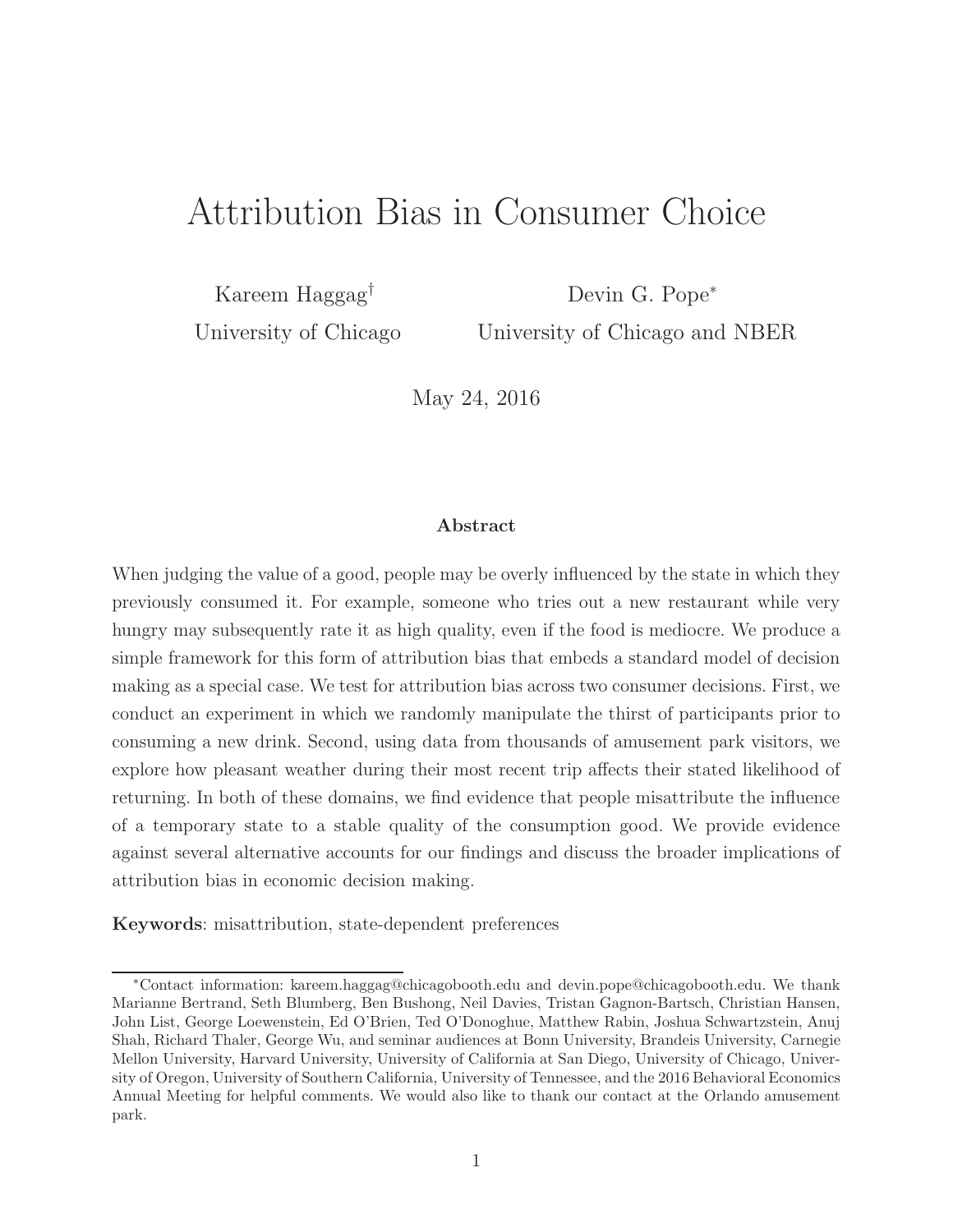### 1 Introduction

Across a variety of domains, people broadly recognize that their preferences are statedependent. Food is tastier when hungry, outdoor vacation destinations are more pleasant in sunny, temperate weather, and going on a date is less enjoyable while sick. While standard models of state-dependent preferences assume that people properly appreciate the direction and degree to which their preferences vary with underlying states, both psychology and intuition suggest that this may not always be the case. One model of systematic errors related to state-dependent preferences is projection bias (Loewenstein, O'Donoghue, and Rabin 2003). Under projection bias, people inflate the degree to which they think their future tastes will match their current tastes, and are thus overly influenced by the state in which they make a decision. In this paper, we formalize and provide empirical evidence for a related, but distinct bias in state-dependent decision making: attribution bias.

When deciding whether to repeat a prior consumption activity, we draw on our past experiences with the item. However, in doing so, we may fail to account for the influence of the state under which we engaged in that prior consumption. We may overstate the quality of a restaurant that we last visited when we were extremely hungry, give an overly poor rating to a movie we watched while tired, or be less likely to use our next season ticket if it rained the last time we attended a baseball game. In short, we misattribute the influence of a temporary state to a stable property of the consumption good or activity. This type of attribution bias leads people to make systematic errors in economic decisions.

We start in Section 2 by providing a simple conceptual framework for attribution bias that draws on the model of projection bias provided by Loewenstein, O'Donoghue, and Rabin (2003). Suppose a person has state-dependent utility such that, in time  $t$ , she receives  $u(c, s_t)$  from consuming c while in state  $s_t$ . When deciding whether to repeat a consumption activity, she forms a prediction  $\tilde{u}(c, s_t)$  that lies between her true utility of consuming while in this state and the utility she received in her prior consumption experience in state  $s_{t-1}$ . If those states are different, then she will exaggerate the degree to which her current utility of consumption will match that of the prior experience. In our model, the predicted utility is a simple linear combination of the two utilities, with a parameter  $\gamma$  capturing the degree of attribution bias (i.e. the weight placed on the prior utility). We discuss important assumptions that our model makes about learning and consumption complementarity and also extend our basic framework to capture situations where an individual has experienced the same consumption good several times in the past.

In Section 3, we review the psychology literature on related types of attribution biases. Studies conducted over the last 40 years by psychologists have suggested that individuals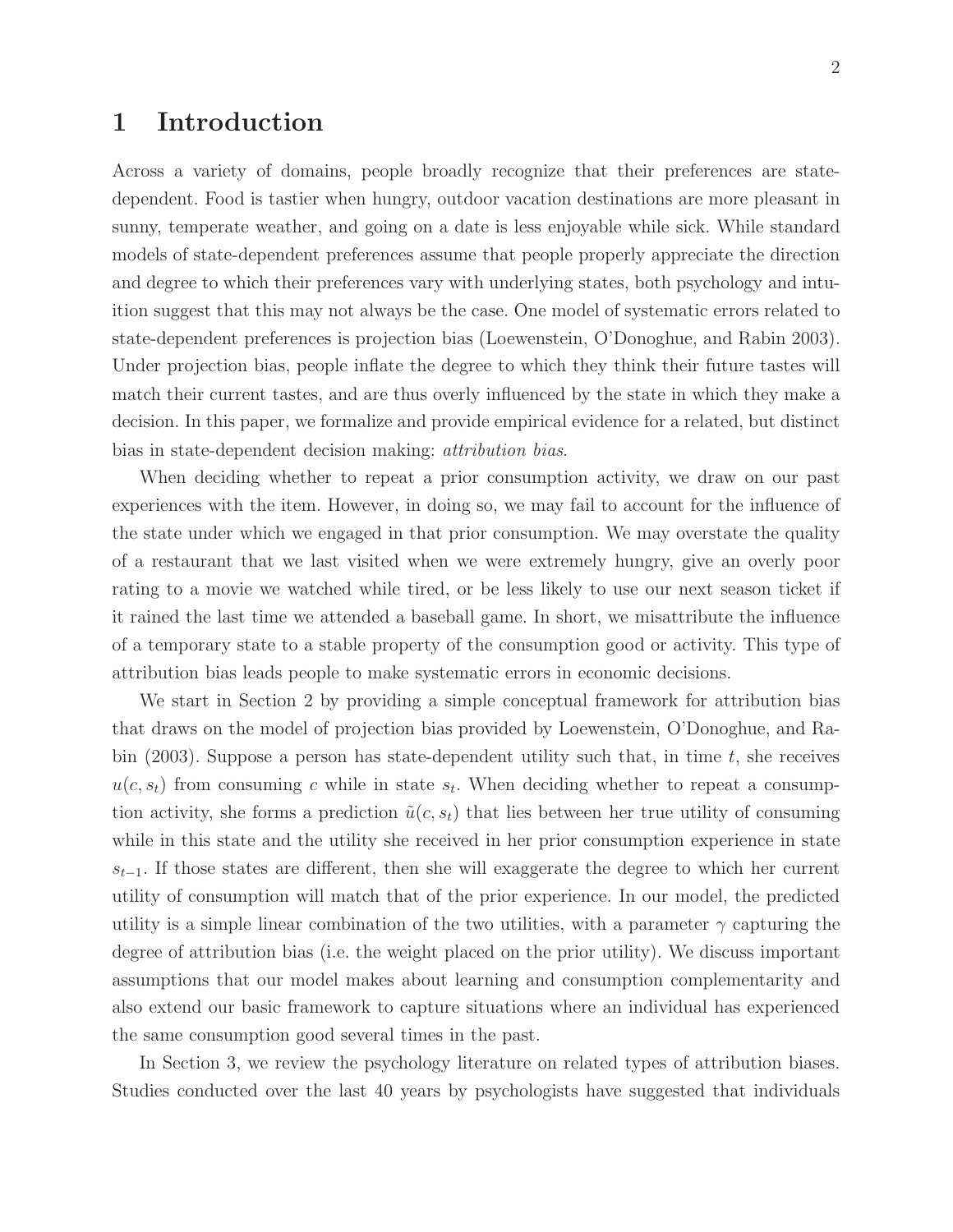misattribute temporary moods in life-satisfaction judgments, mislabel fear arousal as sexual attraction, and make misattributions in interpersonal explanations of behavior. By being somewhat broader in some dimensions of our model and more specific in others, we hope to build on this literature by providing a framework amenable to studying economic decision making. We also review the literature on projection bias and discuss a few papers within economics that have hinted at a role for misattributions in important contexts.

In Section 4, we provide evidence of attribution bias with respect to the commonlyexperienced state of thirst. To do so, we ran an experiment with 427 subjects in which we randomly manipulated their thirst states (by assigning them to drink either  $\frac{1}{2}$  or 3 cups of water) prior to having them consume a new mixed drink. We verified that our manipulation did in fact move thirst levels, and that the drinking experience exhibited state-dependence (i.e. subjects assigned to the  $\frac{1}{2}$  cup treatment reported higher enjoyment levels for the subsequent new drink). To elicit our measure of attribution bias, we followed up with subjects a few days later while they were in a state of thirst orthogonal to their treatment condition in the baseline survey. Using both simple mean comparisons and by instrumenting baseline enjoyment with the randomized treatment, we find evidence of attribution bias. Subjects that were assigned to drink 3 cups of water report that they would be less likely to drink the mixed drink again if it were in front of them, less likely to make it again in the future, and would require a higher payment in order to drink it. To get a sense for the size of attribution bias, we map our regressions to the theory to estimate the degree of misattribution that occurred. Under our preferred set of comparisons, we find a rough estimate of  $\hat{\gamma} = 0.7$ . As an additional way of assessing the economic significance of attribution bias in this context, we perform a comparison of attribution and projection bias, finding that the former is at least as important as the latter in this context.

In Section 5, we provide further evidence of attribution bias in a field setting. We partnered with a major theme park operator in Orlando, Florida to study the influence of weather misattributions in how visitors evaluate Orlando theme park vacations. To do so, we designed a survey experiment that the operator administered to a sample of 9,340 prior visitors to the park. We asked visitors to recall the weather during their most recent visit, to evaluate how enjoyable they found the trip, and to state how likely they are to return and how likely they are to recommend Orlando theme park vacations to friends and family. The amusement park survey experiment supplements our lab experiment by testing for attribution bias using a different temporary state (weather instead of thirst), by using a larger sample of respondents, by using a more well-liked and familiar consumption good, and by allowing us to include additional measures and treatments to more carefully explore the mechanism (learning and de-biasing). The amusement park is also an ideal context to test for attribution bias since a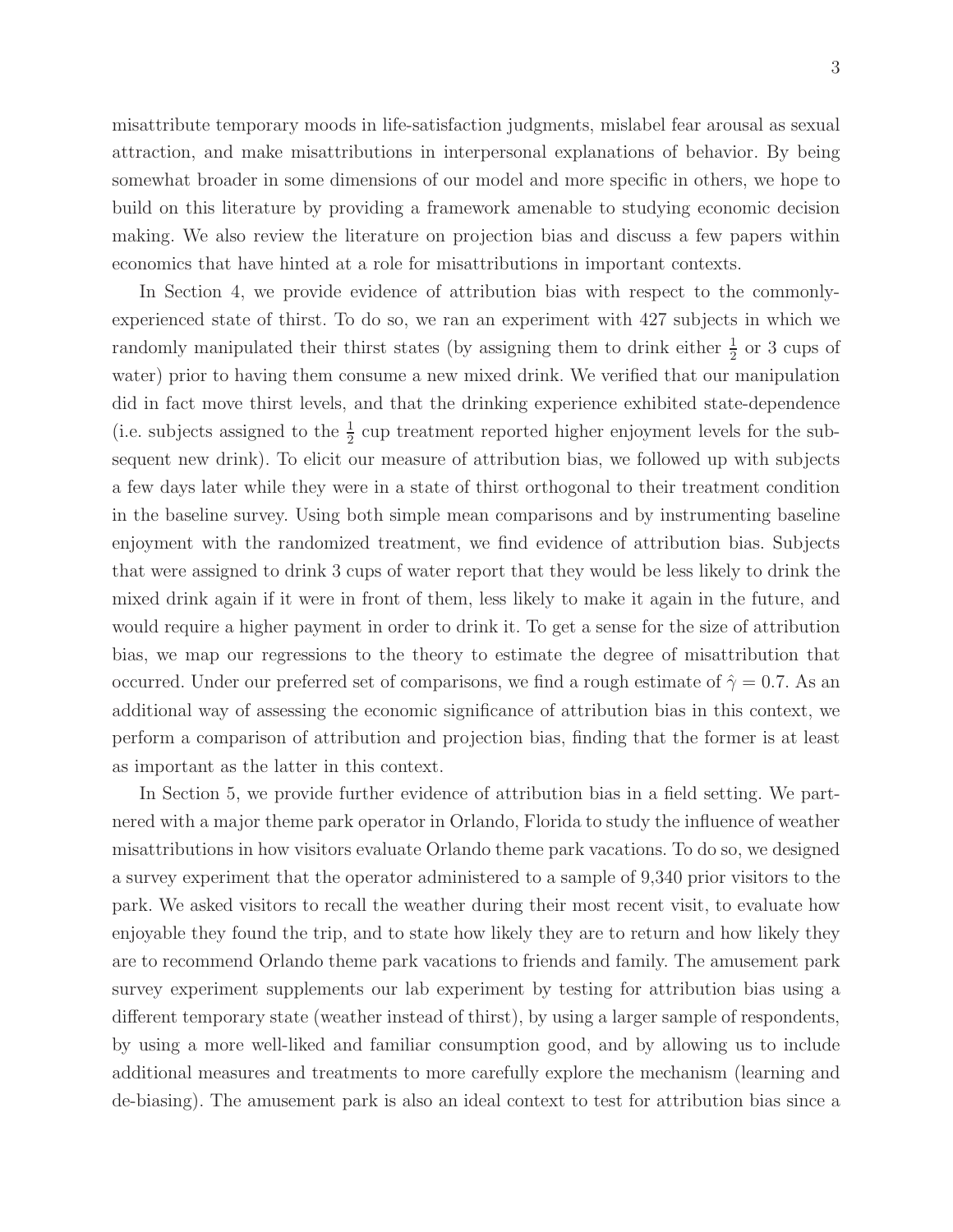large segment of customers buy their tickets in advance, mitigating the selection concern that could plague many other field settings. Using reduced-form and IV specifications, we find evidence of attribution bias: the pleasantness of the weather during a customer's most recent trip influences both her own future demand and her likelihood of recommending it to others. This effect is slightly attenuated, though similar, when subjects are randomly assigned to a treatment that provides detailed information on the weather patterns in Orlando. We also find that the effect of the weather during one's most recent visit diminishes with the stock of past experience with the good (consistent with our extended model). Finally, we find some evidence that participants can be de-biased by prompting them to think about the weather during their trip, prior to eliciting their evaluation of the trip.

Attribution bias is a large and important literature within psychology; however, it has received very little attention in economics. The goal of this paper is to help bridge this divide by studying attribution bias in economic decisions. We conclude the paper in Section 6 by providing a discussion of how attribution bias may matter in a broader set of economic domains.

### 2 Conceptual Framework

In this section, we sketch a simple model of *attribution bias* that closely follows the model of simple projection bias presented in Loewenstein, O'Donoghue, and Rabin (2003). To start, the agent has state-dependent utility so that at time  $t$ , her true instantaneous utility is  $u(c, s_t)$ , where c is consumption and  $s_t$  captures her state. As in the model of projection bias, the state parameterizes her tastes and is left intentionally broad. However, unlike the model of projection bias, we limit our focus to transient states at the time of consumption, including those external (e.g. weather, noise, smells) and internal (e.g. hunger, thirst, fatigue, mood) to the agent.<sup>[1](#page-3-0)</sup>

An agent trying to predict her instantaneous utility from consuming c while in (current or future) state  $s_t$  will form a prediction that depends on her consumption in a prior, different state  $s_{t-1}$ . We allow for this prediction to fall between her true utility  $u(c, s_t)$  and her realized utility in the prior state,  $u(c, s_{t-1})$ .<sup>[2](#page-3-1)</sup> Our primary specification of attribution bias in predicted utility is a linear combination of the terms.

<span id="page-3-0"></span><sup>&</sup>lt;sup>1</sup>In contrast, the model of projection bias allows the state to reflect the stock of past consumption or permanent health changes (e.g. losing a limb). This allows them to cover underappreciation of adaptation to major life changes, as well as the implications of habit formation under projection bias.

<span id="page-3-1"></span><sup>&</sup>lt;sup>2</sup>Projection bias is:  $\tilde{u}(c, s|s') = (1-\alpha)u(c, s) + \alpha u(c, s')$  where s' is the current state and s is the state under which the future consumption occurs.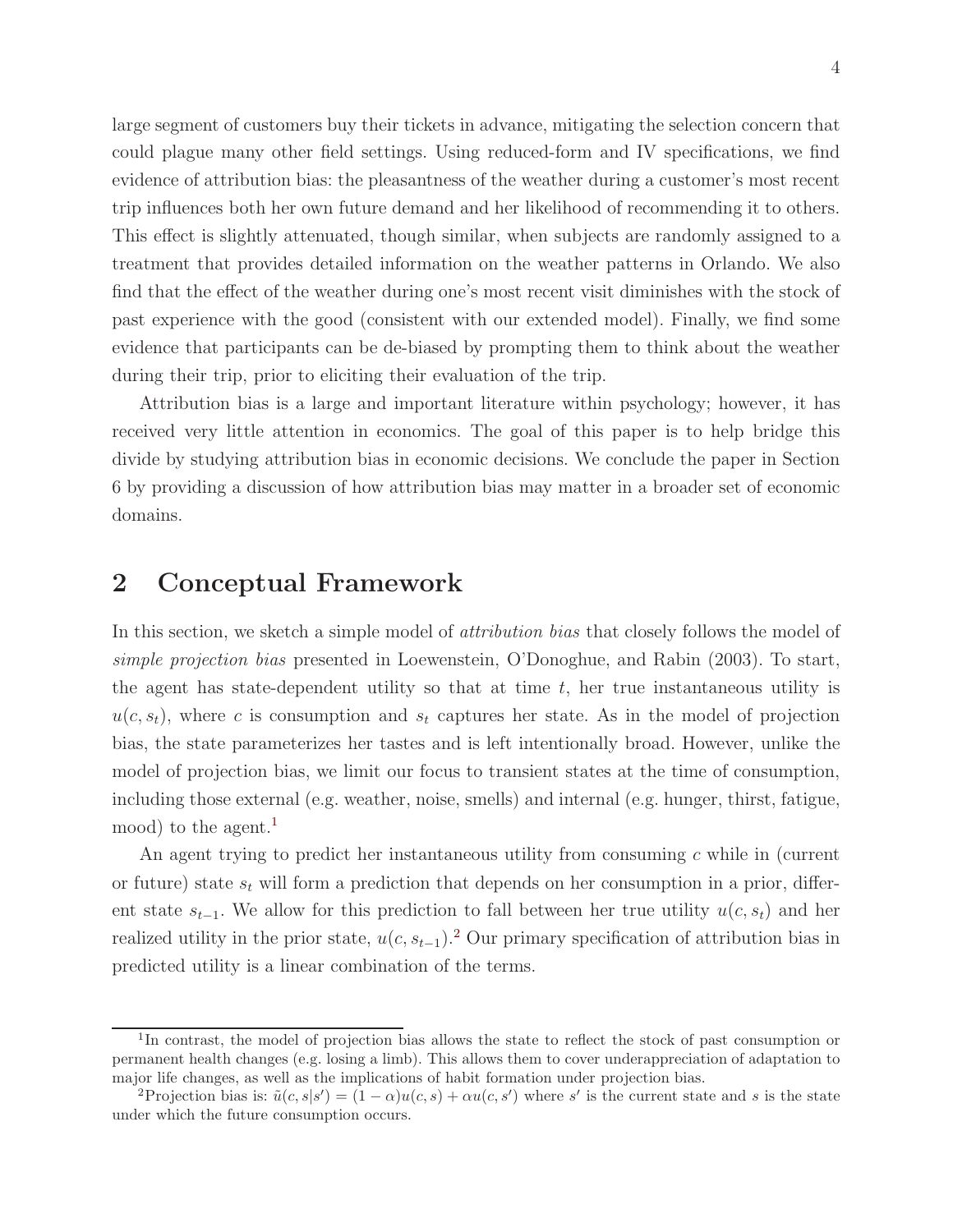**Definition 1.** Predicted utility exhibits attribution bias if there exists a  $\gamma \in [0,1]$ such that for all c,  $s_t$ , and  $s_{t-1}$ ,  $\tilde{u}(c, s_t) = (1 - \gamma)u(c, s_t) + \gamma u(c, s_{t-1})$ 

Thus if  $\gamma = 0$ , the agent is unaffected by attribution bias, so that her predicted utility is correct:  $\tilde{u}(c, s_t) = u(c, s_t)$ . If she exhibits "full" attribution bias, then she her predicted utility is identical to what she received when consuming it in her prior state  $s_{t-1}$ .

Our two-period model of attribution bias is largely sufficient for the empirical examples in this paper, as we consider a new consumption experience (Section 4) and one that is relatively infrequent (Section 5). However, we can extend the model to include multiple prior consumption experiences, for example:

$$
\tilde{u}(c, s_t|s_1, ..., s_{t-1}) = (1 - \gamma)u(c, s_t) + \gamma \frac{1}{t-1} \sum_{\tau=1}^{t-1} \delta_\tau u(c, s_{t-\tau})
$$

Where t indexes past consumption experiences, and  $\delta_{\tau} \in [0,1]$  is a period-specific discounting term. Insofar as agents broadly sample the space of underlying states across their consumption experiences with a good, the influence of attribution bias on the accuracy of utility predictions should diminish with this experience. However, the degree to which the influence of attribution bias diminishes obviously depends on how prior consumption experiences are discounted. For the purposes of this paper, we remain agnostic about the specifics of the discounting function and whether it is context-specific. As a few examples, the function could weight all experiences equally (i.e.  $\delta_{\tau} = 1 \forall \tau$ ), exponentially discount (i.e.  $\delta_{\tau} = \delta^{\tau}$ ) or reflect order effects such as recency and/or primacy effects (e.g.  $\delta_1 = \frac{t-1}{2}$  $\frac{-1}{2}$ ,  $\delta_{t-1} = \frac{t-1}{2}$  $\frac{-1}{2}$ , and  $\delta_2=\delta_3=...=\delta_{t-2}=0).^3$  $\delta_2=\delta_3=...=\delta_{t-2}=0).^3$  $\delta_2=\delta_3=...=\delta_{t-2}=0).^3$ 

Our model abstracts from some of the underlying psychology of misattribution. For example, we do not specify when the misattribution happens. In some cases, people may be aware of the role of hunger in inflating their enjoyment of a restaurant while they eat there, but make the misattribution in later considering whether to return (e.g. they vaguely recall the positive experience, but forget their underlying hunger state at the time). In other cases, the misattribution may happen in the moment; though the person recognizes that they are hungry, they do not appreciate how much this inflates their assessment of the restaurant. While the distinction between an immediate misattribution and misattribution-in-recall may

<span id="page-4-0"></span><sup>3</sup>Serial-position effects such as primacy and recency typically refer to how items presented toward the beginning or end of a set are remembered relative to other items presented in the same session (e.g. Murdock 1962). As an example, Garbinsky, Morewidge, and Shiv (2014b) argue that recency effects dominate primacy effects for gustatory experiences (i.e. enjoyment at the end of an eating experience, relative to enjoyment at the beginning, is more predictive of how soon people desire to repeat it). Researchers have also studied recency effects across longer periods of time. For example, Agarwal et al. (2013) present evidence of recency effects in consumer learning related to credit card fees and repayment that occur month to month.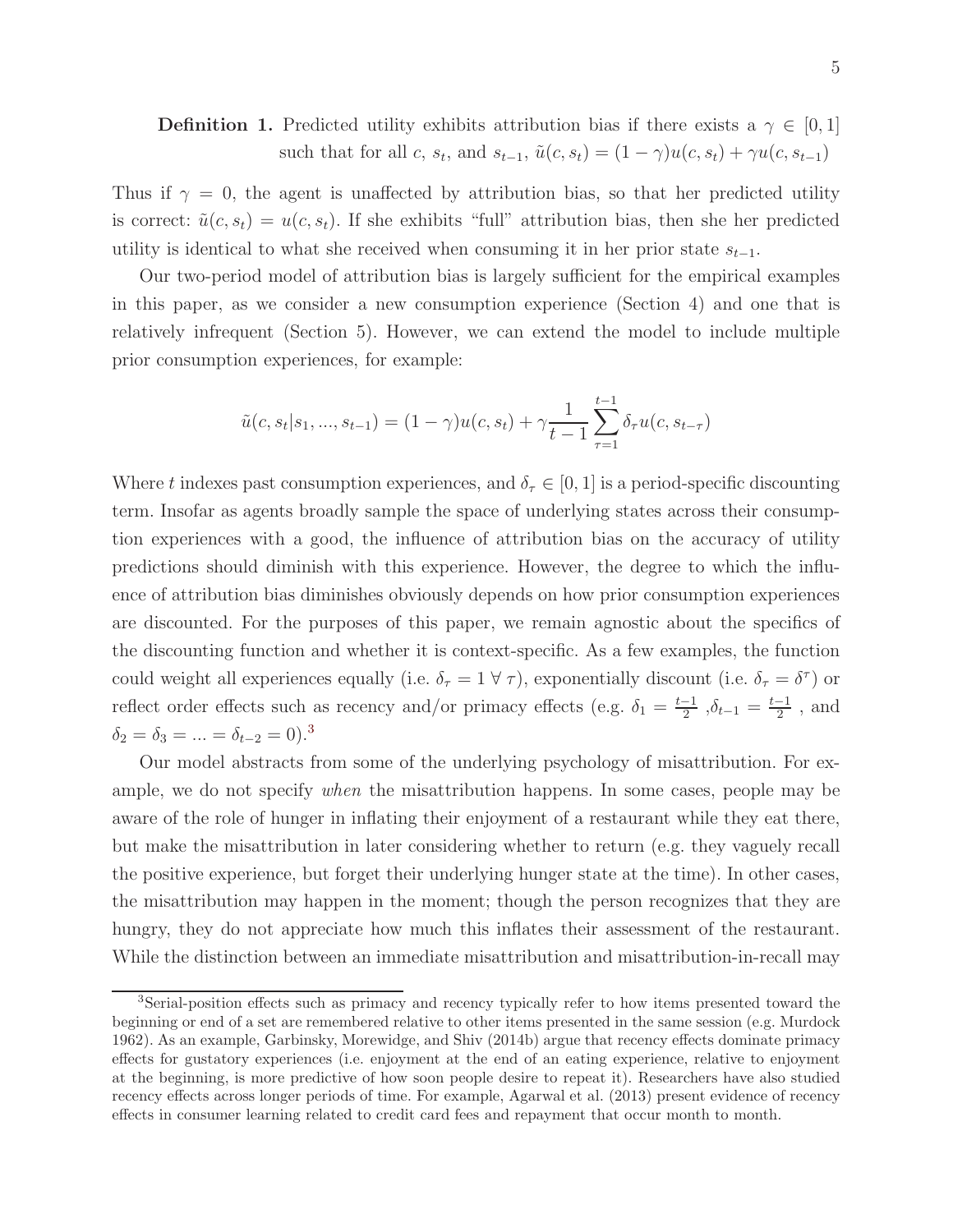have implications for de-biasing strategies and other interventions, grouping the two types of errors together allows for a simple description of the relationship between transient states at the time of consumption and later behavior.

It is worth noting two things that are not part of the simple model described above. First, we do not specify consumption complementarities from one time period to another. In other words, the actual instantaneous utility of consuming c in state  $s_t$  does not depend on  $s_{t-1}$ .<sup>[4](#page-5-0)</sup> Attribution bias suggests that consumers may predict an association, but the model does not allow for actual utility to be affected by a previous state of the world. One could imagine situations where this assumption does not hold. For example, it is possible that having magnificent weather on a particular vacation creates memories in one's mind in a way that going back to that same vacation spot is actually more enjoyable (not just predicted to be more enjoyable) due to a form of consumption complementarity.<sup>[5](#page-5-1)</sup> While we think this story is an unlikely explanation of our results, it is an alternative mechanism to attribution bias. However, we will provide some direct evidence that goes against this account. For example, in our empirical analysis about amusement parks, we not only ask if people who had good weather previously are more likely to return themselves, but we also ask if they would recommend Orlando, Florida as a nice vacation spot for others. We find strong effects of weather on willingness to recommend Orlando to others, and because the recommendation is for somebody else who hasn't had the same previous consumption experience, this cannot be explained by a consumption complementarity account.

Another potentially important aspect that is left out of the model are certain types of learning. First, it is possible that consuming c in state  $s_t$  provides information about the distribution of states of the world. For example, getting rained on in Orlando may change one's priors about how often it rains in Orlando and therefore change one's expressed interest in returning.[6](#page-5-2) To test for evidence of learning about the distribution of states, we introduce an information treatment to the survey takers in our Orlando experiment that provides them with detailed information about typical weather in Orlando (more information than could have been obtained about Orlando weather than by simply visiting once).

While the learning treatment may rule out an explanation related to learning about the distribution of states, there remains a conceptually distinct alternative that concerns asymmetric updating about the stable quality of Orlando vacations. Specifically, people may

<span id="page-5-0"></span><sup>&</sup>lt;sup>4</sup>The conditioned taste aversion that can form after consuming an item that causes nausea or other sickness, known as the Garcia effect (Garcia, Kimeldorf, and Koellino 1955), is one example of a consumption complementarity.

<span id="page-5-1"></span><sup>5</sup>Of course, it is also the case that having bad weather could be consumption complement to returning to the same vacation spot (because you didn't get to "fully experience" the location on your previous trip).

<span id="page-5-2"></span><sup>6</sup>Learning about the distribution of states is not a good alternative explanation for many other types of states such as thirst which we use in our laboratory experiment.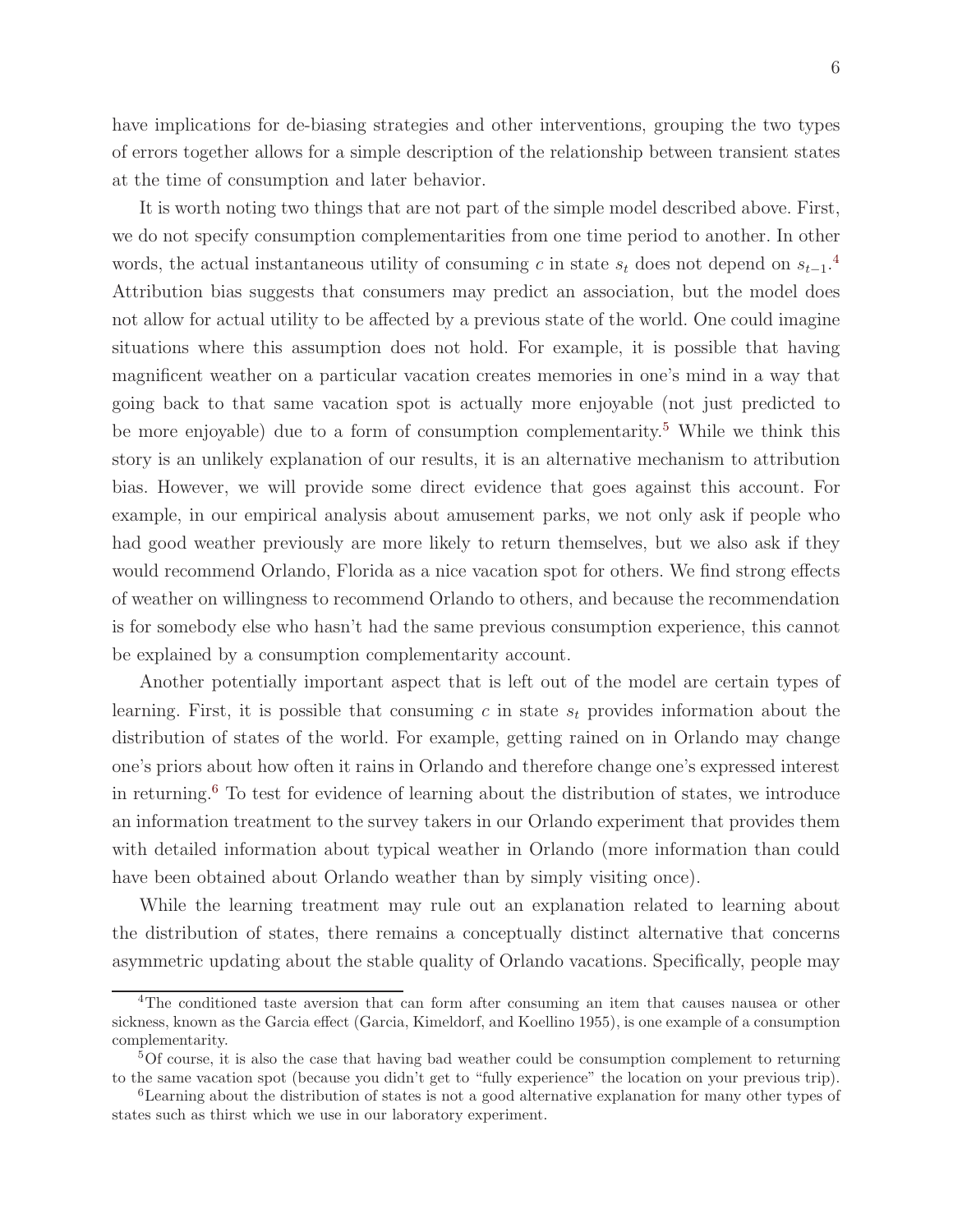start with biased beliefs about the quality of the vacation and only update their priors in some states of the world. For example, if visitors have prior beliefs that overestimate the quality of Orlando vacations across all states, but only update their beliefs if they experience poor weather, then they will be less likely to return to Orlando if they experience poor weather. For any given consumption experience, priors could have been systematically wrong and thus could lead to evidence that looks like attribution bias. However, it is just as likely that this sort of bias would work against us finding evidence of attribution bias. It is difficult to ever fully rule out a learning story where people happened to have priors that would lead them to update in the direction that attribution bias also predicts. However, the fact that we find effects in the direction predicted by attribution bias in both our experiment and the Orlando field setting makes this learning story less likely. Further, in our Orlando survey, we find attribution bias even among the subset of survey respondents who indicated they had visited Orlando on many occasions. The fact that this subset has likely experienced many different weather states in Orlando also casts doubt on the ability of this learning story to drive the effects that we find.

### 3 Literature Review

In this section we review evidence related to attribution bias, with the goal of clarifying how our formulation of attribution bias fits in with the extant literature. We briefly cover the psychology literatures on feelings-as-information theory, misattribution of arousal, and interpersonal attribution biases (e.g. fundamental attribution error).[7](#page-6-0) We then cover the cross-disciplinary literature on projection bias, as well as a handful of studies within economics that relate to misattribution.

The influence of temporary state variables on judgment and decision making has perhaps been most widely studied with respect to mood/affect.<sup>[8](#page-6-1)</sup> Manipulations of affect have been shown to influence time preferences (Ifcher and Zarghamee 2011), risk aversion (Isen and Geva 1987), reciprocity (Kirchsteiger, Rigotti, and Rustichini 2006), and the endowment

<span id="page-6-0"></span><sup>7</sup>We limit our discussion to the three psychology literatures that we deem most relevant; however, attribution bias is a broad topic within psychology and there are other literatures that certainly relate to attribution bias that we do not cover. For example, we do not discuss anchoring and adjustment. We also do not cover the halo effect that has been described as, "a fundamental inability to resist the affective influence of global evaluation on evaluation of specific attributes," such as labeling an instructor's accent and appearance as irritating if that instructor was viewed in a video in which he was warm and friendly vs. cold and distant (Nisbett and Wilson 1977).

<span id="page-6-1"></span><sup>8</sup>For an extensive review of the literature on affect in consumer decision making, see Cohen, Pham and Andrade (2008). Noting the scope of the literature, they write, "Within psychology more generally, Schimmack and Crites (2005) located 923 references to affect between 1960 and 1980 and 4,170 between 1980 and 2000."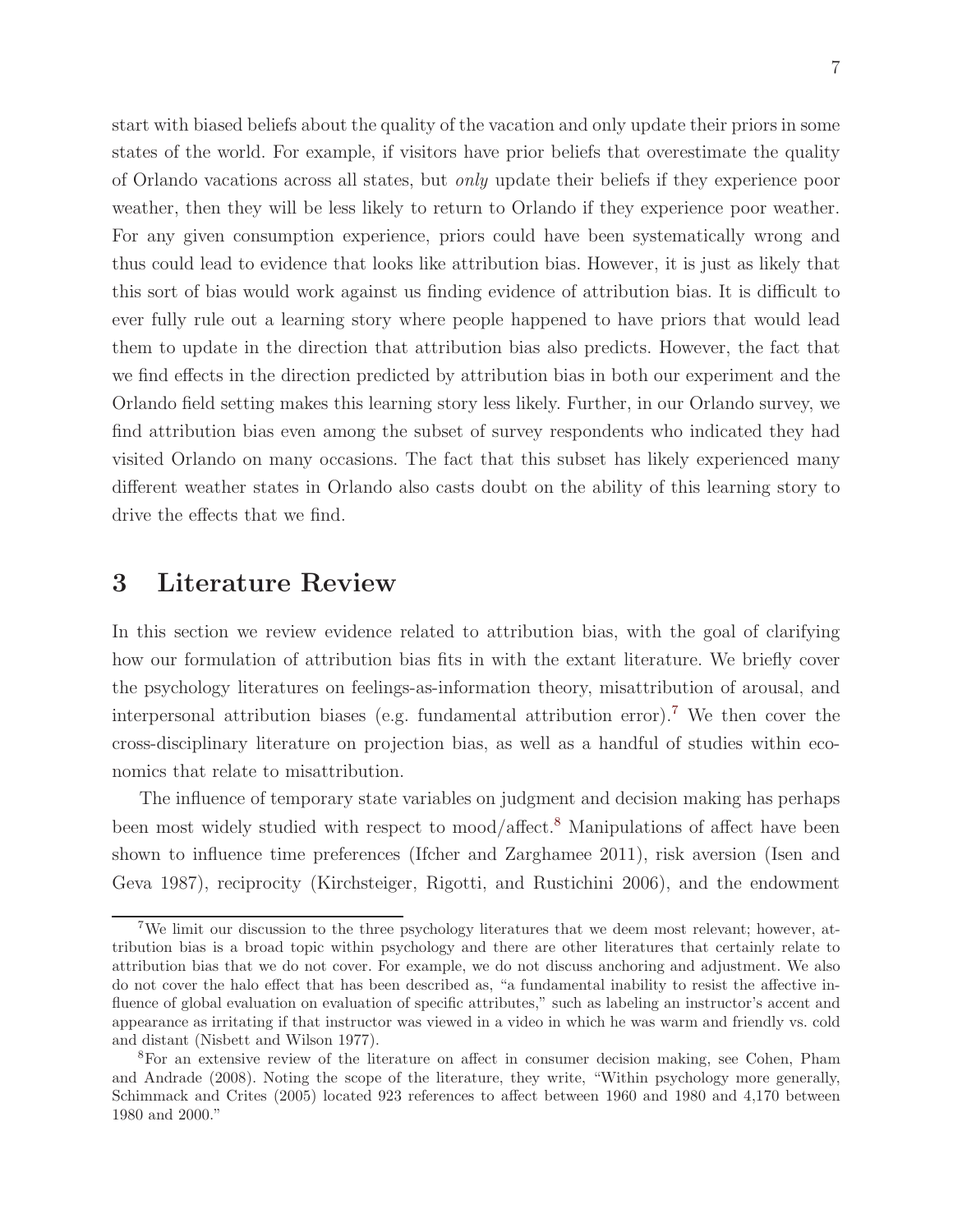effect (Lerner, Small, and Loewenstein 2004). Within the mood-effects literature, the closest papers to our work are those that study affect-based misattribution. The seminal paper on this type of misattribution is Schwartz and Clore (1983), who studied the effect of mood manipulations on subjective measures of wellbeing.[9](#page-7-0) They found that subjects who were asked to write about a happy (vs. sad) experience  $(N=61)$  or interviewed on a sunny (vs. rainy) day (N=84) reported higher levels of happiness and life satisfaction. While more recent research (e.g. Lucas and Lawless 2013) has failed to find reliable evidence that weather influences life satisfaction measures in much larger samples (e.g.  $N > 1$  million), the initial results spawned a large literature on "feelings-as-information" theory. Schwarz and Clore (1983) presented these results as evidence that people use momentary affective states as information about how their lives are going in general. In addition, in their first experiment, the authors were able to eliminate the mood effect by inducing subjects to attribute it to a separate factor (they were told that the soundproof experiment room could make them feel good or bad, depending on the experimental condition). Later research found that simply having subjects label their specific emotions was as effective as the more elaborate misattribution treatments in eliminating the effect of mood manipulations on life satisfaction measures (Keltner, Locke, and Audrain 1993).

While the "feelings-as-information" literature provides evidence that it is difficult for individuals to parse incidental from stable factors in making judgments, our formulation of attribution bias is distinct in a few specific ways. First, our formulation of attribution bias is less focused on overall affect and more focused on the complementarity of temporary states to the quality of the consumption experience (in a situation with state-dependent preferences). This distinction is important because in some domains the most relevant state to the consumption decision may work in an opposing relationship to its affective correlates. For example, hunger may make food more appealing; however, it may also be correlated with negative valence affect (e.g. that which produces aggressive impulses as in Bushman et al. 2014). If one were narrowly focused on affect-based misattribution, one might predict that tasting a food for the first time while hungry might reduce subsequent demand for it.[10](#page-7-1) Our formulation of attribution bias on the other hand makes a very strong prediction that hunger during consumption will increase subsequent demand for the product because

<span id="page-7-0"></span><sup>9</sup>Gorn, Goldberg, and Basu (1993) extended Schwarz and Clore (1983) to a consumer decision-making context. They found that speaker systems evaluated after listening to liked (vs. disliked) music were rated higher overall and on hypothetical purchase intentions, but only if they were not first asked to rate how much they liked the music (which was interpreted as a way of making subjects aware of the source of their temporary mood).

<span id="page-7-1"></span><sup>&</sup>lt;sup>10</sup>Another example of a case in which the consumption-state complementarity is more direct and counter to the implied mood effect would be a vacation destination in which the utility of consumption is higher when it is cloudy.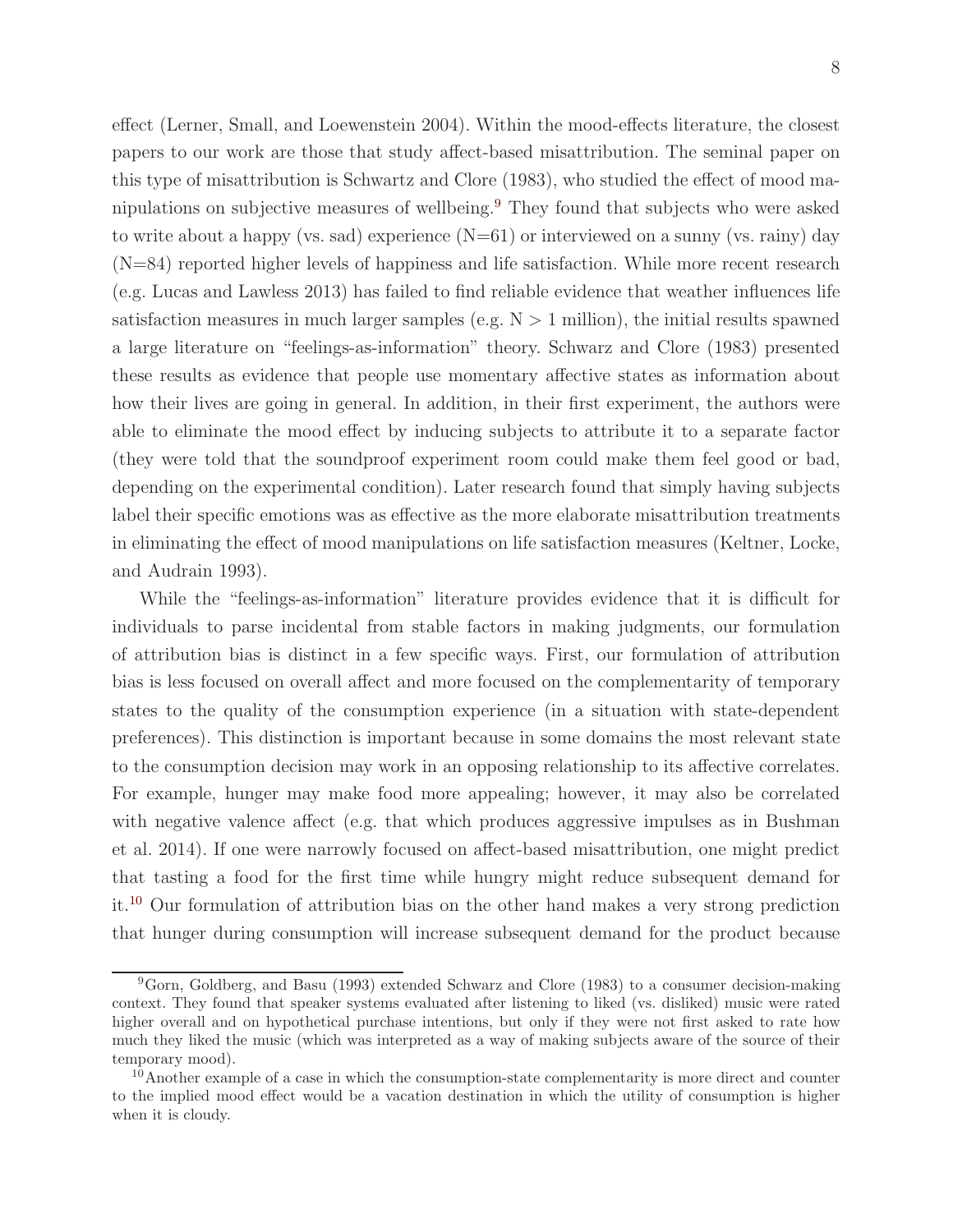it is a direct complement to the consumption experience.<sup>[11](#page-8-0)</sup> Another distinction of our work from the "feelings-as-information" literature is that most of the studies in this literature are focused on decisions that are coincident with the emotion, whereas our work, which applies attribution bias to repeated consumer decisions, is more focused on our remembered experience. So, while the "feelings-as-information" literature might ask how happy someone is with their life and see if the weather at the time of the decision impacts their response, our work – because of its focus on consumption experiences – is more interested in knowing if the weather that occurred during a previous consumption experience changes one's willingness to consume something again (even though the decision is now being made in a neutral weather state). Overall, our work is closely related to the "feelings-as-information" literature, but focused more on state-dependent preferences and consumption experiences than the impact of general affect. Our hope is that our simple model and empirical work using more of an economics framework can complement the existing work in this space.

A second, related literature concerns misattribution of arousal. The seminal study is Dutton and Aron (1974), who found that male subjects approached by a female surveyor immediately after crossing a suspension bridge were more likely to call her than subjects that were approached 10 minutes after crossing  $(N = 45)$ . The authors provided a number of possible explanations, but were motivated by the Schachter and Singer (1962) two-factor model of emotion which argues that environmental cues are sometimes used to provide emotional labels for ambiguous states of arousal. The authors go further to suggest that cognitive relabeling of strong emotions (such as fear or sexual arousal) may occur even in situations in which the source is unambiguous. While the Dutton and Aron study and subsequent research in this vein have again highlighted an attribution bias with respect to incidental states, their focus is somewhat different than ours. Whereas individuals may at times make misattributions that operate through mislabeling one state (fear) as another (attraction), the misattribution bias that we formulate occurs without first mislabeling one state as another state. Once again, however, we are clearly drawing from the results and implications from the misattribution of arousal literature when creating a framework for misattribution in consumer decision making.

Within social psychology, attribution bias often refers to a bias in interpersonal explanations of behavior. For example, fundamental attribution error is the "general tendency to overestimate the importance of personal or dispositional factors relative to environmen-

<span id="page-8-0"></span><sup>11</sup>An additional value of focusing on how states directly complement the consumption experience in a state-dependent preferences sense as opposed to overall affect is that recent work has shown that similar valence emotions may operate differently. For example, Lerner, Loewenstein, and Small (2004) found that two emotions with the same valence (negative) produced opposing outcomes, with sadness increasing willingness to pay and disgust reducing it.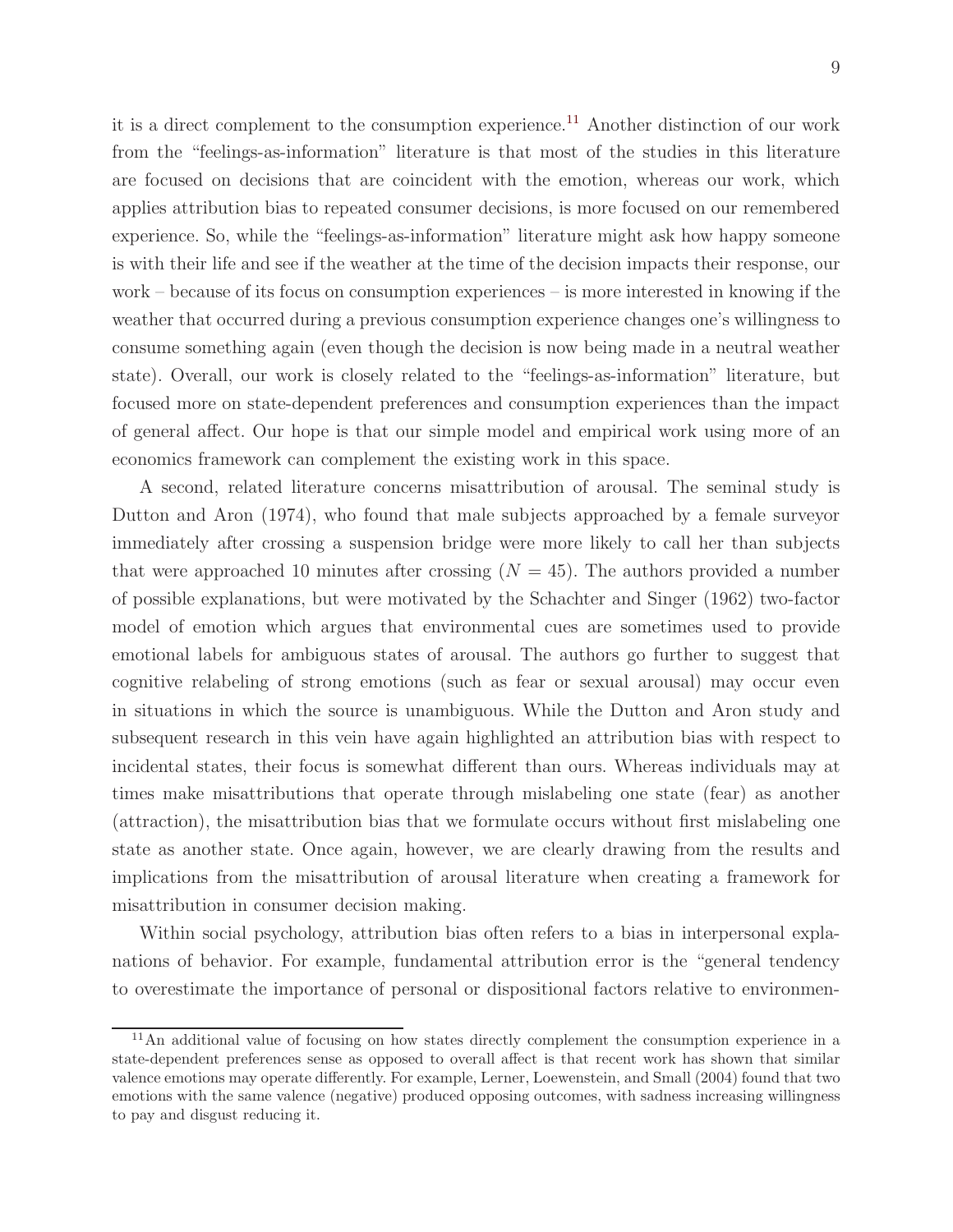tal influences" when considering the causes of others' behavior (Ross 1977). More broadly, actor-observer bias is the idea that, "actors tend to attribute the causes of their behavior to stimuli inherent in the situation, while observers tend to attribute behavior to stable dispositions of the actor" (Jones and Nisbett 1971). While an important part of the literature on attribution bias in psychology, this interpersonal misattribution bias is quite different than the intrapersonal misattribution bias that we formulate and discuss in this paper which is more useful for consumer choice contexts.<sup>[12](#page-9-0)</sup>

A few other papers within psychology have touched on related concepts. In a discussion paper, Ariely and Norton (2008) similarly synthesize a number of strands of the psychology literature related to misattribution. They take a broad view of the situational factors that may be misattributed (e.g. price anchors) and a specific focus on how the act of choosing a good under those situational factors may affect one's preferences (whereas we consider situations in which choice is not coincident with the situational factor). A pair of papers by Garbinsky, Morewedge, and Shiv (2014a, 2014b) consider the dynamics of consumption experiences and liking vs. wanting in predicting future consumption timing. In the 2014b paper, the authors were concerned with why recency bias affects when a food is consumed again. Specifically, they hypothesize that if the last part of a consumption experience is very positive, people will want to consume the product sooner. In Experiment 2 of that paper, the authors manipulate how positive the last part of a consumption experience is by assigning some subjects to a control group that drank a cup of grape juice, while subjects in the treatment ("reset") group drank the same amount of juice but then had a break, ate crackers, and then took one last sip of grape juice. Subjects in the treatment group reported higher enjoyment at the end of the session, and upon follow-up the next day also reported that they would prefer an earlier delivery date for a free half-gallon of the grape juice. Insofar as delivery timing is a reflection of the strength of one's preference, this study suggests that attribution bias, coupled with recency effects, can have an impact on future consumption decisions.

Within economics, psychological insights into state-dependent preferences have been primarily focused on projection bias. Projection bias, as formalized by Loewenstein, O'Donoghue, and Rabin (2003), is the tendency to overpredict the degree to which one's future preferences will resemble one's current preferences. Loewenstein, O'Donoghue, and Rabin (2003) pro-

<span id="page-9-0"></span> $12$ Within economics, attribution theory has been used to explain patterns of discrimination in different markets (Gneezy, List, Price 2012). Specifically, they draw on the strand of attribution theory that argues that attributions about the cause or controllability of certain behaviors "lead to emotional reactions that affect the likelihood of helping or punishing behaviors." The authors find that when the "discriminator believes the object of discrimination is controllable, any observed discrimination is motivated by animus. When the object of discrimination is not due to choice, the evidence suggests that statistical discrimination is the underlying reason for the disparate behavior."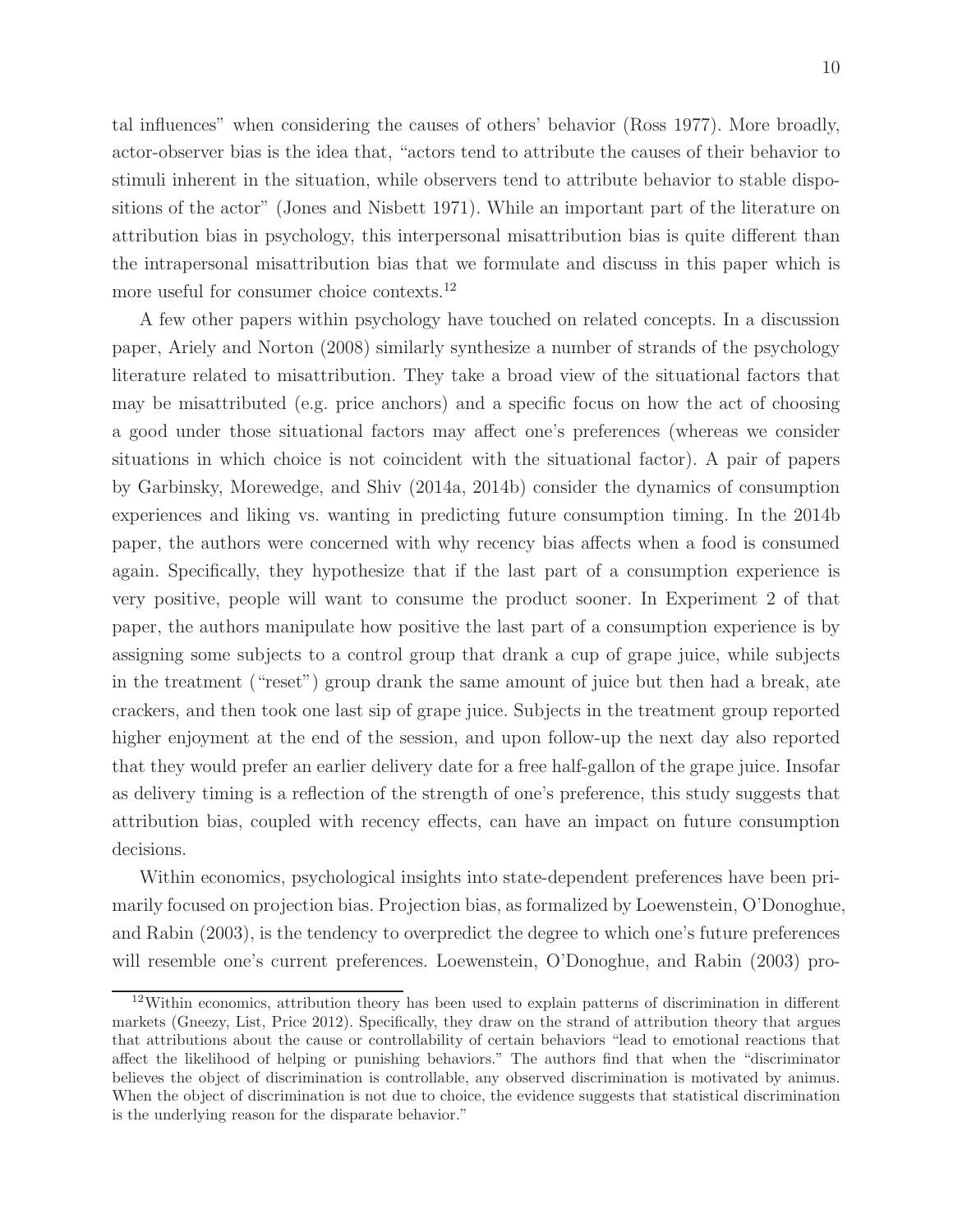vided a detailed overview of the psychology literature, provided a formal model, and derived the implications of projection bias for a life-cycle consumption problem (i.e. under-saving) and for durable good purchases (i.e. if returning goods is costly, then over-purchasing). Since its publication, a number of studies have tested for projection bias in the field, including purchases of cold-weather clothing (Conlin et al. 2007), vehicles (Busse et al. 2015), and outdoor movie tickets (Buchheim and Kolasak 2014), as well as cigarette addiction (Levy 2010) and gym attendance (Acland and Levy 2015). The most closely related study to our own within this literature is Uri Simonsohn's work on the effect of weather during campus visit days on the subsequent attendance decisions of 562 students admitted to a rigorous US university (Simonsohn 2009). Unlike other studies of projection bias, in which the transient state is coincident with the decision, Simonsohn studied the effect of a transient state during a sample experience (college visit day) on a decision made at a later date (whether to enroll). Though he described the study as one testing projection bias, he noted this distinction, drawing a parallel to the misattribution of arousal study by Dutton and Aron (1974) and writing that, "rather than projecting current utility, people appear to be projecting their remembered utility." He finds the somewhat surprising result that students who visited the college on a cloudy day were more likely to enroll. He explains this result by arguing that sadder moods induced by cloud cover make academically-demanding activities more appealing, and conditional on the college's academic attributes being more favorable than its non-academic attributes, the overall assessment of the university is thus higher under cloud cover. If the decision to enroll is effectively made at the time of the visit/interview, then this study is best categorized as a test of projection bias, albeit one with a bit of nuance with respect to multidimensional trade-offs. Our study thus adds to Simonsohn's work by making a precise distinction between attribution bias and projection bias, and testing directly for the former.

Finally, a few additional studies within economics bear mention. First, there is a growing literature on whether individuals experience-weight their past outcomes in guiding future behavior. For example past, personally-experienced outcomes have been shown to affect risk taking and stock expectations (Malmendier and Nagel 2011), inflation expectations (Malmendier and Nagel 2015), video-rental compliance (Haselhuhn et al. 2012), and investment in IPOs (Kaustia and Knupfer 2008).[13](#page-10-0) These studies relate to our own in that they document the difficulty of parsing irrelevant information in judgment; however, the channel through which these mistakes likely operate is biased beliefs about underlying probabilities, rather than a misattribution of consumption utility. There is also theoretical work that relates to

<span id="page-10-0"></span><sup>&</sup>lt;sup>13</sup>More broadly these also relate to studies on reinforcement learning, e.g. being more likely to repurchase a stock if one previously sold it for a gain (Strahilevitz, Odean, and Barber 2011) or to increase one's 401k savings rate in response to personally experiencing a high average or low variance return in a given period (Choi, Laibson, Madrian, and Metrick 2009).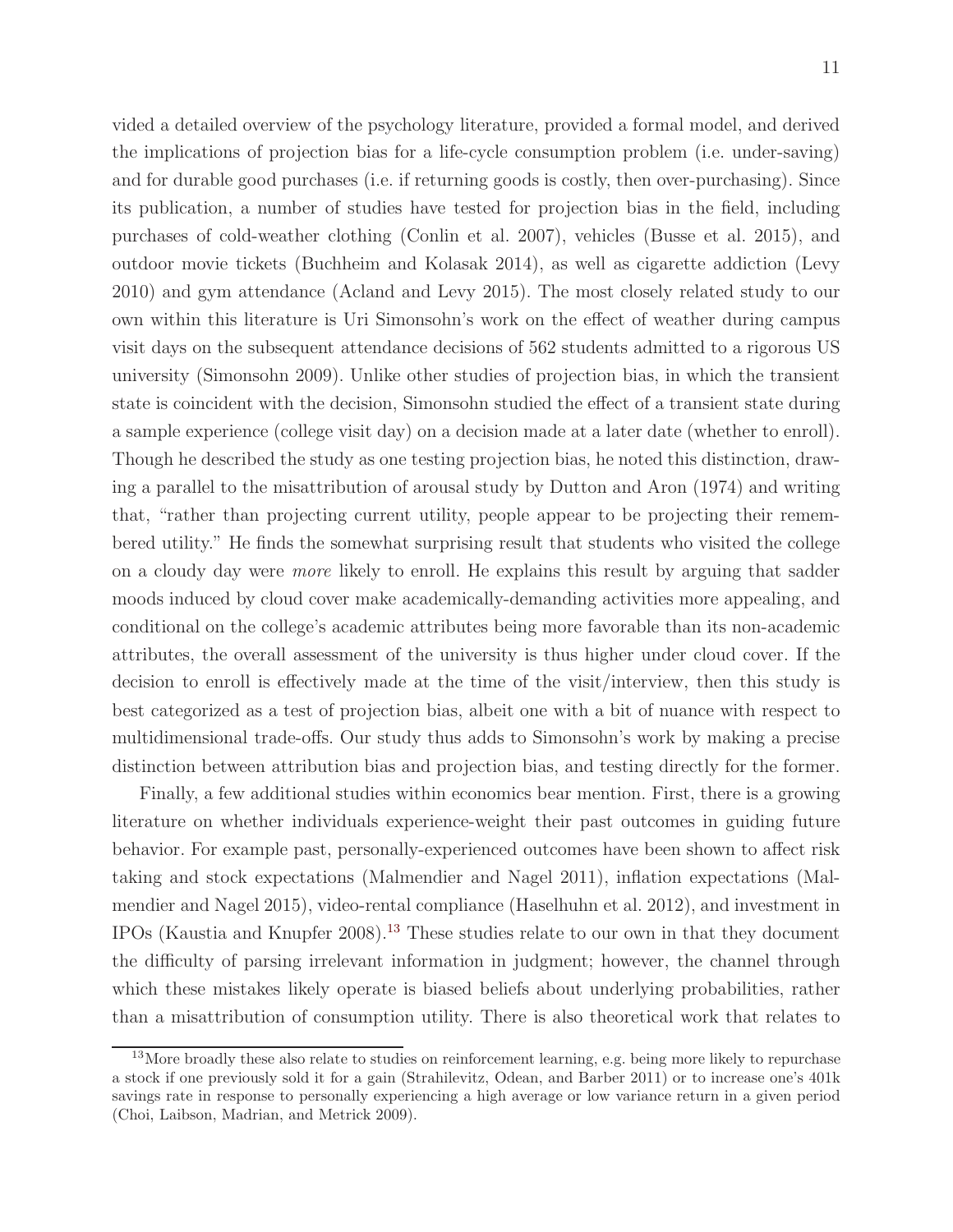attribution bias. For example, Schwarzstein (2014) models the role of selective attention in learning. In his model, an agent decides what information to attend to and subsequently fails to attend to other relevant information when updating their beliefs. Because the agent thus overweights the variables she attends to, she may exhibit behavior consistent with attribution bias. In contrast to his learning model, we narrowly focus on state-dependent utility where we have strong predictions about what information will be overweighted. Cunningham (2016) provides a model of hierarchical aggregation of information in the brain, and explores how such a 2-system model could explain a variety of behavioral biases, including an application to weather-related misattributions. Bushong & Gagnon-Bartsch (in progress) examine the implications of misattribution of reference-dependent utilities, i.e. neglecting the component of utility that is generated by deviations from expectations when assessing the quality of a good. Outside of the projection bias literature, perhaps the closest field studies within economics to our own are a series of papers which suggest that various key leaders are rewarded for luck, including CEOs (Bertrand and Mullainathan 2003), US governors (Wolfers 2007), and Indian politicians (Cole, Healy, and Werker 2012). Though each of these papers has plausible alternative explanations, they each discuss attribution bias on behalf of observers (shareholders or voters) as a possible mechanism. Beyond the difficulty of identifying attribution bias as the mechanism in these studies, they also concern judgments in which there is substantial complexity. For example, shareholders may not have adequate data or processing power to separate the relative influences of particular commodity price movements from CEO decisions in determining stock prices. Thus, rather than a psychological bias, these failures to parse luck from skill may reflect simple bounded rationality. Just as we would not say that an economist who runs a regression with omitted variable bias is exhibiting a psychological bias, the same may hold in these other contexts. Nonetheless,

the studies are suggestive that attribution bias may have some role in these important economic domains; we contribute to this literature by cleanly testing for attribution bias and by showing that misattribution can occur even in low-dimensional judgments.

### 4 New Consumer Experience Experiment

To cleanly test for attribution bias, we ran an online experiment in which we manipulated subjects' thirst prior to consuming a new mixed drink. We then followed up with those same subjects a few days later to test whether their thirst during the first consumption experience influenced their preference for the drink while in an orthogonal (thirst) state.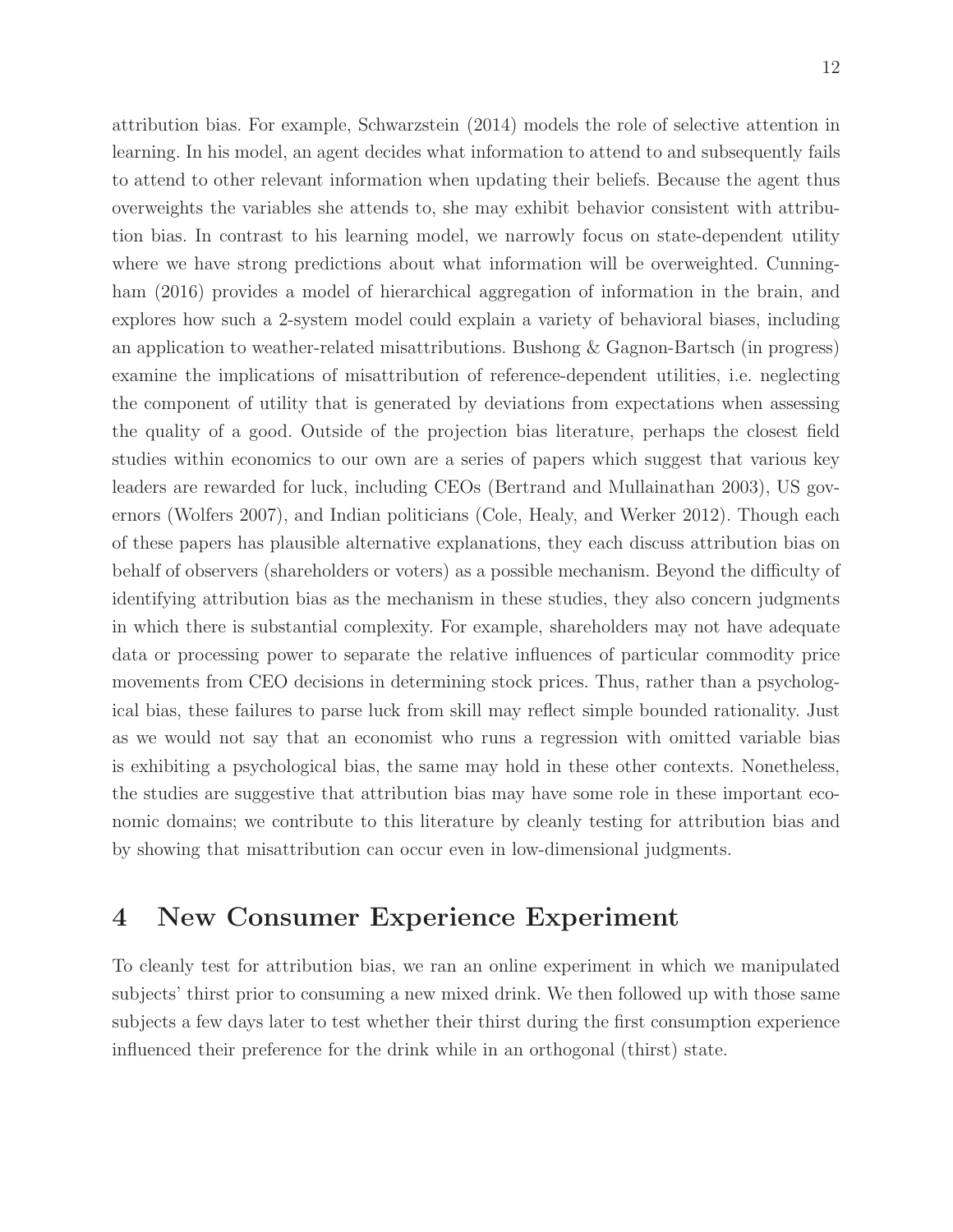#### 4.1 Experimental Design and Data Description

We recruited 448 subjects from Amazon Mechanical Turk (MTurk) between September 7 and 9, 2015.[14](#page-12-0),[15](#page-12-1) We posted the survey with the title "New Consumer Experiences Survey (∼ 20 minutes)" and the description, "Answer a 15-20 minute survey on your preference and habits related to consuming liquids." The survey paid \$3 (i.e. a projected \$9/hour wage) and was only shown to MTurk workers that had a US residence, completed at least 500 prior tasks, and had a 95% approval rate on those tasks. Before accepting the task, subjects were informed that they would be required to consume a drink consisting of milk, orange juice, and sugar, and to answer survey questions.

The survey started with an informed consent page that asks subjects to confirm that they were (1) 18 or older, (2) had a set of ingredients that they were prepared and willing to consume during the experiment (and to commit to not consume anything else during the survey), and (3) had a camera and were willing and able to upload a photo of the ingredients with their Worker ID number.<sup>[16](#page-12-2)</sup> Subjects were informed that participation was voluntary and that they could omit responses to any question, though each page included a prompt asking subjects if they intended to leave a question blank if it was left unanswered. Following the consent page, subjects were presented with a request to upload a photo of the full set of ingredients. They were asked to (1) measure 3 cups of water and to place it in one (or more) glass, (2) measure  $\frac{1}{2}$  cup of water and place in a separate glass, (3) measure 1 cup of milk and place it in a third glass,  $(4)$  measure 1 tablespoon of sugar and  $1/3$  cup of orange juice and place each in separate cups, bowls, or other containers, and finally to (5) place all of the bowls and glasses on top of a piece of paper on which they had written their Mechanical Turk Worker ID (handwritten and visible).<sup>[17](#page-12-3)</sup> The page included an example photo that we asked subjects to match as closely as possible. They were further reminded to not eat or drink any of the ingredients at that time, and that we would later ask them to consume the ingredients in a specific way.

Following the image upload, subjects were randomly assigned into one of two treatment conditions. Half of the subjects  $(N=224)$  were told to drink 3 cups of water, while the other

<span id="page-12-0"></span><sup>&</sup>lt;sup>14</sup>Using MTurk allowed us to obtain a much larger sample than was possible in a laboratory setting. Of course there is a trade off is between sample size and experimental control. As we discuss below, we take several steps to try to ensure we have reasonable compliance with our protocol.

<span id="page-12-1"></span><sup>&</sup>lt;sup>15</sup>448 reflects the number of subjects we kept in our sample. We received 456 responses in total, but dropped 7 duplicate survey completions and 1 respondent that uploaded an inaccurate photo.

<span id="page-12-2"></span><sup>&</sup>lt;sup>16</sup>To comply with IRB, the following disclaimer accompanied the second condition, "Please do not participate in this study if you have allergies to any of these ingredients. If you have any health conditions that would be negatively affected by drinking 3 cups of water all at one time, please do not participate in this study." This was followed by, "You commit to not eat or drink anything else at any point during the survey, which will last approximately 20 minutes."

<span id="page-12-3"></span><sup>17</sup>See Appendix B, Figure B.1 for a screenshot of this upload page.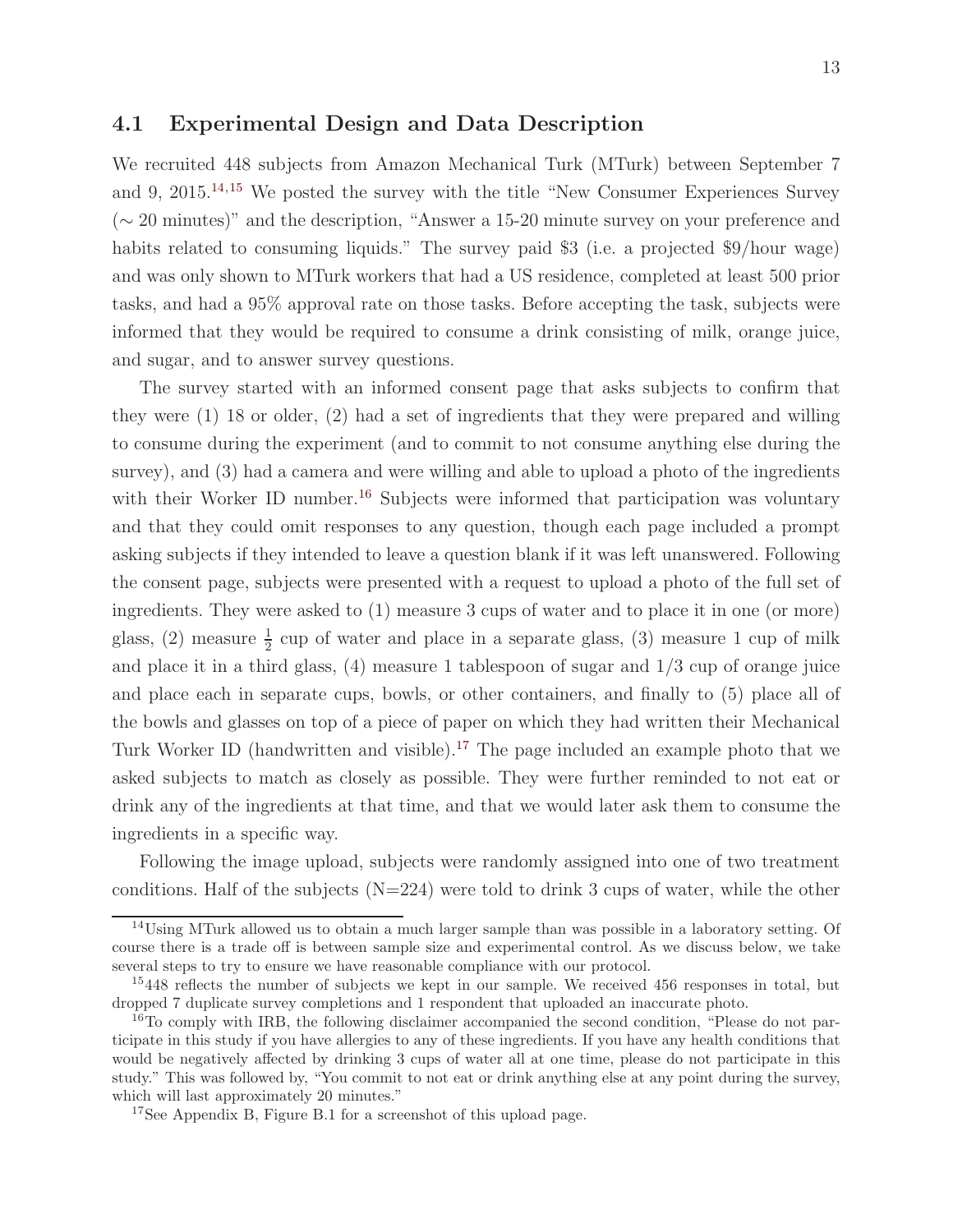half were told to drink  $\frac{1}{2}$  cup of water. Next, subjects were asked for their age, gender, weight, height, the last time they drank anything prior to starting the survey  $(14 \text{ categories})$ , how thirsty they were (on a 7-point scale from "not at all thirsty" to "very thirsty"), how many glasses of water they typically drink per day, and how many glasses of any liquid (water, coffee, juice, soda, etc.) they typically drink per day. Subjects were then told to mix the milk with the sugar and orange juice and to stir together. On the next page they were told to drink half of the mixed drink before proceeding forward. They were then provided with a text entry box to answer the following prompt: "In two or three sentences, please describe your overall feelings right now. This could be about your mood, how drinking the first half of the drink made your stomach feel, or any other thoughts you would like to share." They were then asked to report how excited they were to drink the second half of the drink, on a 7-point scale ranging from "not at all excited" to "very excited". The goal of these two questions was to make sure that subjects fully appreciated and would remember the drinking experience. The second question also provided an intermediate check that our manipulation affected the utility of consumption (through excitement to complete the drink). On the next page, they were instructed to drink the second half of the mixed drink. They were then asked to answer on a scale from 1 (not at all enjoyable) to 7 (very enjoyable) how enjoyable drinking the mixed drink was. Finally, subjects were asked to dispose of their remaining water and to share any comments or questions they had regarding the survey.

On the morning of September 10, we sent an email to the 448 baseline participants to request their participation in a 2-minute follow-up survey that paid \$2. We kept the survey open for two days and received completed surveys from 427 (95%) of the baseline participants over this period.[18](#page-13-0) Following the informed consent page, we had a single page that consisted of five questions with their order randomized. Four of the questions were: (1) "On a scale from 1 (not at all thirsty) to 7 (very thirsty), how thirsty are you right now?", (2) "On a scale from 1 (not at all enjoyable) to 7 (very enjoyable), how enjoyable was drinking the mixed drink we asked you to consume during our last survey?", (3) "If you had the mixed drink you made in the last survey prepared and ready to drink in front of you right now, how likely would you be to drink it?", (4) "How likely are you to mix and consume the same mixed drink we asked you to prepare in the last survey?". We also asked a multiple price list question similar to (3) with the text, "Imagine you had the mixed drink you made in the last survey prepared and ready to drink in front of you right now. For all of the listed amounts of money below, please indicate whether or not you would drink the mixed drink if you were paid that amount of money to do so," which was followed by the amounts \$0.00,

<span id="page-13-0"></span><sup>&</sup>lt;sup>18</sup>Subjects were quick to start the survey following our email. Roughly 70% of those that took the follow-up survey started it within 5 hours of the email, and ∼ 97% started within the first 24 hours.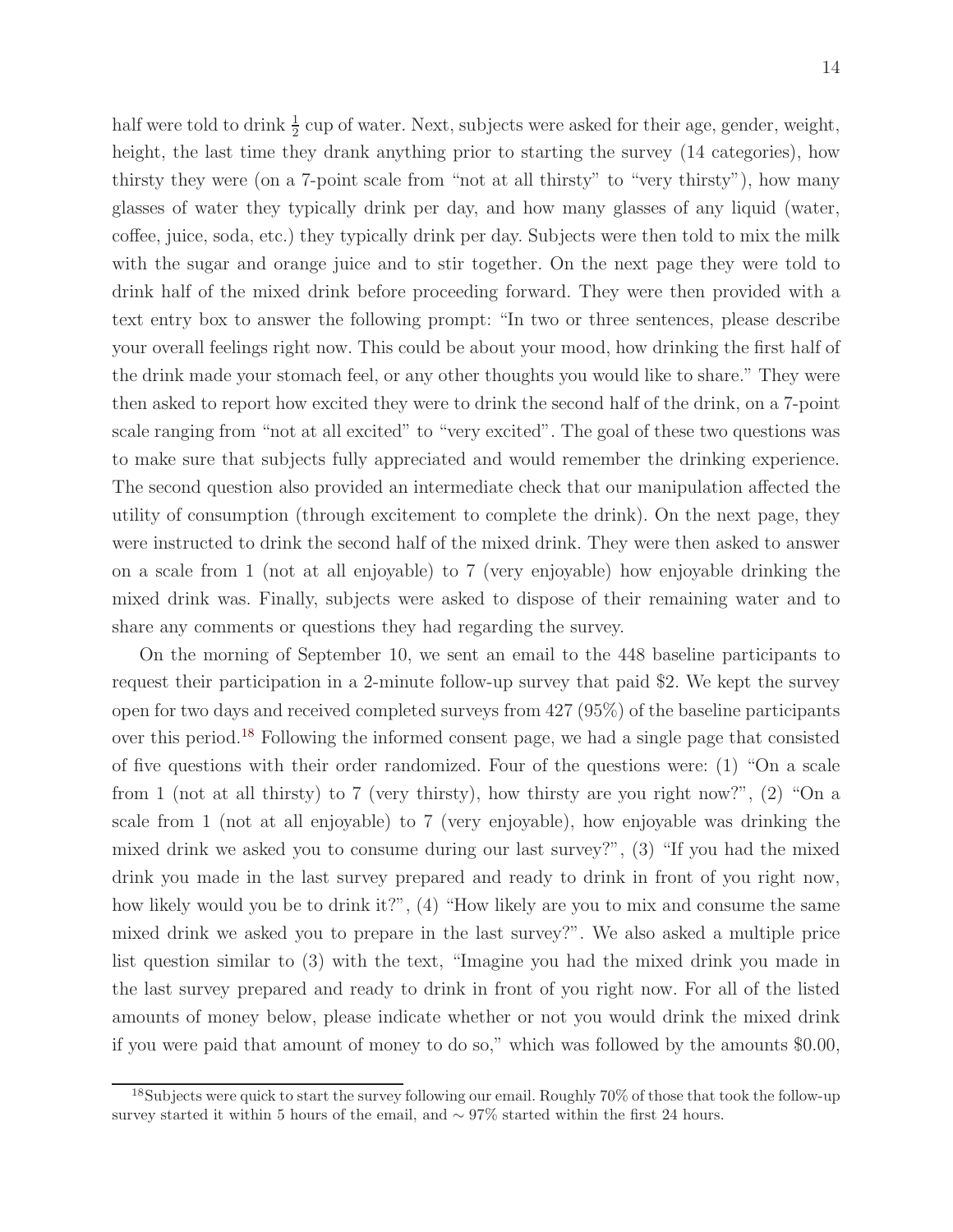$$0.05, $0.10, $0.25, $0.50, $1.00, $2.00, and $5.00.<sup>19</sup>$  $$0.05, $0.10, $0.25, $0.50, $1.00, $2.00, and $5.00.<sup>19</sup>$  $$0.05, $0.10, $0.25, $0.50, $1.00, $2.00, and $5.00.<sup>19</sup>$  As with the baseline survey, subjects were allowed to enter any comments or questions on the last page.

Table 1 shows summary statistics split by our experimental treatment conditions. We have experimental balance on all of the non-outcome questions, as well as on attrition. Roughly 59% of participants were female, and on average they were 34, weighed 177 pounds, and reported consuming ∼ 7 glasses of liquid a day. The survey took a bit longer than our projection, with an average completion time of  $27$  minutes.<sup>[20](#page-14-1)</sup> The baseline and follow-up survey completions were spaced out by about 54 hours on average, with a range from 11 to 103 hours. Finally, we have experimental balance on the thirst levels in the follow-up survey; as would be expected, whether we assigned a subject to drink  $\frac{1}{2}$  or 3 glasses of water does not predict their thirst in this latter survey.

### 4.2 Experimental Results (Reduced-Form and IV)

Our theory predicts that consumers will misattribute the utility of consumption in a prior state  $s_{t-1}$  to the utility of consumption in a later consumption experience while in state  $s_t$ . The most direct test of this theory is thus one in which we induce exogenous variation in that prior utility,  $u(c, s_{t-1})$ , and test whether that induced variation in utility carries over into predicted utility  $\tilde{u}(c, s_t)$ . The empirical specification that most closely captures this thought exercise is an instrumental variable approach in which we use the exogenous variation in  $s_{t-1}$  induced by our experiment as an instrument for the endogenous baseline enjoyment (our proxy for  $u(c, s_{t-1})$ ). However, before turning to this primary specification, we first show that our treatment did affect our proxy for  $u(c, s_{t-1})$ , followed by a simple comparison of means for our proxies of  $\tilde{u}(c, s_t)$  (i.e. the reduced form of our subsequent IV analysis).

Our baseline experimental condition affected subjects' consumer experience, as shown in Figure 1 and the first panel of Table 2. Panel A first shows a manipulation check of our experimental treatment. Subjects assigned to drink 3 cups of water were less thirsty, reporting thirst levels that were on average 1.29 points lower on the likert scale. That difference corresponds to roughly 83% of a standard deviation of the control  $(\frac{1}{2}$  cup) group's thirst level. Whereas 61% of the treatment group reported a 1 ("Not at all") for the thirst question, only 20% of the control group reported this level. Panel B shows that the treatment was also reflected in the intermediate question of how excited the participant was to finish the drink, moving this measure by 0.71 points on average (41% of a control group SD). Finally, Panel

<span id="page-14-0"></span><sup>19</sup>See Appendix B, Figure B.3 for a screenshot of this question.

<span id="page-14-1"></span><sup>&</sup>lt;sup>20</sup>Though subjects may likely have spent much less time on the survey itself, as this number is inflated by subjects that left the survey open while completing other tasks. This average also truncates the 52 surveys that were open for longer than a hour, replacing their survey length values with 60 minutes.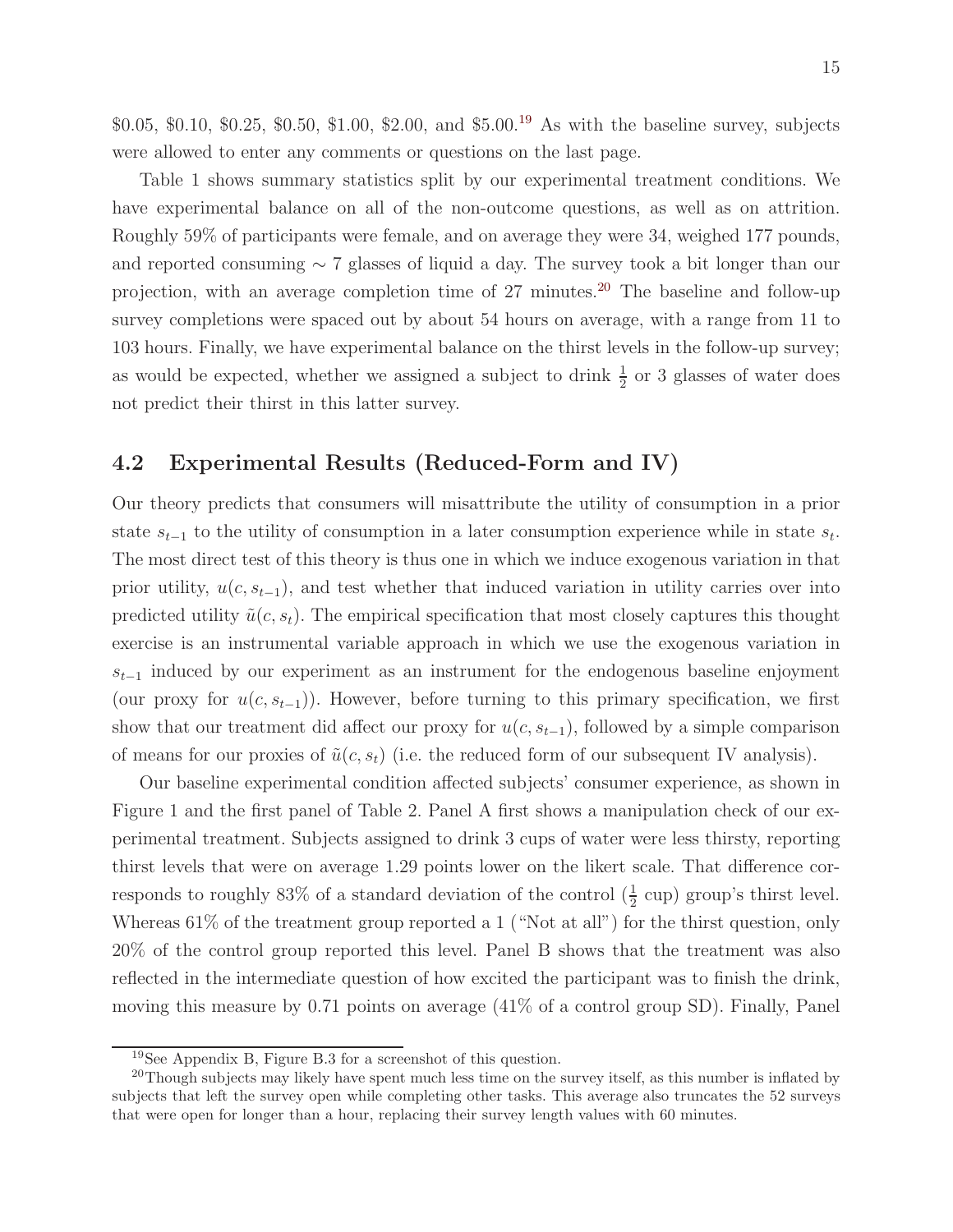C shows the treatment effect on how subjects enjoyed the experience of drinking the mixed drink (our proxy for the utility of that first consumption experience), with a mean difference of 0.64 points (32% of a control group SD). In spite of subjects administering the protocol in their own homes and having the freedom to surreptitiously fail to comply, we were able to induce a reported change in their experience. The baseline results provide evidence of simple state-dependence with respect to the utility of consuming the mixed drink. We next turn to the follow-up survey to see whether there is evidence of attribution bias.

Figure 2 and the second panel of Table 2 show simple t-tests of whether our experimental treatment carried over into preference measures at a later, orthogonal state of thirst. Our first measure is our question of how likely they would be to drink the mixed drink if it were prepared and ready to drink in front of them now. On this measure, we find evidence of attribution bias significant at the  $10\%$  level (p-value  $= 0.07$ ), with the control group reporting a higher likelihood of drinking of 0.35 points on average than the treatment group (17% of a control group SD). On the outcome of how likely they are to prepare and consume the drink again, we find a similar treatment effect of 0.25 points (14% of a control group SD), with a p-value of 0.14. As would be expected, this measure of "Would Make" suffers from more truncation than the "Would Drink" question, with 52% of the control group reporting a 1 on the 7-point scale, in contrast to 35% for the first question. Finally, we report results from the multiple price-list. Similar to the "Would Drink" measure, the question presents the prospect of the drink having already been prepared and being ready to consume; however, to deal with truncation and to elicit a monetary measure, we ask if they would drink it if they were paid various amounts of money. We find that subjects in the control group are more likely to respond, "Yes, I Would Drink it" for each of the monetary amounts posed, with the difference being significant at the 5% level for \$0.00, \$0.05, \$0.10, \$0.25, and \$0.50. Further, we construct a minimum willingness to accept measure by taking the lowest value for which each subject reports that they would drink the mixed drink. Using this measure, the control group would drink for \$0.26 less on average than the treatment group (15% of a control group SD), with the p-value of  $0.12^{21,22}$  $0.12^{21,22}$  $0.12^{21,22}$  $0.12^{21,22}$ 

Table 3 presents our primary analysis of the experiment results. The odd columns of

<span id="page-15-0"></span><sup>&</sup>lt;sup>21</sup>Multiple price-list (MPL) questions are subject to a few criticisms. First, subjects may display multiple switching points (e.g. reporting "Yes" to \$0.00, "No" to \$0.05", and "Yes" for \$1.00). In our sample, however, this not a strong concern, as only 2 of the 427 respondents displayed this pattern of response. A second concern is that the MPLs only elicit interval valuations (i.e. we know the subject is willing to accept \$0.25 and not accept \$0.10, but not the point estimate of the switch point), with this censoring potentially being most extreme at the ends of our ranges (i.e. \$0 and \$5). To address this concern, in Appendix Table A.1, we report results from an interval regression to account for this interval censoring (using intreg in Stata). Our point estimate in that specification is \$0.36 and it is significant at the 10% level.

<span id="page-15-1"></span> $^{22}$ Appendix Table A.1 also reports an ordered probit specification of the WTA measure, which also shows a lower WTA for the control group, with the coefficient significant at the 5% level.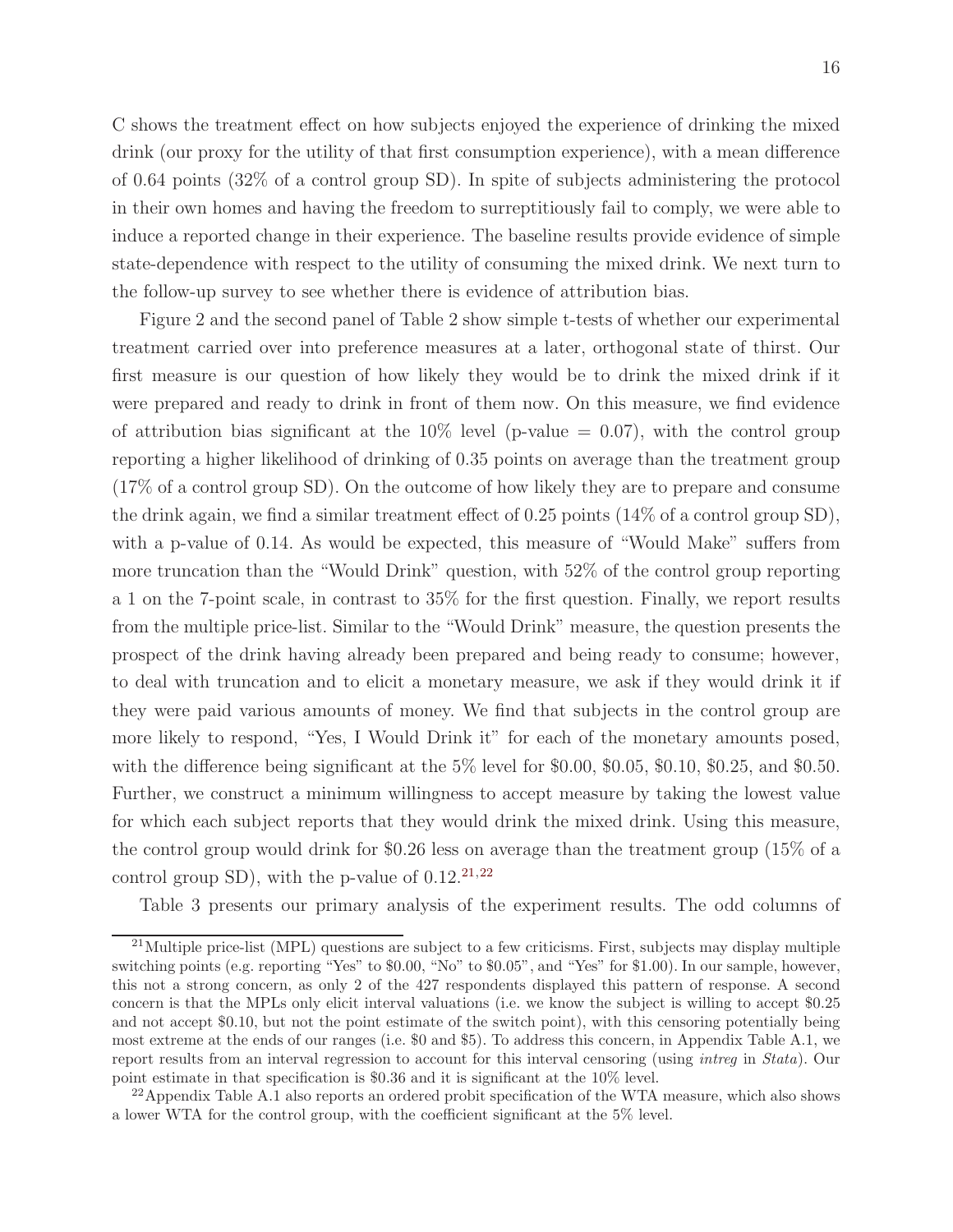Panel A are equivalent to the t-tests reported in Table 2, while the even columns show that we obtain similar results when we control for all of the variables summarized in Table 1. Panel B reports results from using the treatment as an instrument for the baseline enjoyment levels.[23](#page-16-0) The identifying assumption is that treatment only affects the follow-up preference measures through the channel of baseline enjoyment. Using this IV approach, we find that a 1-point increase in baseline enjoyment induced by our experimental treatment results in a 0.55 point increase in the likelihood that a subject would drink the mixed drink (p-value  $=$ 0.01). Similarly we find that a 1-point increase in baseline enjoyment results in a 0.40 point increase in the likelihood that they would make and consume the mixed drink (p-value  $=$ 0.08) and a \$0.42 decline in their minimum WTA (p-value  $= 0.08$ ).

Finally, Panel C of Table 3 shows results from using all of the baseline variation in the underlying state (thirst) as an instrument for baseline enjoyment. While our treatment did have a strong effect on thirst, it only moved it by 0.83 control group SDs on average. Using all of the baseline variation instead provides a more powerful instrument, as reflected in the higher first-stage F-stats (26.7 and 25.44). However, it also requires the stronger assumption that the natural variation in baseline thirst does not affect follow-up enjoyment through a channel other than baseline enjoyment. This assumption could be violated, for example, if people that come into the survey with higher thirst levels are "types" that are more likely to enjoy a sugary drink. While we know of no a priori reason to expect this particular relationship to hold, it is a possibility. In the even columns of the table; however, we also run the specification with controls, including one for the participant's thirst level in the follow-up survey. Thus, to violate our exclusion restriction with that particular example, we would need there to be "types" that are only different by their baseline thirst levels but not in their follow-up survey thirst levels. We however find similar estimates across the even and odd columns. Using the baseline thirst as our instrument, we find that a 1-point increase in baseline enjoyment results in a 0.73-point increase in likelihood of drinking (pvalue $< 0.001$ , 0.77-point increase in likelihood of making and drinking (p-value $< 0.001$ ), and a \$0.31 reduction in minimum WTA (p-value  $= 0.04$ ).

### 4.3 Estimating the Magnitude of Attribution Bias

Section 4.2 showed that we can reject the null hypothesis that  $\gamma = 0$ ; exogenous variation in the state during an initial consumption experience is misattributed when predicting utility in an orthogonal state. While we provide estimates of the variation in our likert scales and in terms of a minimum WTA measure, it may remain unclear whether attribution bias is

<span id="page-16-0"></span> $^{23}$ The first-stage F-statistic for a model with and without the additional controls are 11.93 and 13.40 respectively.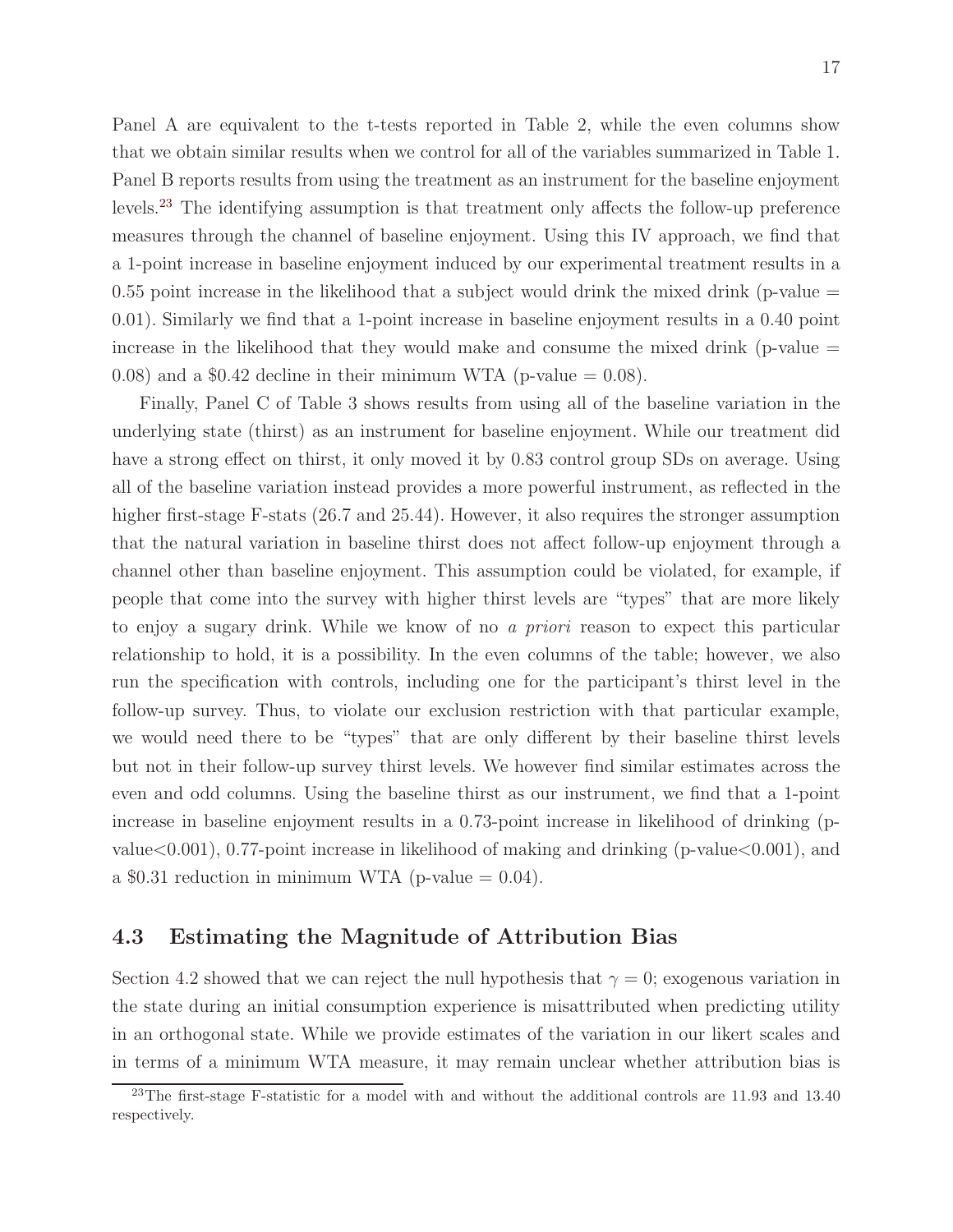economically significant. We have two methods for shedding some light on this question. In this section, we will relate our empirical measures to our theoretical framework to get a rough estimate for the attribution bias parameter within the context of this experiment. To begin, recall our theoretical and empirical models:

Theoretical Model :  $\tilde{u}(c, s_t) = (1 - \alpha)u(c, s_t) + \alpha u(c, s_{t-1})$ 

### Regression Model :  $Demand_t = \eta + \beta^{IV}Enjoyment_{t-1} + \epsilon$

Whereas our theoretical model maps utils into (predicted) utils, our regression instead maps enjoyment into measures of demand (e.g. whether the subject would consume the drink again). Given the incongruity in mappings, we need to make a series of claims to derive a rough estimate of  $\gamma$  from our estimates of  $\beta^{IV}$ . First, if there were no attribution bias  $(\gamma = 0)$ , then predicted utility would be equivalent to true utility  $(\tilde{u}(c, s_t) = u(c, s_t))$ . Such an agent would be able to completely parse transient variation in an underlying state from her permanent preferences. Therefore any transient variation in her enjoyment (induced by our treatment) would have no predictive power for her demand, i.e.  $\hat{\beta}^{IV} = 0$ . Second, if there is full attribution bias ( $\gamma = 1$ ), then predicted utility would be equivalent to experienced utility in the initial consumption experience  $(\tilde{u}(c, s_t) = u(c, s_{t-1}))$ . Any variation in her enjoyment due to exogenous variation in her state would then have equivalent predictive power for demand as any variation due to her permanent preferences. We therefore need an estimate of how permanent preferences (translated into baseline enjoyment) map into demand. To get a benchmark for this mapping, we attempt to isolate baseline enjoyment induced by the permanent component of preferences from any transient influences. We do this by running the regression,  $Demand_t = \eta + \beta^{Permanent Preference} Enjoyment_{t-1} + Thirst_{t-1} + \epsilon$ , finding that  $\hat{\beta}^{\text{Permanent Preference}} = 0.80$  (i.e. Table 4, Panel D, Column 1). This approach assumes that the only transient state factor that influences the utility of consuming the drink is one's thirst, so that the residual variation in  $Enjoyment_{t-1}$  reflects only non-state-dependent preference.<sup>[24](#page-17-0)</sup>

To summarize the above logic, when  $\gamma = 0$ ,  $\beta^{IV} = 0$  and when  $\gamma = 1$ ,  $\beta^{IV} = 0.8$ . To get an estimate of  $\gamma$  from our estimate of  $\hat{\beta}^{IV}$  we therefore need to make one more assumption. We assume linearity in equating the proportionality of the two  $\beta$  terms to estimate  $\gamma$ , i.e.  $\frac{\hat{\beta}^{IV}}{\hat{\beta}^{Permanent Preference}} = \gamma$ . Our preferred estimate of attribution bias uses the randomized treatment as our instrument for baseline enjoyment and "Would Drink" as the measure of demand, for  $\hat{\beta}^{IV} = .55$ . With these measures we estimate  $\gamma$  as ~ 0.7 ( $\frac{\hat{\beta}^{IV}}{\hat{\beta}^{Permanent Preference}} = \frac{0.55}{0.80} = 0.69$ ).

<span id="page-17-0"></span> $^{24}$ Other state variables could include mood, hunger, and stress; omitting these state variables could thus lead to either over or underestimates of  $\hat{\beta}^{\text{Permanent Preference}}$ , depending on the covariance structure of these variables with the included terms. Moreover, we are likely to have measurement error in  $Enjoyment_{t-1}$ would would lead to attenuation bias in  $\hat{\beta}^{\text{Permannent Preference}}$ .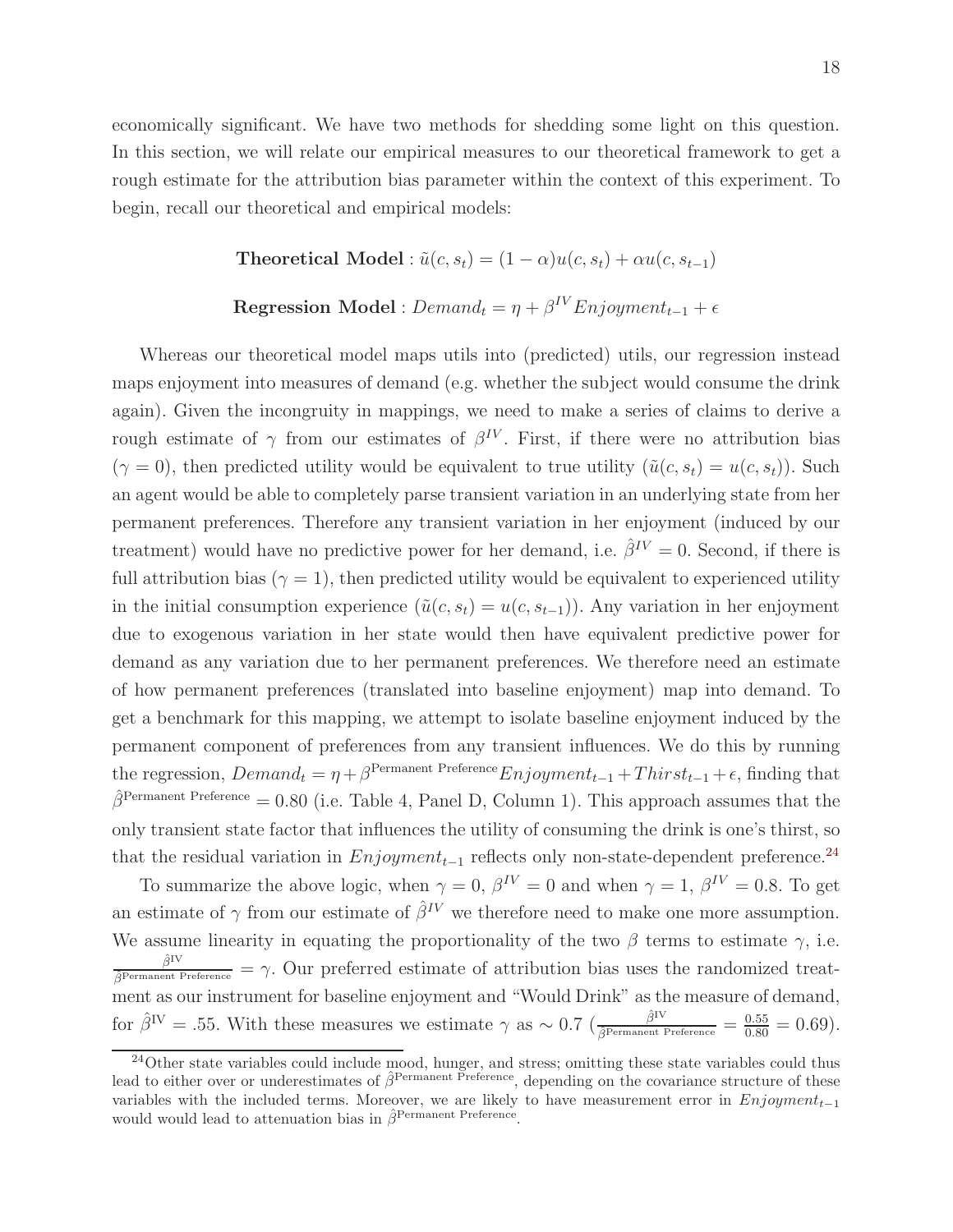While our estimate suggests that attribution bias is large in this context, relaxing our assumptions may lead to unreasonably large bounds (e.g. if one is willing to posit a multitude of omitted variables).

### 4.4 Comparing Attribution Bias to Projection Bias

Another approach to gauging the importance of misattribution is to compare it to another psychological bias of import, e.g. projection bias. An ideal test would compare how predictions of future utility (i.e.  $u(c, s_{t+1})$ ) are influenced by exogenous variation in one's state during the time of the decision (i.e.  $s_t$ ) relative to exogenous variation in one's state during the time of the previous consumption experience (i.e.  $s_{t-1}$ ). The former would provide a measure of projection bias (i.e. overly weighting one's current state) while the latter would provide a measure of attribution bias (i.e. overly weighting one's state during the prior consumption experience). Since we elicited thirst during both the baseline and follow-up surveys, we have natural variation in thirst that we can use as our measures of variation in  $s_t$  and  $s_{t-1}$ . In so far as these sources of variation are comparable and exogenous to other determinants of predicted future utility, they provide our regressors of interest for this comparison. The closest measure we have for predicted future utility is the "Would Make" variable. This question asks how likely subjects are to prepare and consume the drink again. We did not specify that this consumption experience would happen in the future. Thus, some subjects might have interpreted it as a prediction of the utility while still in their current state, while others may have interpreted it as a measure of future utility (across other states). If subjects used the former interpretation, then an influence of the follow-up thirst on the dependent variable would not reflect a bias, but rather simple evidence of state-dependent preferences. As a result, this test favors the projection measure relative to attribution, as it will reflect a combination of a bias and a standard determinant of their true utility of consumption.

Table 5 presents the comparison of projection bias and attribution bias. Column 3 shows the regression of "Would Make" on baseline and follow-up thirst in the full sample. We find that a 1-point increase in baseline thirst is associated with a 0.25-point increase in the likelihood of mixing and consuming the mixed drink again (alternatively, a 1 standard deviation increase in baseline thirst is associated with a 0.19 standard deviation increase in "Would Make"). The point estimate for thirst in the follow-up survey is 0.08 (i.e. 1 SD increase in follow-up thirst associated with a 0.08 SD increase in "Would Make"). A Chow test of the equality of the two coefficients produces a p-value of 0.14. One may be concerned that because half of the subjects in the baseline survey were asked to drink 3 cups of water, a 1-point movement in baseline thirst means something different than a 1-point movement in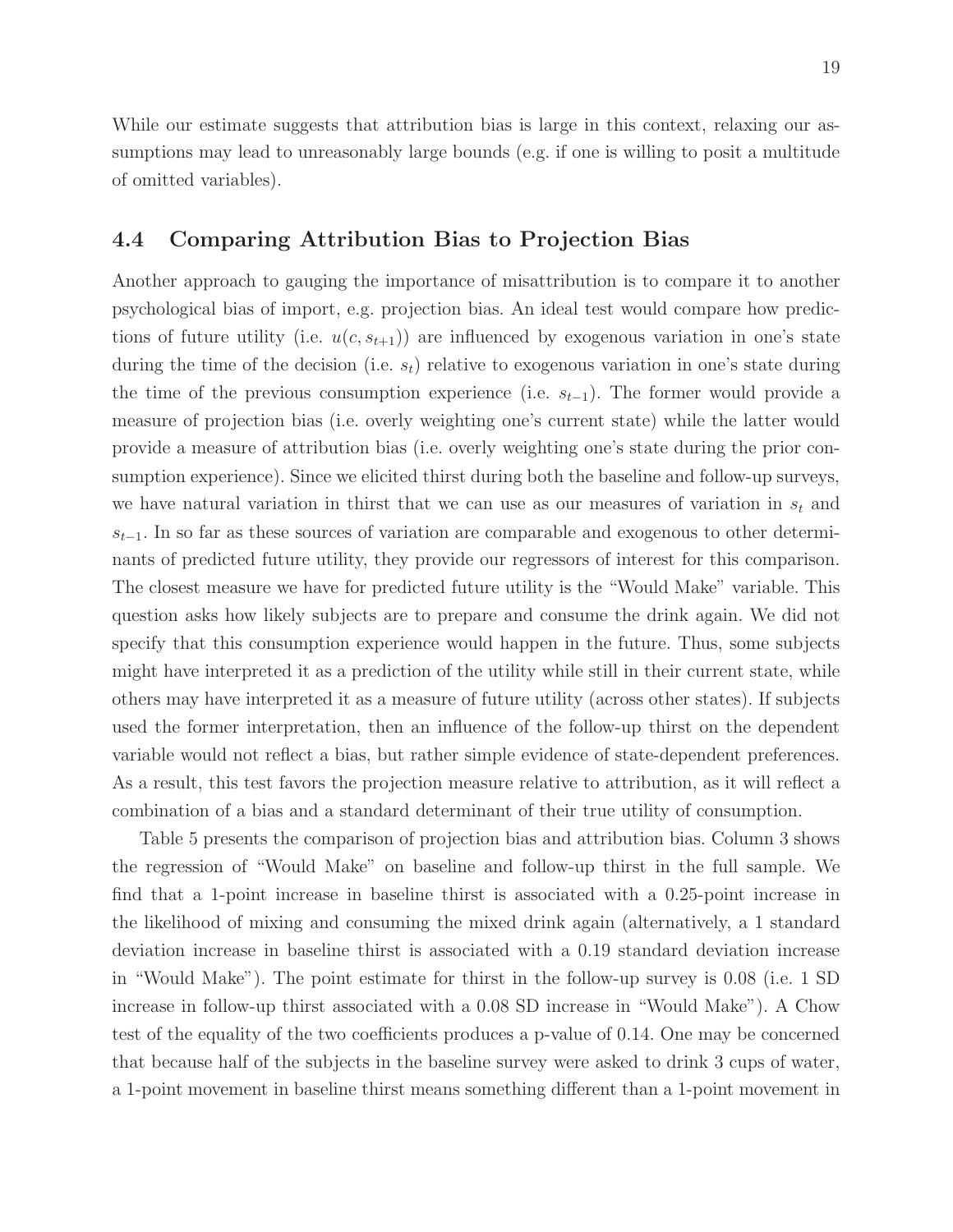the follow-up thirst that had no experimental variation. This would potentially be the case if subjects were less likely to be biased by large and salient movements in their thirst levels. To address this concern, we repeat the analysis in the control group and find similar estimates. Overall, the results suggest that in spite of the exercise favoring projection bias, attribution bias appears to be of at least similar importance to projection bias in this particular context.

### 5 Weather Misattribution in Theme Park Vacations

In this section, we test for attribution bias in a natural field context, using variation in a different consumption state (weather instead of thirst). We designed a survey experiment that was administered to prior visitors to a large theme park in Orlando, Florida. We asked respondents to recall the weather during their most recent trip, to recall how enjoyable they found the trip, and to assess how likely they are to recommend Orlando theme park vacations to friends/family and how likely they are to return. Broadly, our hypothesis is that poor weather will not only affect how enjoyable the trip was, but that respondents will then misattribute the influence of this temporary weather to the fixed quality of the vacation destination, as reflected in return and recommendation likelihoods. We implement a few randomized treatments and examine heterogeneity to rule out alternative explanations.

### 5.1 Institutional Context and Experimental Design

We partnered with a large amusement park operator located in the Orlando, Florida area. The operator maintains a database of several million prior visitors that they periodically survey. Customers enter the panel through a variety of methods, including: (a) directly selecting into the panel through a website maintained by the operator, (b) being approached by the customer insights team at the park, or (c) taking an exit survey at the park. We designed a Qualtrics survey experiment that the operator emailed to this panel on October 26, 2015. The survey bore no marks of our involvement, and was administered entirely by the operator. To encourage participation, in accordance with their standard practice, the operator noted in the email that participants would be entered into a sweepstakes to win \$250. The email also noted that the survey would take less than 5 minutes and that it concerned their most recent Orlando theme park vacation.

Because Orlando tourists often visit multiple parks during a vacation, we framed our survey as one concerning Orlando theme park vacations rather than one about the specific park with which we partnered. Moreover, asking subjects to recall the weather on a particular theme park visit may have been too demanding on their memory, and poor weather experi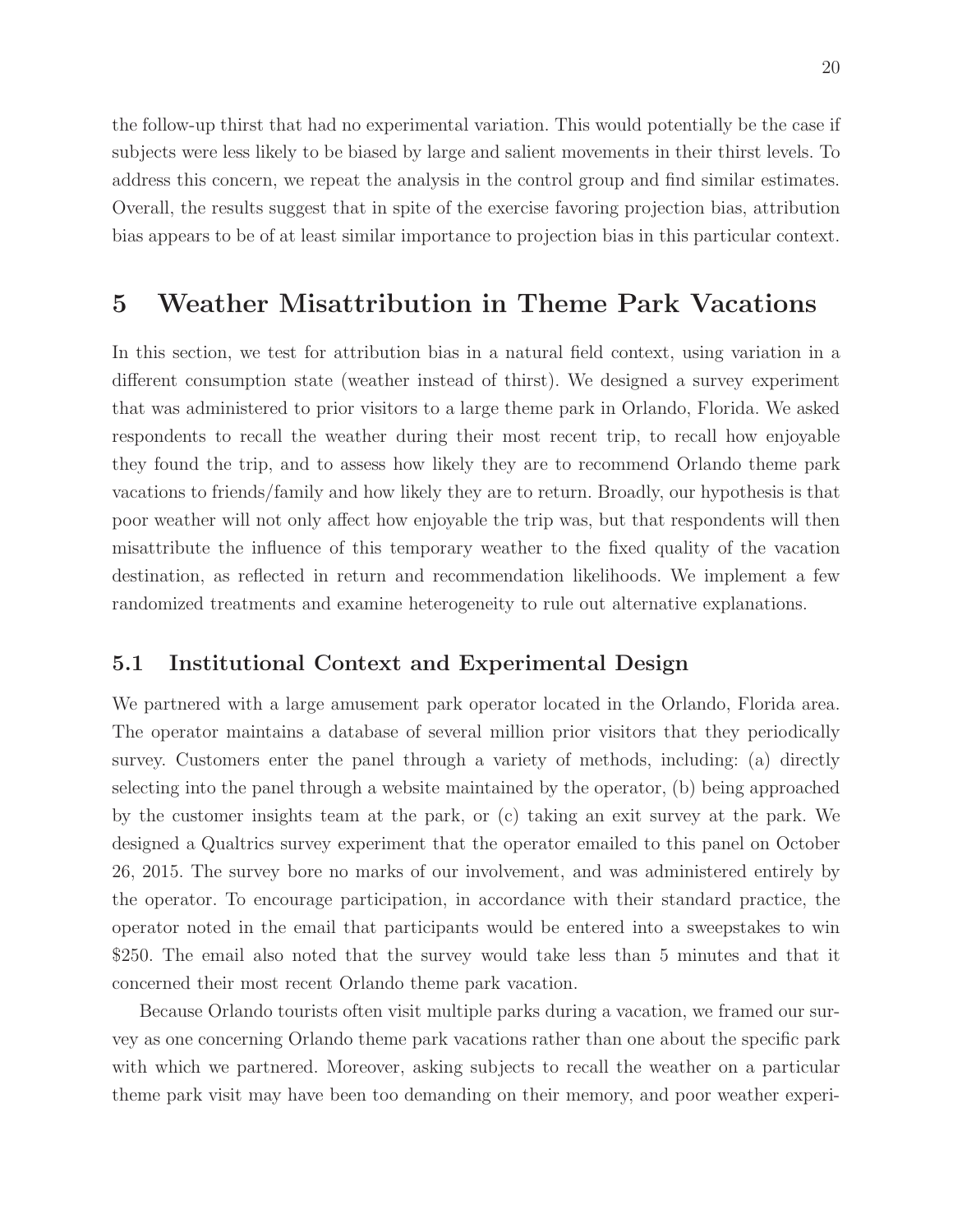enced during one park visit may spill over into another. Our survey included two randomized treatments and consisted of 12 questions spread over 3 sections. In the first section, we asked subjects: (1) the number of separate trips they had made to Orlando to visit theme parks, (2) during their most recent trip, how many days they spent visiting theme parks, (3) to recall the exact date of the last day of their most recent trip if they could, [25](#page-20-0) (4) to select all parks that they visited during the trip, (5) to select the parks that they visited during the last day of the trip, (6) to select the parks that they visited during the first day of the trip. Between questions 3 and 4, half of the subjects were randomly assigned to receive a weather "information treatment". The goal of this treatment was to understand whether any effects of prior weather during the trip could be explained by simple Bayesian updating with the weather during one's most recent trip. While a single instance of weather is not particularly informative, subjects may have strongly updated their priors on the likelihood of poor weather based on their experienced weather. Such an explanation would be particularly compelling if collecting better weather information is high cost or low benefit. While individuals may have sufficient incentive to collect accurate weather data if they were booking a trip, this may not be the case during a hypothetical survey. We therefore provided subjects with very detailed and accurate information displayed in a simple table. The table of information was preceded by the following description: "As a short detour from the survey, we would like to provide you with some information on the kind of weather you can typically expect in Orlando. Here is the monthly average high temperature, low temperature, precipitation (inches), and the number of days with at least 0.01 inches of rain". In addition to the monthly averages, we also included a row with the yearly averages.[26](#page-20-1)

Our other randomized treatment was the order in which we displayed the second and third sections of the survey. One of these sections consisted of a page in which we asked subjects two questions about the weather during their most recent trip: (1) "How pleasant was the weather while visiting theme parks during your last trip to Orlando?" (on a 7-point likert scale from 1 (not at all) to 7 (very)), (2) "How much did it rain while visiting theme parks during your last trip to Orlando?" (on a 3-point scale). The other section asked subjects to evaluate their trip and Orlando vacations more broadly, all on 7-point likert scales: (1) "How enjoyable was your theme park experience during your last trip to Orlando?", (2) "How likely are you to recommend an Orlando theme park vacation to your friends and family?", (3) "How likely are you to do another Orlando theme park vacation in the next 12 months?", (4) "How likely are you to do another Orlando theme park vacation ever

<span id="page-20-0"></span><sup>&</sup>lt;sup>25</sup>The text was, "Please indicate the last day you visited a theme park during your most recent trip to Orlando. The exact date is important to us; please consult your records/calendar if possible. If you still do not know the exact date after checking your records, then please skip this question."

<span id="page-20-1"></span><sup>26</sup>See Appendix Figure B.4 for an screenshot of the page.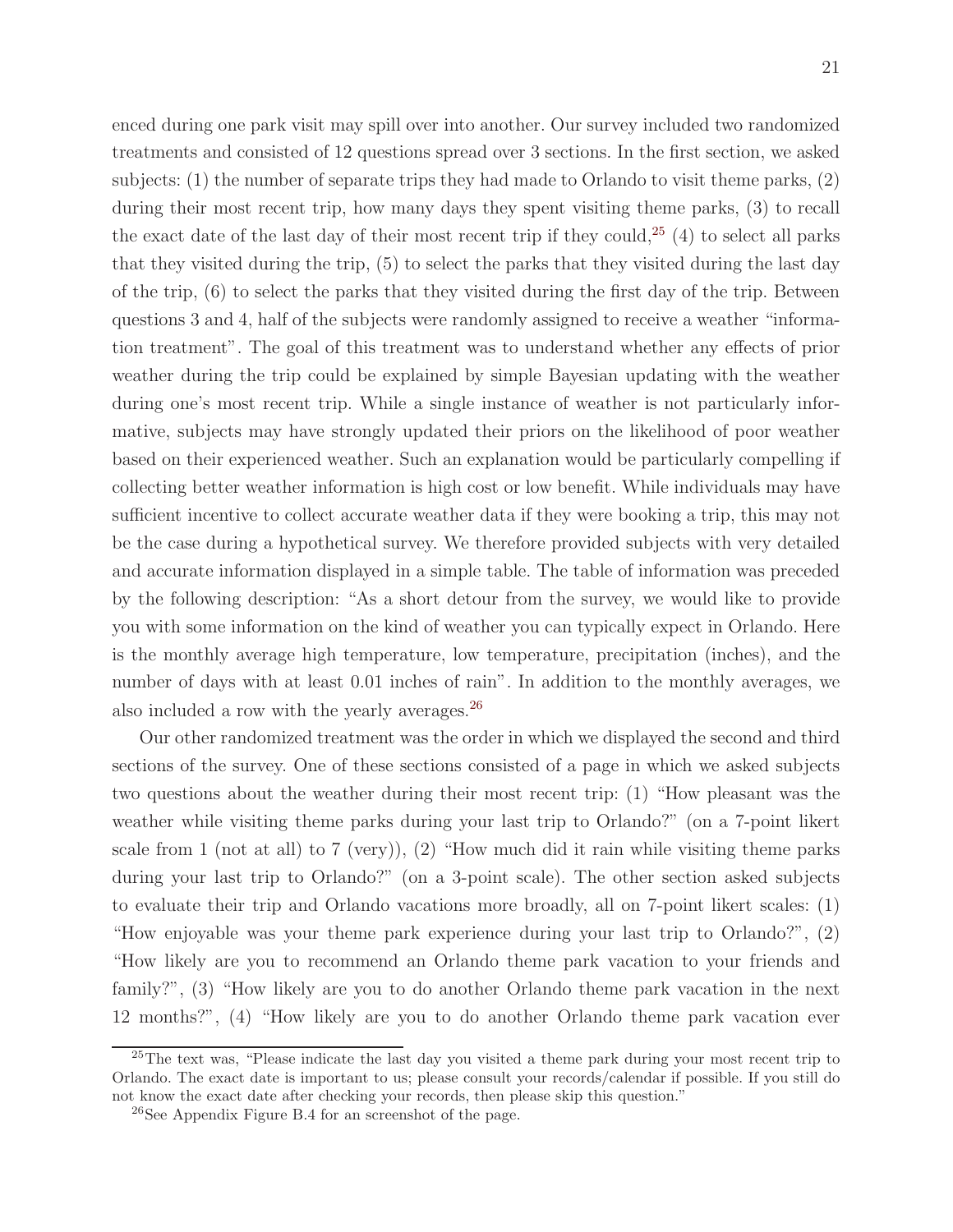again?".[27](#page-21-0) Half of the subjects were randomly assigned to see/answer the weather questions first, while the other half was assigned to first see/answer the trip evaluation questions. We randomized the order for two reasons. First, the strength of the correlation between weather and enjoyment of the trip may be influenced by an "assimilation" effect. For example, Strack, Martin, and Schwarz (1988) found that responses to the following two questions were much more strongly correlated if the first was asked before the second than vice versa, "How often do you normally go out on a date?" and "How happy are you with life in general?" In our cases, subjects prompted to recall the weather during their trip may use that specific aspect of the trip to inform their response to how enjoyable it was. A second reason to randomize the order of questions is the possible de-biasing effect of asking about weather before asking about return likelihoods. That is, while asking about weather first might yield a stronger correlation between weather and enjoyment, the portion of enjoyment explained by weather should have weaker predictive power for return likelihoods. This hypothesis is informed by Schwartz and Clore (1983) who found that asking subjects to first report the current weather conditions in their location before asking life satisfaction questions attenuated the relationship between the two.

The operator received 9,532 responses to the survey within one week of survey mailing date (i.e. by November 2, 2015). We dropped the 192 respondents that reported having never made a trip to Orlando to visit theme parks. Table 6 reports summary statistics on these remaining 9,340 respondents. Most respondents answered all questions in the survey, with 9,330 responding to the second and third sections in their entirety. Roughly 88% were able to recall the date of their most recent trip; among this group, participants took their most recent trip a bit under 1 year before the survey. On average, respondents made a bit over 8 separate prior trips to Orlando to visit theme parks, with the most recent trip taking roughly 5 days and covering 3 parks. As may be expected among a sample that agree to participate in repeated surveys, they are very fond of Orlando, maxing out most of our measures evaluating their trips and Orlando. Finally, the second panel of Table 6 includes the (self-reported) demographic variables provided by the operator from their prior records. Of note, roughly 30% of respondents are Florida residents and 22% are annual pass holders.

### 5.2 Results

As with the new consumer experiences experiment, our hypothesis is that people will misattribute the temporary, exogenous state they experienced during consumption to a fixed quality of the good under consideration. In this context, we predict that poor weather will (ra-

<span id="page-21-0"></span><sup>27</sup>We randomized the order of the questions in this section as well.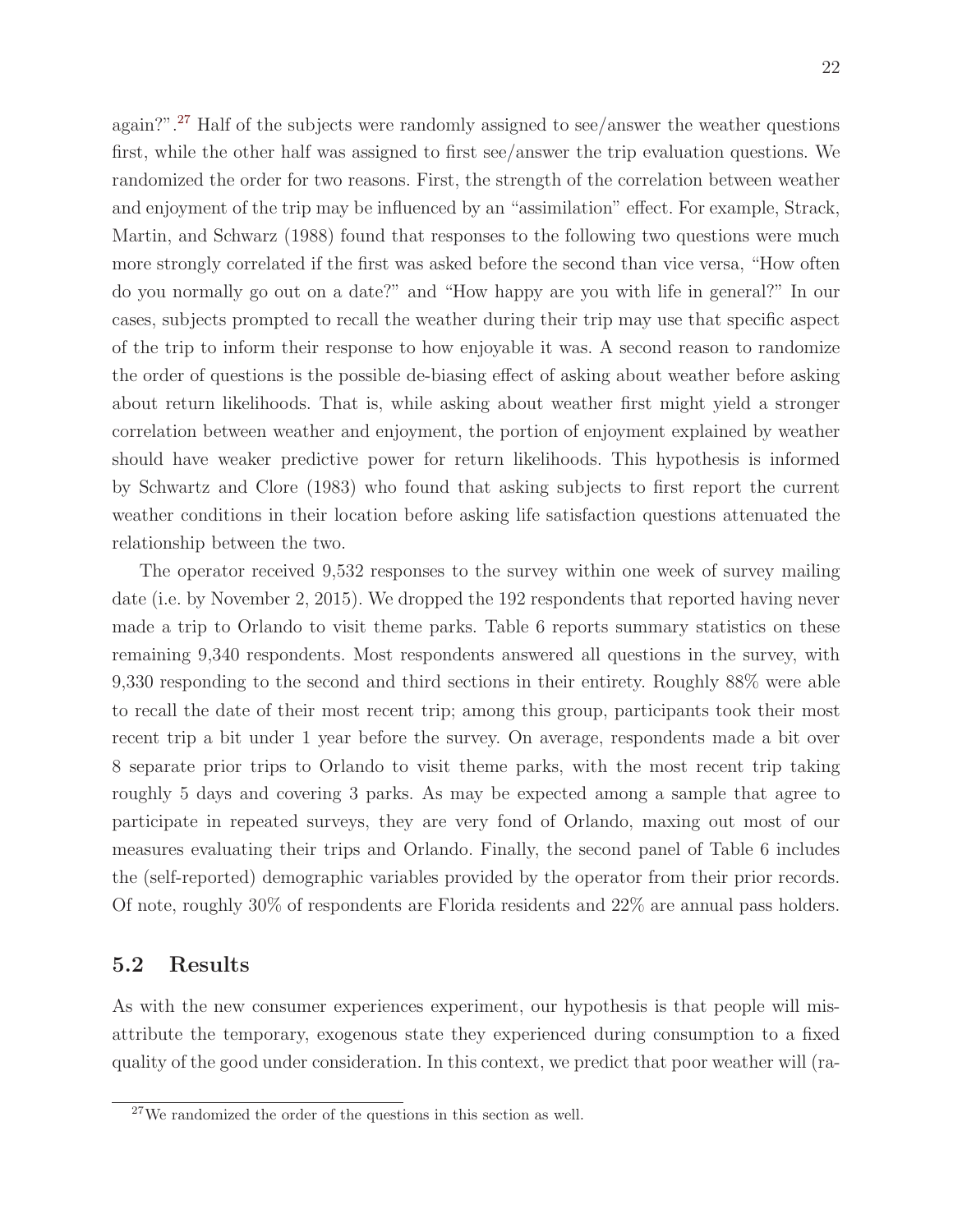tionally) reflect itself in worse evaluations of the trip, but that individuals will then carry this over into their judgment of Orlando vacations broadly, resulting in lower stated likelihoods of return and of recommending the destination to friends/family. To test these predictions, we follow a similar approach to that of Section 4. We start by presenting the reduced-form results in which we regress our outcome variables (stated return and recommendation likelihoods) on measures of the underlying consumption state (how pleasant the weather was during the trip). We then map the data closer to our theoretical framework by using an instrumental variable strategy in which we instrument for the utility of consumption in the most recent trip experience (i.e. how much they enjoyed the trip) with the state variable. This IV approach requires that the stated pleasantness of the weather only affects the stated return likelihood through the channel of stated enjoyment on the most recent trip.

The four scatterplots presented in Figure 3 summarize our results in the raw data. The graphs plot responses to how pleasant the respondent found the weather during their most recent trip against enjoyment during that trip (our first-stage of the IV) and stated return and recommendation likelihoods (the reduced-form). For visual clarity, we take means within each value of the X variable for 5, 6, and 7, while we group together responses of 1, 2, and 3 (roughly 6.8% of observations) together with 4 for the "Less than 5" value. Figure 3(a) shows our significant first-stage in the raw data. Without any controls, we see that enjoyment during the trip increases by about 0.63 points (∼ 72% of a standard deviation) as the weather assessment moves from the lowest to the highest category. We also see significant movements on the reduced-form figures, e.g. the likelihood of recommendation increases by 0.23 points  $(∼ 36\%$  of a standard deviation).

Table 7 presents our primary analysis. Columns 1, 4, and 7 of Panel A display similar estimates to Figures 3b, 3c, and 3d (without grouping values 1-4 in the independent variable). Across all estimates, we cluster our standard errors by the date that respondents report as the last day of their most recent trip (we thus drop the 1,008 subjects that did not report a date). We find that a 1-point increase in the pleasantness of the weather translates into a 0.061 point increase in the likelihood of recommending the destination to friends and family (i.e. a 1 standard deviation increase in weather pleasantness translates into a 0.13 standard deviation increase in likelihood of recommending). Similarly, we find coefficients of 0.120 for the likelihood of returning within the next 12 months and 0.039 for returning ever again (a 1 SD improvement in weather pleasantness translates into 0.089 and 0.071 SD increases in return likelihoods respectively). Adding demographic controls and week-of-the-year and year fixed effects produces very similar estimates in columns 2, 5, and 8. All of these estimates are statistically significant with  $p < .001$ . Panel B presents the effect of the portion of stated trip enjoyment induced by stated weather quality on these outcome variables. Again,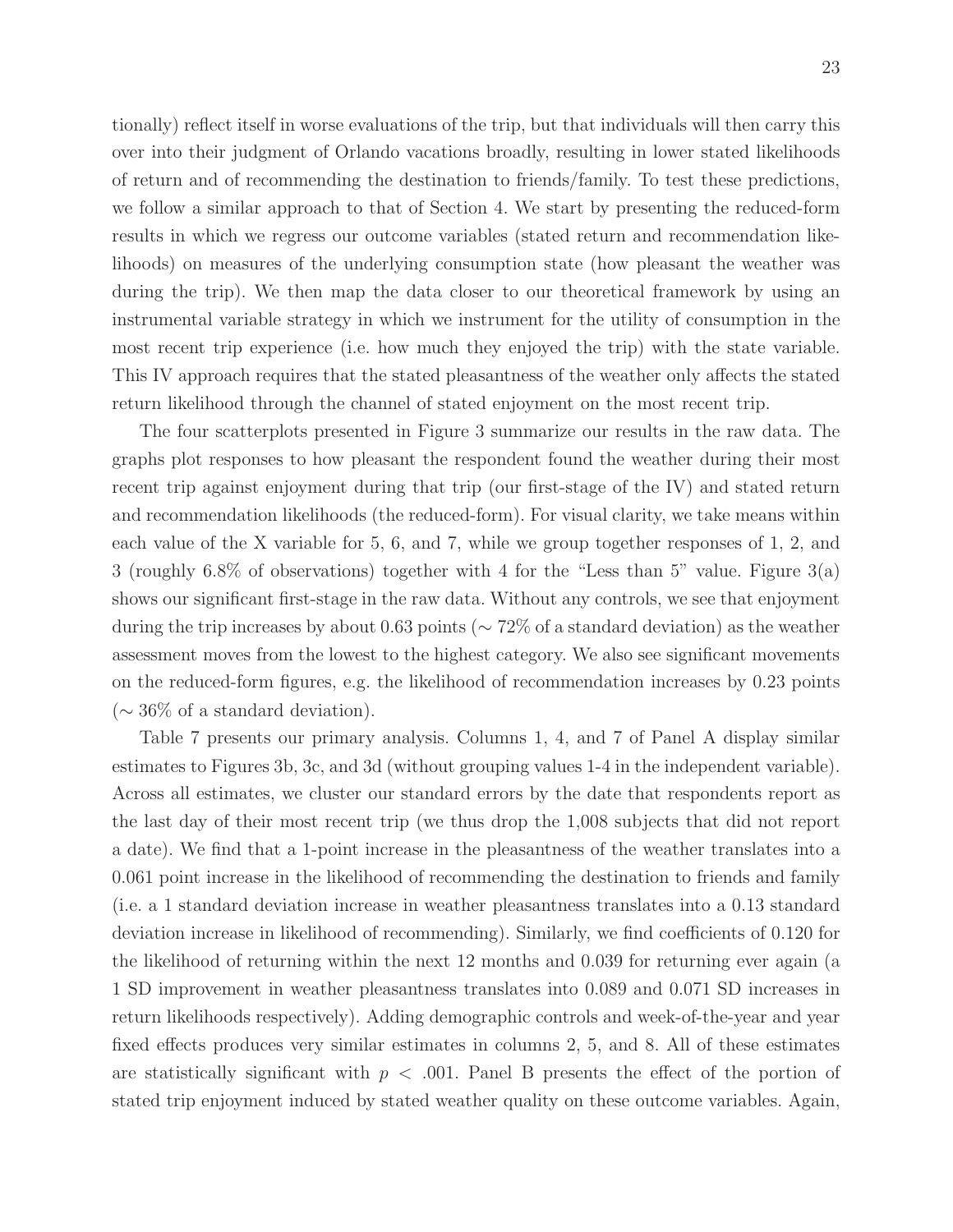we find significant evidence of attribution bias. A 1-point increase in enjoyment translates into a 0.334-point increase in the likelihood of recommending Orlando theme park vacations to friends and family (a 1 SD increase in enjoyment translates into 0.46 SD increase in recommendation likelihood). Return likelihood coefficients are 0.661 and 0.215 (for 0.32 and 0.26 SD translations). Finally, in Panel C we present regressions of (endogenous) trip enjoyment on the outcomes, while controlling for how pleasant they found the weather. These estimates allow us to perform a similar calculation of  $\gamma$  as the one presented in Section 4.4. If we use the recommendation likelihood or return (ever) coefficients, we estimate  $\gamma$  parameters close to 1 (e.g.  $\gamma = 0.97$  using the Column 2 estimates). However, when we turn to the likelihood of returning within the next 12 months, we estimate  $\gamma$  to be even larger than 1.

Table 7 also demonstrates the results of our information treatment. As discussed in Sections 2 and 5.1, evidence of attribution bias could also be consistent with simple updating over weather patterns in Orlando using one's most recent experience. To address this confound directly, we provided half of the subjects with detailed information about weather patterns in Orlando prior to eliciting any measures of demand. One concern with this approach is that providing unprompted information about the weather might have a de-biasing effect similar to asking them about the weather prior to asking them about their trips. That is, in addition to giving them proper beliefs about the weather process, it could remind them that their experienced weather was a temporary state and thus they may be less likely to misattribute it to a stable quality of the Orlando vacation experience. Nevertheless, it provides a useful test, albeit one potentially less likely to find evidence of misattribution. Columns 3, 6, and 9 of Table 7 show the effects of weather on return and recommendation likelihoods within the random sample of subjects exposed to the information treatment. Across specifications  $3 \& 6$ , we find that our estimates are slightly attenuated relative to the full sample coefficients; however, we still find strongly significant effects of relatively similar magnitude. These results suggest that, while there may have been some personal-experience-weighted learning, attribution bias in this context is largely robust to that alternative explanation. Panel C of Table 8 sheds some light on the alternative biased learning explanation discussed in Section 2. While asymmetric updating of biased beliefs may be a plausible alternative account, it seems less likely in cases in which a prior visitor has experienced the consumption good across many different states.[28](#page-23-0) However, columns 3, 6, and 9 of Panel C show that we still find significant evidence of attribution bias among customers that have visited Orlando theme parks on at least 6 separate, prior trips. Beyond providing evidence against the biased learning account, Panel C also suggests that the influence of attribution bias attenuates with

<span id="page-23-0"></span> $^{28}$ We additionally control for whether the respondent is a Florida resident in Panel C, since frequent visitors are more likely to be locals, which poses its own selection concern.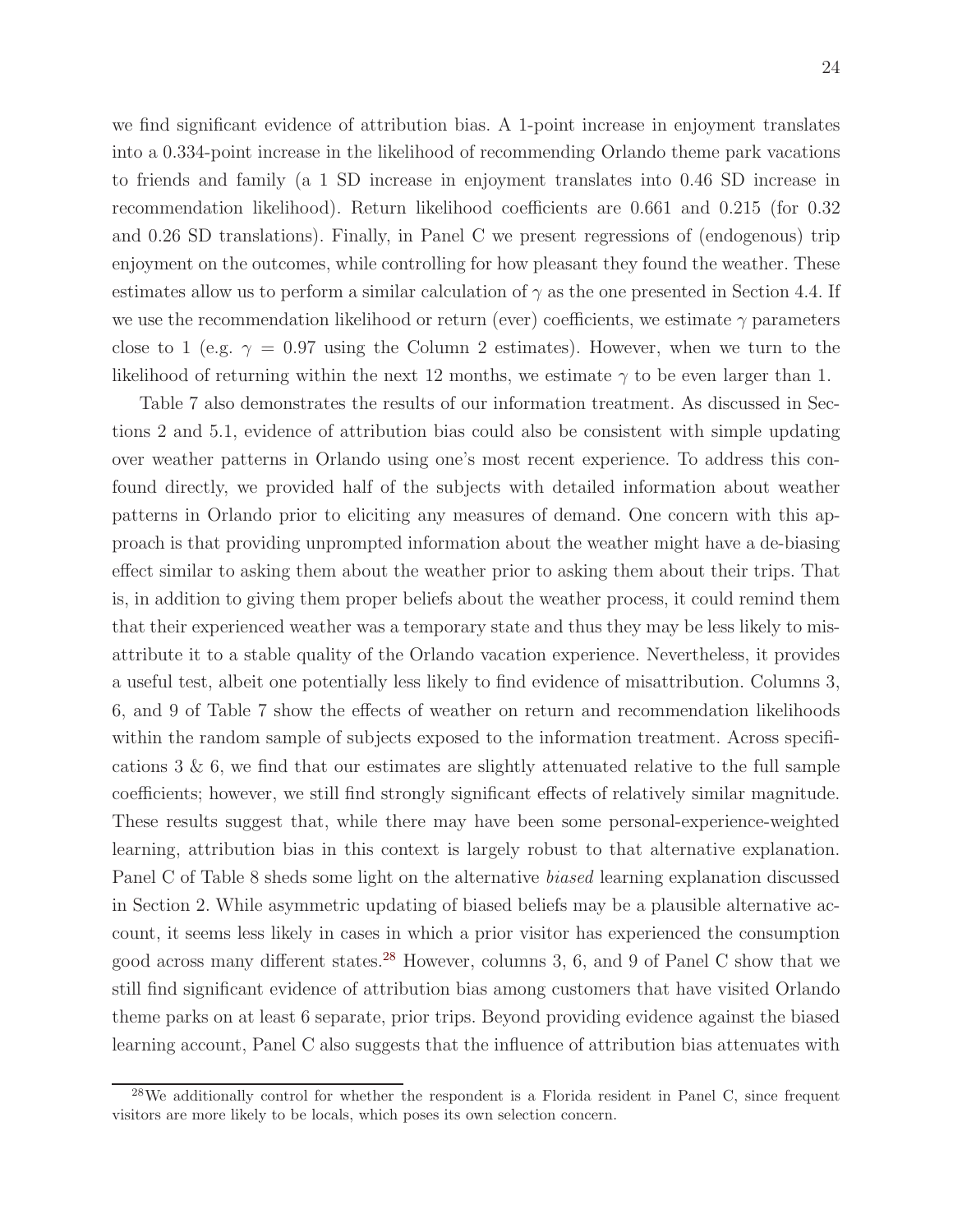the stock of past experience. Such a pattern would be consistent with a multi-period model of attribution bias that places sufficiently high weight on the most recent experience, even with a large number of periods.

Panel A of Table 8 examines the influence of order effects. In Section 5.1, we hypothesized that we would find strong assimilation effects, but possible de-biasing, if subjects were asked to evaluate the weather during their trip before evaluating how enjoyable the trip was as a whole. Panel A supports this hypothesis. We find a stronger first-stage f-statistic (239 vs. 134) in the sub-sample of subjects that were first asked about the weather, but a larger estimate of attribution bias. We find some evidence of a de-biasing effect on the recommendation question (0.283 vs. 0.376;  $p = .15$ ), in the likelihood of ever returning (0.110 vs. 0.288;  $p = .02$ , and in the likelihood of returning within the next 12 months (0.316 vs. 0.585;  $p = .13$ ). Finally, Panel B of Table 8 examines heterogeneity by state of residence. Visitors from Florida present two possible challenges for estimating the effect of temporary weather variation on subsequent return likelihoods. First, they pose a particular selection problem. Because it is likely easier for Florida residents to plan their trip to avoid poor weather (e.g. in the extreme case, an Orlando resident can check the forecast the same day and adjust plans accordingly), those that do attend in spite of poor weather may not value weather as heavily in their enjoyment of the vacation. We see some evidence consistent with this selection story in the relatively weaker first-stage f-statistic for Florida vs. Non-Florida Residents (97.8 vs. 226.7), though the strong first-stage among even Floridians suggest this isn't too much of a concern. Second, Florida visitors are more likely to be regular patrons, and thus we are truncated on our outcome measures (though we do control for the respondent's number of past visits in Panel B). This truncation can be seen in Table 8 by comparing the mean of the dependent variable in columns  $4 \text{ vs. } 5 \text{ (}5.59 \text{ vs. } 6.58\text{).}$  We are thus left with little variation within this sample on which to detect an effect. We end up finding the largest difference in our IV estimates for the outcome variable that has the biggest difference in truncation: returning in the next 12 months (0.530 vs. 0.178). In contrast, we find relatively similar effects for the likelihood of recommending the destination (0.327 vs. 0.293) and in the likelihood of ever returning (0.165 vs. 0.174), which both had similar dependent variable means across the two samples. Thus while focusing on non-Florida residents is a good way to get around the selection concern, it appears that selection effects are not a large concern even among Florida residents.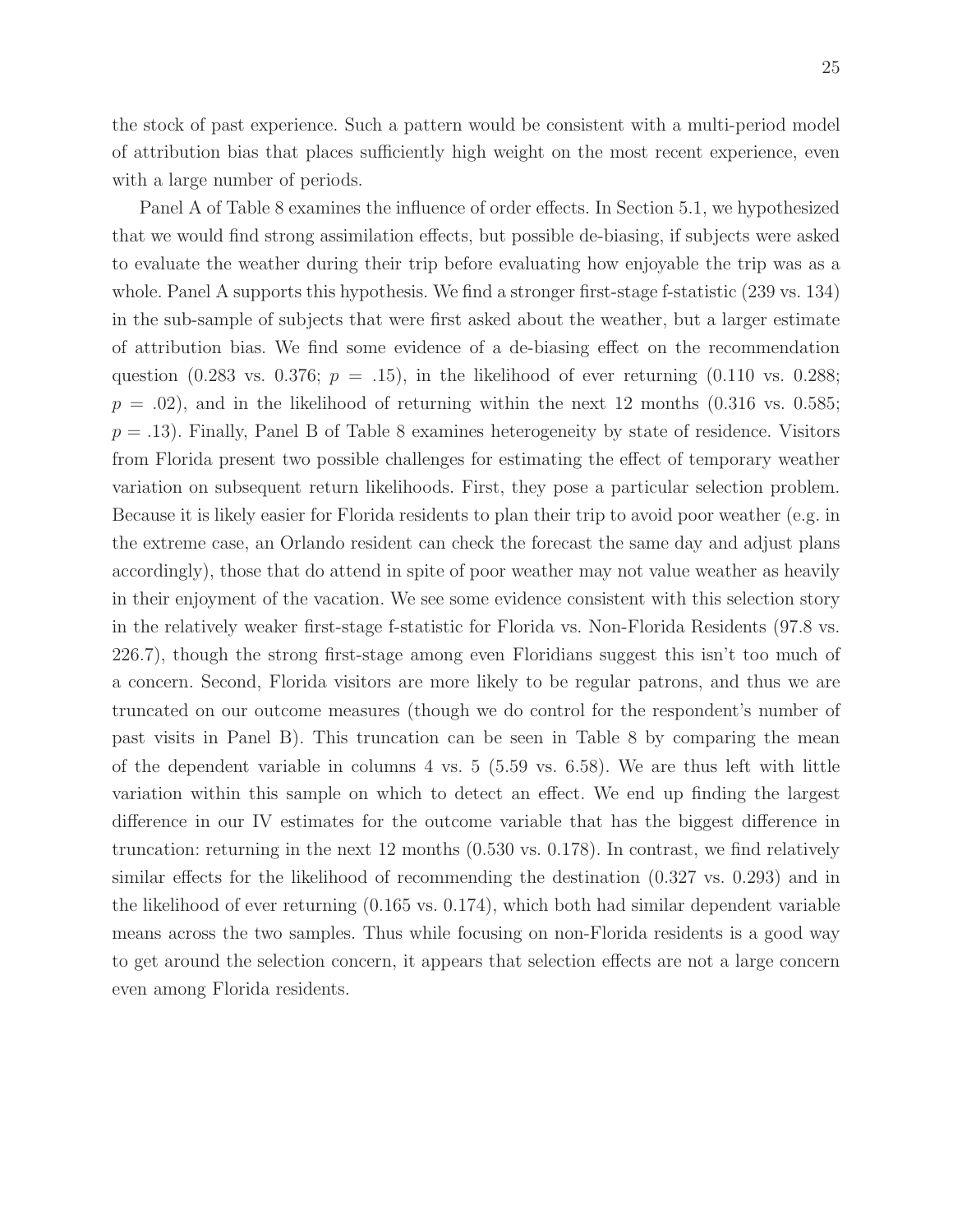#### 5.3 Robustness

Throughout the previous section, we used a self-reported survey measure of weather; however, this approach may suffer from at least two potential issues. First, our independent and dependent variables all use a common 7-point likert scale. While using a common scale has advantages (e.g. reducing cognitive complexity), some of the covariation between measures may reflect fixed response styles of participants (Podsakoff, MacKenzie, and Podsakoff 2012). For example, if we have a subset of respondents with a tendency to acquiesce across all measures (i.e. only using the upper portion of the scale, regardless of the content) as well as a subset that tend to disacquiesce (i.e. only using the lower portion of the scale), the correlation between variables may reflect this fixed effect rather than a true relationship between the underlying constructs. A second, related issue with correlating the likert scales is sequential anchoring (Hitczenko 2013). Responses to the first-encountered question may influence responses to subsequent ones. While similar to the "assimilation" effect discussed in the previous section, the underlying psychology could be broader. Instead of using the first question as a source of information about the second (e.g. using dating frequency to inform a life satisfaction question), it could simply reflect a decision to minimize variability to respond as quickly as possible. Although we find fairly similar treatment effects regardless of question order, that result doesn't entirely rule out sequential anchoring driving some of the observed correlation.

To address the first issue, we start by using the other subjective weather measure we collected, which partially breaks the common scaling. In addition to an overall assessment of weather pleasantness, we asked subjects to report "How much did it rain while visiting theme parks during your last trip to Orlando?" with four options: "Not at all", "A small amount", "A medium amount", and "A large amount". While this variable maintains a clear ordinal property, it less closely mimics the 7-point likert scales of the endogenous ("Enjoyment on Trip") and outcome variables. Prior research has shown that even minor changes to scales can reduce the degree of (possibly spurious) correlation between two variables (e.g. moving from labeling all points of a scale for both the X and Y variables, to only labeling the endpoints for one, as in Weijters et al. 2010). In Appendix Table A.3, we repeat Table 7, instead using "How Much Rain" to construct our instrument rather than "How Pleasant Was Weather"; we use three dummy variables for the categories of rain (with the omitted category being "Not at all"). Instead of OLS, we show the first-stage of the IV estimation in Panel C. We first see that the first-stage relationship is primarily driven by the "A large amount" category ( $\sim 5\%$  of respondents), with those participants reporting a trip enjoyment level roughly 0.3 likert points lower than participants that experienced no rain at all (∼ 33% of the sample). Interestingly, participants that experienced "A small amount of rain" (∼ 47%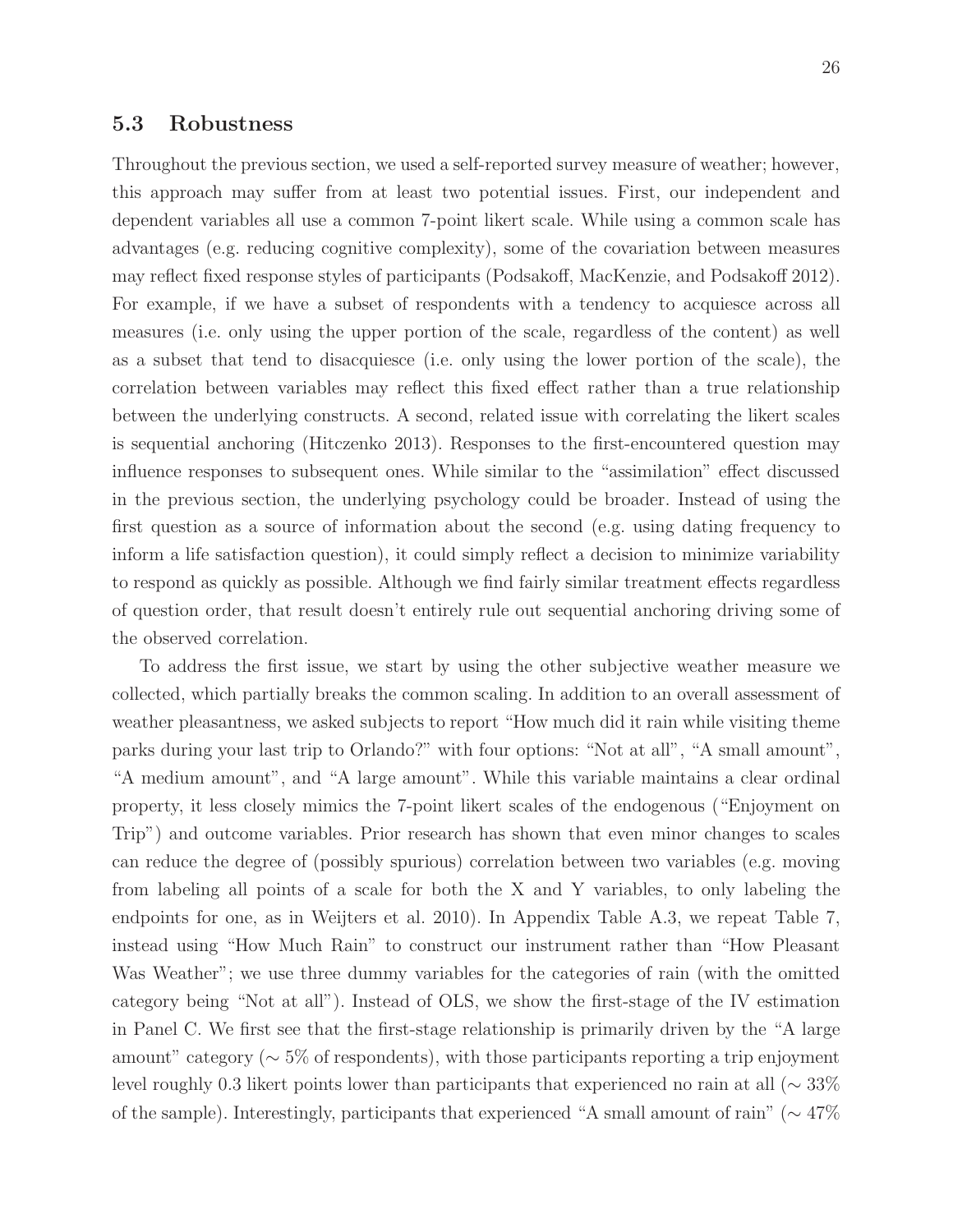of the sample) reported enjoying the trip more than those that experienced no rain. As this measure captures only one dimension of the weather (and also is less likely to suffer from common scale issues), it ends up being a much weaker instrument. In Column 2 of Panel B, we see a first-stage joint F-statistic for the instruments of 12.9 (in contrast to the Fstatistic of 372.4 in Table 7). However, we find fairly similar IV estimates for the likelihood of recommending the destination (0.321 vs. 0.305) and the likelihood of ever returning (0.186 vs. 0.229); both of which remain significant, though with larger standard errors. In contrast, the estimates on the likelihood of returning within 12 months become insignificant (as does the estimate on the likelihood of returning ever again within the information treatment subsample).

An alternative approach that addresses both criticisms is to instead use objective weather data to construct our instruments. We asked subjects to recall the last day of their trips, and we can merge this to historical weather data. However, there are a few points of caution in taking this approach. First, we asked subjects to recall the date of their most recent visit, which took place roughly a year prior to the survey on average. The date they report is surely different than the actual visit date in many cases, producing a large amount of measurement error when matched to objective weather data. Second, subjects spent roughly 5 days visiting amusement parks during their trip. This presents a challenge for knowing which days are appropriate for shaping perceptions of the weather during the trip. Third, it's not clear which variables are important for shaping the likely heterogeneous mappings between aspects of the weather and how pleasant it was as a whole. For example, some people may find a light rain to be enjoyable, whereas others may find it to be a nuisance. Similarly, there may be important nonlinearities in the mapping between the objective measures of weather and the subjective assessment. With these limitations in mind, we used Weather Underground to collect historical daily weather data (January 1, 1995 to November 1, 2015) from the Orlando International Airport station (KMCO), originally sourced from the National Weather Service.

We start by merging the maximum temperature  $(\mathrm{°F})$ , minimum temperature $(\mathrm{°F})$ , and total precipitation (inches) on the date reported for the question, "Please indicate the last day you visited a theme park during your most recent trip to Orlando". We did not ask the date on which the trip started, but instead asked, "During your most recent vacation in Orlando, how many days did you spend visiting theme parks (including Universal, Disney, Seaworld, etc.)?"; we subtract this number from the date reported as the last of the trip, thereby assuming that respondents visited the parks consecutively on all days prior to the last. We then merge the weather variables for each day in this interval. We use these measures to construct variables that characterize the weather during the entire trip and on the last day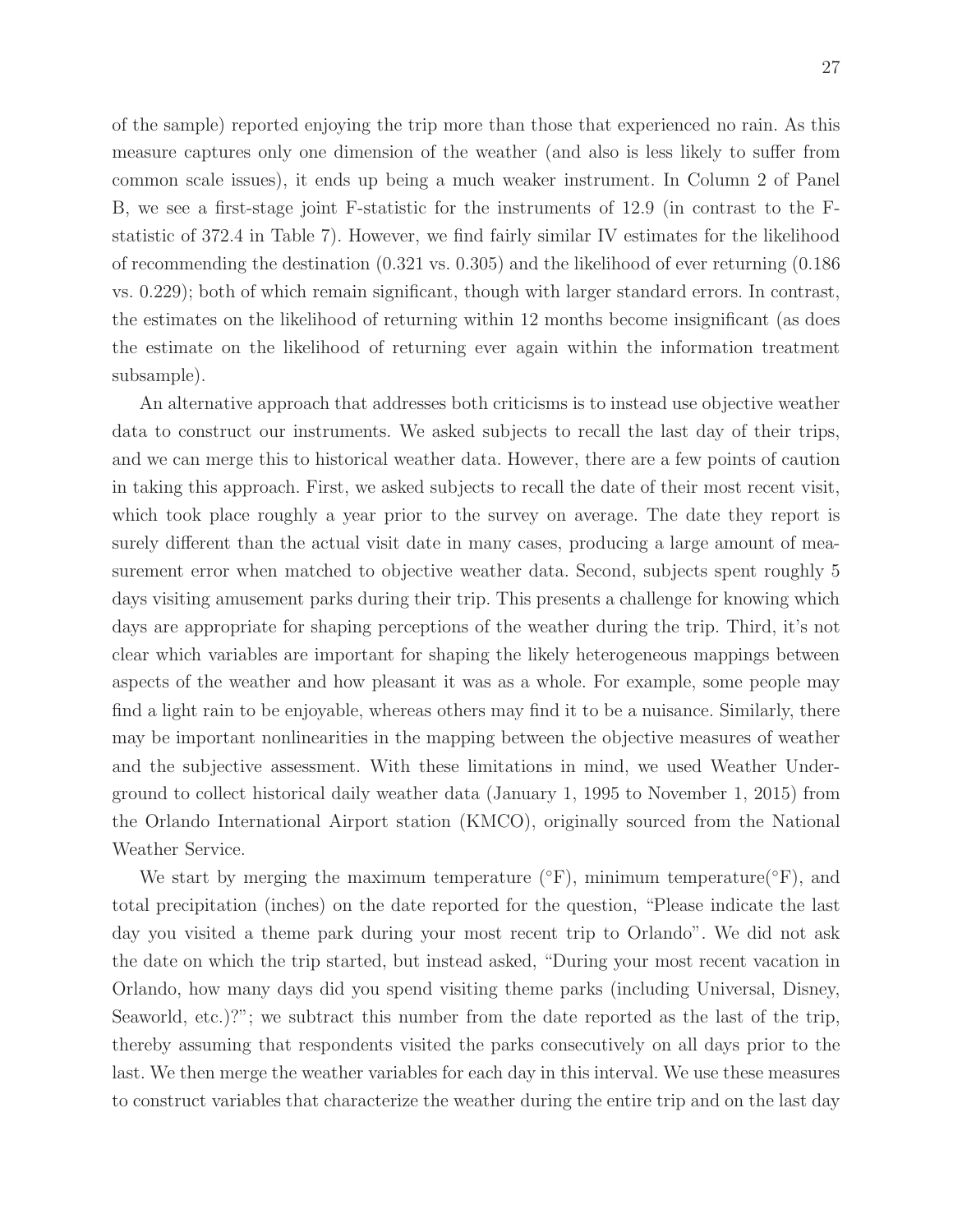of the trip. To summarize the trip, we construct six measures. First, we characterize average conditions by taking the mean of the maximum temperature and the total precipitation (rainfall). We additionally denote days of the trip as "rainy" by an indicator for whether the rainfall exceeded 0.1 inches; we use the fraction of rainy days during the trip as our third characterization of average conditions. Second, we constructed three variables to capture the most extreme dates during the trip with respect to temperature and rain: the minimum temperature on the coldest day of the trip, the maximum temperature on the hottest day of the trip, and the total rainfall on the wettest day of the trip. Since temperatures and rainfall are likely to have differential effects by week of the year, we can additionally interact these measures with dummies for the month, giving us 72 total trip summary instruments. To characterize the last day of the trip, we limit our focus to the maximum temperature and the total rainfall. We split the temperature and rainfall into 20 dummy variables corresponding to 5-degree bins (Under 55, 55 to 59,...,90 to 95, Over 95) and quarter-inches (Under 0.25 inches,  $0.25$  to  $0.49,\ldots,2.00$  to  $2.25$ , Over  $2.25$  inches). In total, we have 90 potential instruments (after dropping one of the temperature bins and one of the rain bins), though we could make this set arbitrarily larger by allowing for more interactions and more flexible functional forms.

Weather thus presents a many instruments challenge. Naively including all of the variables results in a weak instruments problem, and estimates from two-stage least squares (2SLS) may be biased. However, our context provides no clear theory to guide instrument selection a priori. One way forward is to select the optimal instrument set through a principled data mining approach (i.e. one that finds instruments with predictive power, while guarding against overfitting and false discovery). The Least Absolute Shrinkage and Selection Operator (LASSO) method presented in Belloni, Chernozhukov, and Hansen (2010) provides such an approach, and it has been used by Gilchrist  $\&$  Sands (2015) in an empirical setting similar to our own (using weather to instrument for movie viewership).<sup>[29](#page-27-0)</sup> However, LASSO requires that a sparsity condition be satisfied; the conditional expectation of the endogenous variable given the full set of instruments needs to be well-approximated by a small subset of those instruments. If this condition is not satisfied, LASSO may end up choosing no instruments or too many instruments. As noted in Belloni et al. (2012), this assumption is likely to be violated in the case of many weak instruments. Unfortunately, we find that supplying LASSO with the full set of instruments in our data results in it choosing none. While there are a

<span id="page-27-0"></span><sup>29</sup>LASSO provides a formal way to make a bias-variance trade-off. Specifically, it minimizes the sum of squared errors subject to a constraint that the sum of the absolute value of the coefficients falls below a constant (the "tuning" parameter). If one relaxes this constraint completely (i.e. sets the tuning parameter to infinity), this reduces to OLS. The procedure ends up setting some of the coefficients exactly equal to zero, leaving the reduced set of instruments. LASSO is particularly appropriate in cases in which the  $(\#$  of  $instruments) > N.$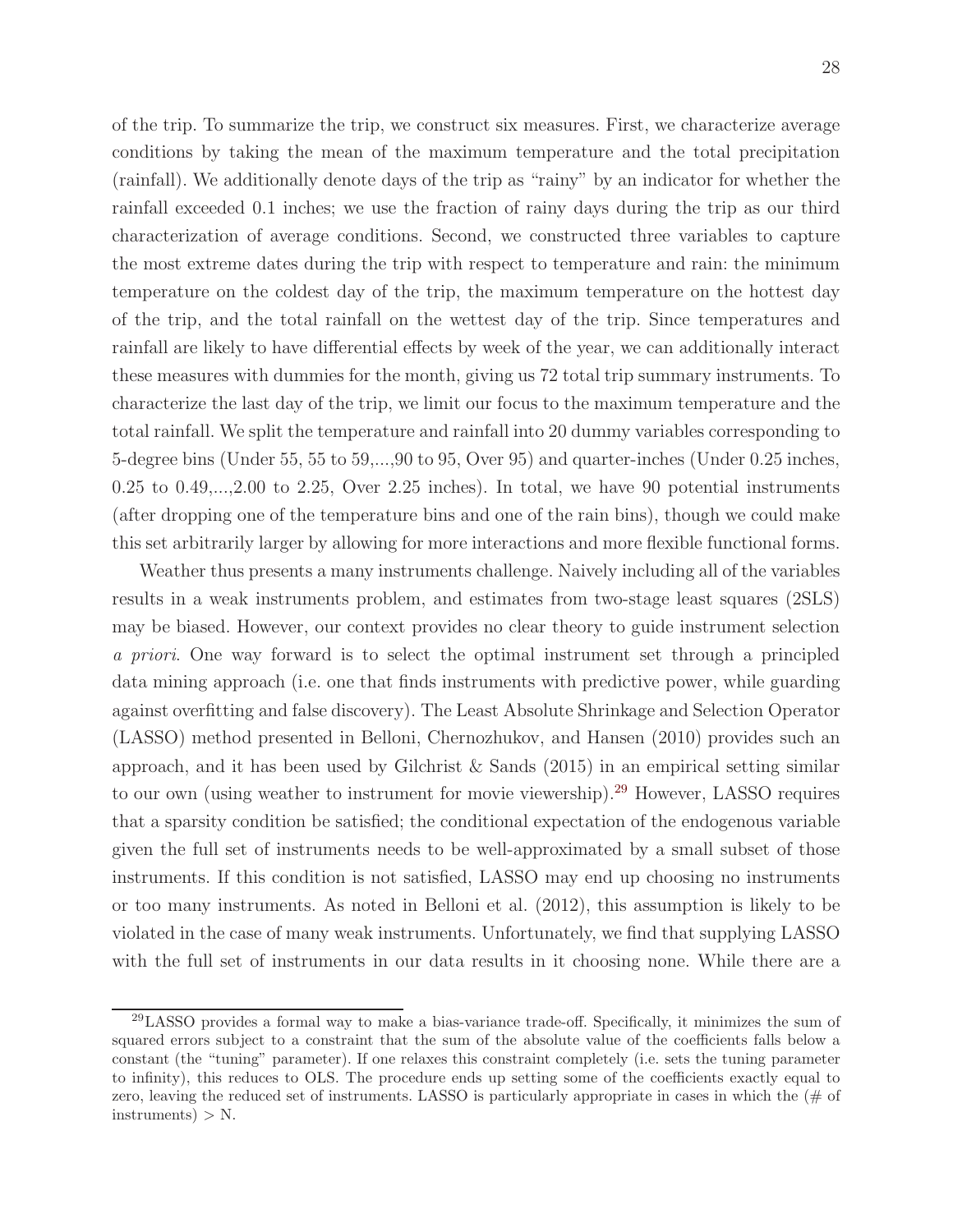few instruments that exceed heuristic thresholds for relevance (e.g. "Max(MaxTemp)" gives a first-stage F-statistic of 15.8), they do not produce enough signal to be chosen by LASSO. Naively hand-picking the instrument with the largest F-statistic (i.e. using unprincipled data mining) risks choosing a variable that is most correlated with the noise in the first stage, thereby biasing the resulting IV estimate.

Given the lack of sparsity, our primary approach is to use the full set with estimators that are somewhat more reliable than 2SLS in the case of many weak instruments. In particular, we present results using limited information maximum likelihood (LIML) and the Angrist, Imbens, and Krueger (1999) jack knife instrumental variable estimator (JIVE).<sup>[30](#page-28-0)</sup> While these estimators are often suggested as alternatives to 2SLS in the weak instruments case, Hahn & Hausman (2003) caution that "these estimators sometimes perform well and sometimes poorly in the WI situation" because they lack finite sample moments. Hansen, Hausman, and Newey (2008) note that LIML standard errors will be too small, but can be corrected using an extension of Bekker (1994). In simulations, Hansen, Hausman, and Newey (2008) find that LIML with these corrected standard errors performs well if the concentration parameter exceeds 32 (for a single endogenous variable, the concentration parameter is  $K^*[F-1]$ , where K is the number of instruments and F is the first-stage F-statistic for the instruments).

It's important to note that the preceding discussion assumes that our weather instruments are valid (i.e. that the residual variation in the weather variables, after controlling for demographics and week and year fixed effects, only affect stated return and recommendation likelihoods through stated trip enjoyment). As shown by Bound, Jaeger, and Baker (1995), even a weak correlation between the instruments and the error in the structural equation can lead to IV estimates being even more biased than OLS.

Appendix Table A.2 presents 2SLS, LIML, and JIVE estimates using the full set of instruments (Column 7) and six different subsets, with the three outcome variables across different panels. The table presents results from 63 IV estimations in total. All specifications include controls for demographics and week and year fixed effects. Column 2 shows that using two reasonable hand-picked instruments (the average maximum temperature and the average rainfall during the trip) results in extremely weak instruments, with a F-statistic of 1.060. The IV estimates are correspondingly imprecise. By contrast, using the arbitrary maximum temperature on the hottest day of the trip gives a much strong first-stage rela-

<span id="page-28-0"></span><sup>30</sup>With weak instruments, 2SLS is biased towards OLS and the degree of bias grows with the set of instruments. This bias is due to correlation between the fitted value from the first-stage regression for observation i with the error term for that same observation in the structural equation  $(e_i)$ . The leave-oneout jack knife estimator attempts to break this dependence by using all observations except for  $i$  to estimate the coefficient in the first-stage and uses this along with  $z_i$  to construct the fitted value of the instrument for i. This process is repeated for all observations in the sample. We use the UJIVE1 estimator in Stata (Poi 2006).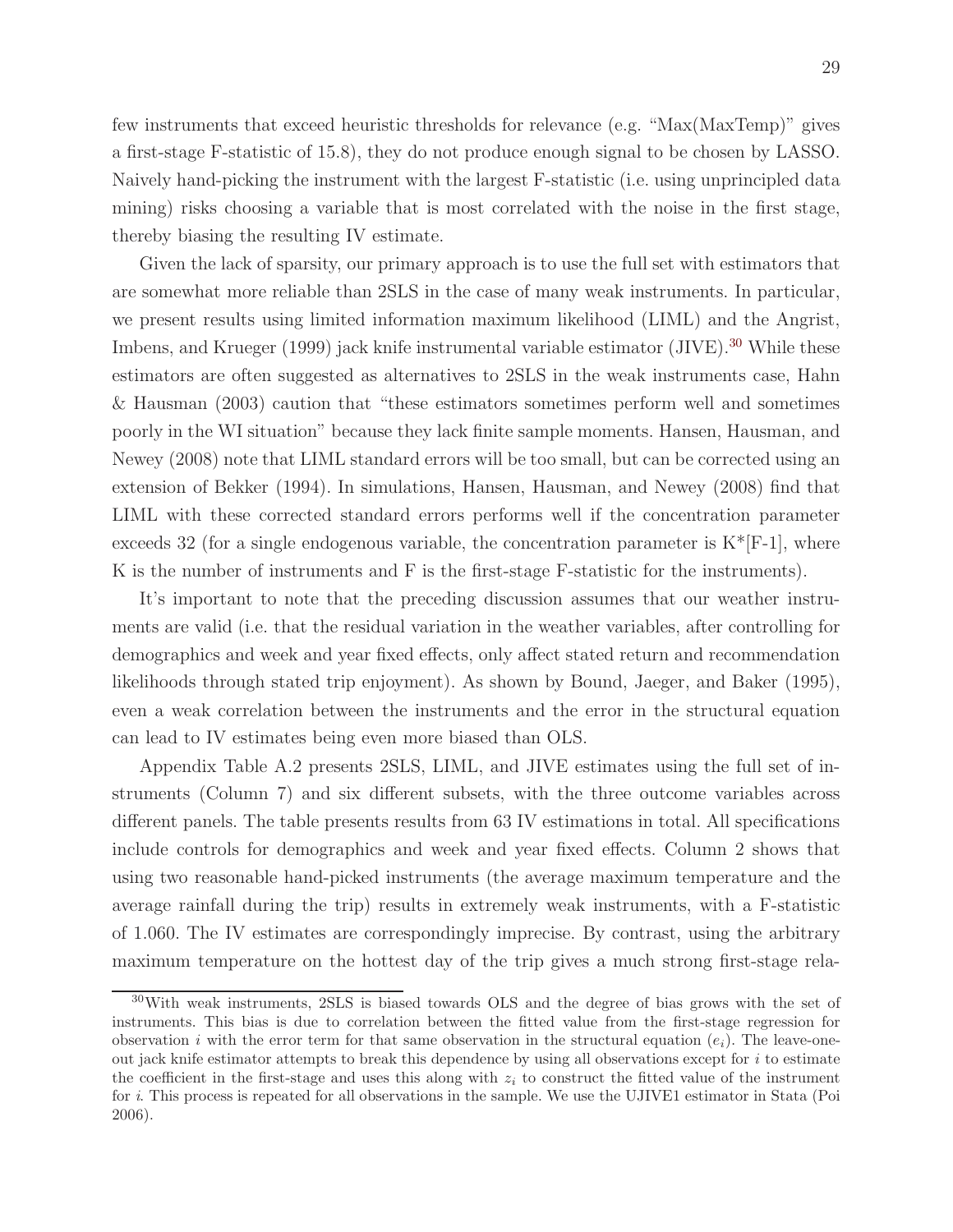There we find similar estimates to column 1, and across the different estimation strategies. However, interacting these trip summary variables with month dummies cuts the resulting IV point estimates in half (Column 4). Finally, in Column 7 we examine including the full set of 90 instruments. The first-stage F-statistic is 2.324, implying a concentration parameter of 119, well beyond the simulation threshold shown in Hansen, Hausman, and Newey  $(2008)$  to produce reasonable estimates for LIML with corrected standard errors.<sup>[31](#page-29-0)</sup> We see that LIML and JIVE give fairly similar results for the likelihood of recommending the destination. These estimates are larger than the IV estimates presented in Table 7 (0.654 and 0.762 vs. 0.319) with larger standard errors. The estimates remain significant at the 1% level. The LIML and JIVE point estimates for the likelihood of ever returning have the same sign (0.046 and 0.275 vs. 0.185), though are no longer significant at conventional levels. Finally, the coefficients are negative for the likelihood of returning in 12 months; with the estimate marginally significant for LIML.

To summarize, there are many objective measures of weather that could impact people's enjoyment of their trip (the first stage). Some of these measures produce a strong first stage (e.g. the maximum temperature during a trip has a strong effect on trip enjoyment), which then produces strong evidence of attribution bias in the second stage. Other intuitive choices such as average rain and temperature, do not produce a strong first stage, and therefore do not allow us to test for attribution bias (second stage). However, one cannot simply choose a variable like maximum temperature ex-post to use for the first stage. Approaches that use multiple instruments, but also guard against aspects of weak instrument bias (e.g. LIML and JIVE), provide evidence of attribution bias that is generally consistent with our analysis using subjective weather measures.

### 6 Conclusion

In this paper we aim to advance the study of attribution bias for economic decision making. To that end, we sketch a conceptual framework that closely follows the model of simple projection bias by Loewenstein, O'Donoghue, and Rabin (2003). We then review the psychology evidence on related biases, while highlighting the advantages of our approach for studying economic behavior. We find evidence of significant misattribution in a new con-

<span id="page-29-0"></span><sup>&</sup>lt;sup>31</sup>We implement the Bekker standard errors for LIML using Stata code provided to us by Neil Davies, originally written Helmut Farbacher for Davies et al. (2015). As noted by Hansen, Hausman, and Newey (2008), the consistency of the LIML estimate relies on the assumption of homoskedasticity.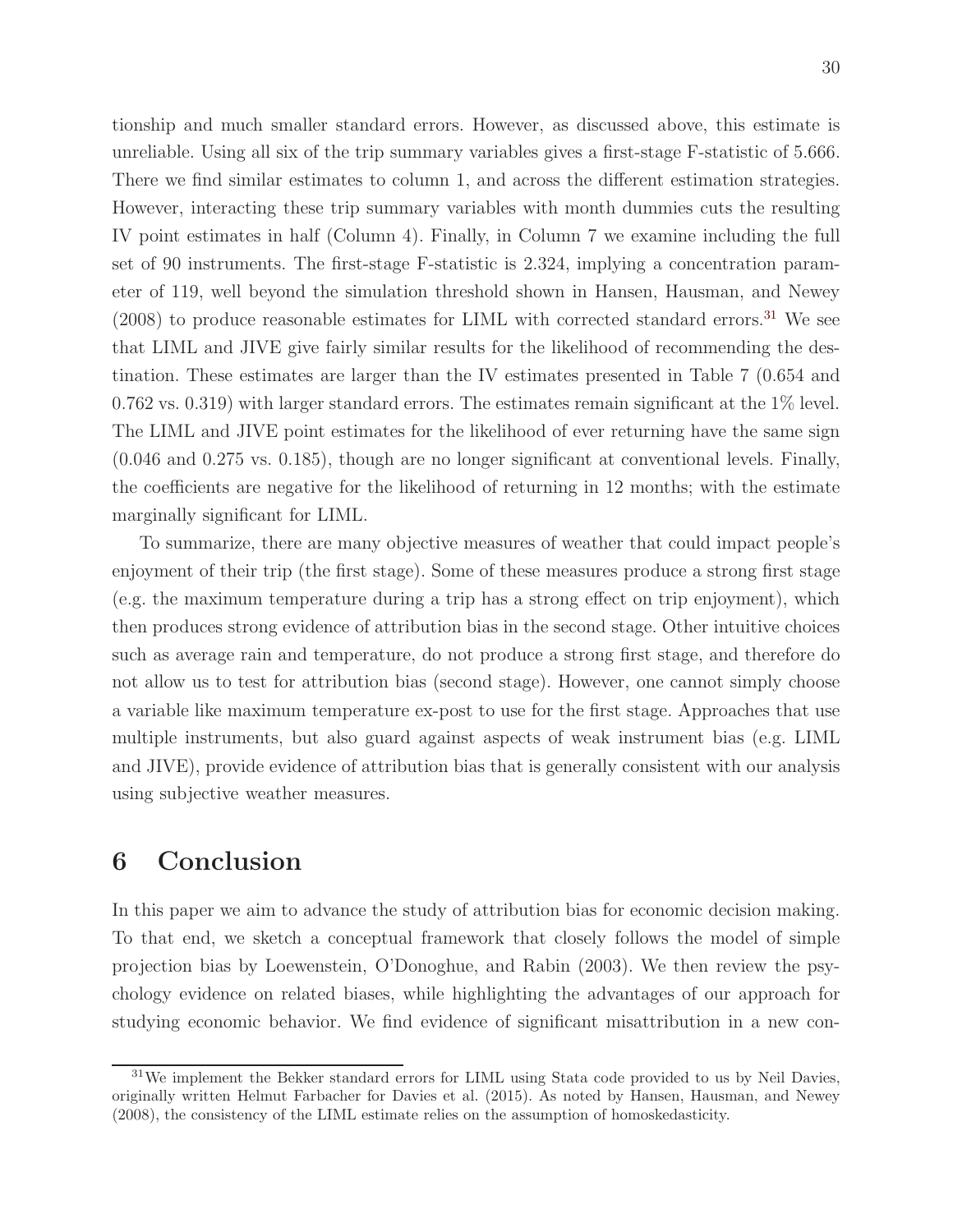sumer experience that we created in a controlled experiment. Finally, we illustrate a test of attribution bias that leveraged naturally-occurring, exogenous variation in a state (weather) among prior customers to an amusement park. Together, we hope that the sections provide a foundation to encourage further theoretical refinement of the bias, as well as the collection of more empirical evidence in high-stakes decisions.

Though the tests of attribution bias presented in this paper all concern consumer decision making, we believe that attribution bias has relevance in a variety of economic domains. Within education, college students may perceive courses as more difficult or less interesting if they are taken during an early-morning section instead of later in the morning.[32](#page-30-0) If a student takes a key course for their major field of study in one of these early slots, they may then misattribute the utility of taking further classes in the major due to the temporary variation in their tiredness at the time of the first course.<sup>[33](#page-30-1)</sup> Likewise, students' misattributions may also influence professors' performance ratings.<sup>[34](#page-30-2)</sup> In the labor market, an employer may find interviewing an applicant less enjoyable if they are tired during that interaction. That employer may later penalize the applicant if the employer misattributes her own temporary tiredness to a stable quality of the candidate.<sup>[35](#page-30-3)</sup> Health investments may also be skewed by attribution bias. For example, an individual that tries a new exercise on a day they are not feeling well may consequently be less likely to re-engage in that activity. There are challenges associated with isolating attribution bias in each of these examples, but they highlight the broad relevance of the bias once we relax the definition of "consumption" in our model. In particular, each of these examples exploit an asymmetry in the costs of attribution bias. Cases where initial discouragement can lead to failure to ever resample the good or experience may have particularly large welfare effects. Moreover, if we find evidence of the bias in these decisions, there may be important policy implications. As one example, if college major choice is in fact skewed by the timing of required introductory courses, a university administrator may schedule these courses in a way that favors careers with the highest social returns. By enriching our understanding of state-dependent preferences and

<span id="page-30-1"></span><span id="page-30-0"></span> $32$ Pope (2016) and Shapiro and Williams (2015) find evidence of time-of-day effects in student productivity. <sup>33</sup>Beyond perceived difficulty, students' lower grades in these courses could independently discourage them from pursuing a career in the morning-class subject for standard reasons (e.g. schools may screen on course-grouping GPA levels).

<span id="page-30-2"></span><sup>&</sup>lt;sup>34</sup>Identifying this correlation as attribution bias assumes that professors' teaching abilities are independent of the course start time. If professors do a worse job teaching the early sections, then a lower rating would be a rational reflection of their lower productivity in these courses insofar as the rating is interpreted as a measure of the professors' realized performances.

<span id="page-30-3"></span><sup>35</sup>Both this example and the professor rating involve interpersonal misattributions; however, in both cases the process can be embedded within our model as long as we consider the interaction to be consumption. That is, the agent must be trying to form an assessment of the utility of interacting with the employee/professor in the future when forming that judgment.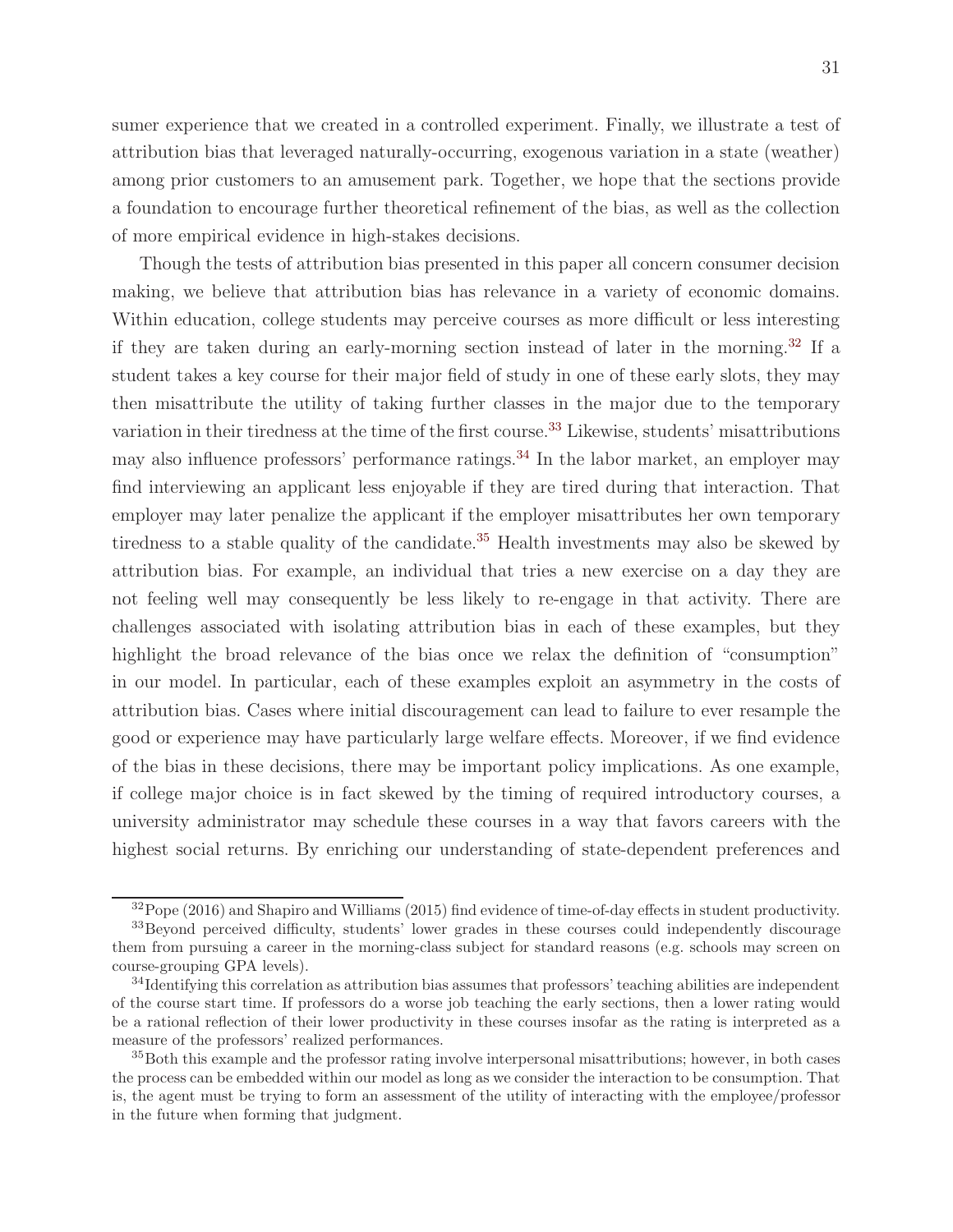intertemporal choice, we hope that the study of attribution bias will lead to further insights into behavior and associated policy improvements.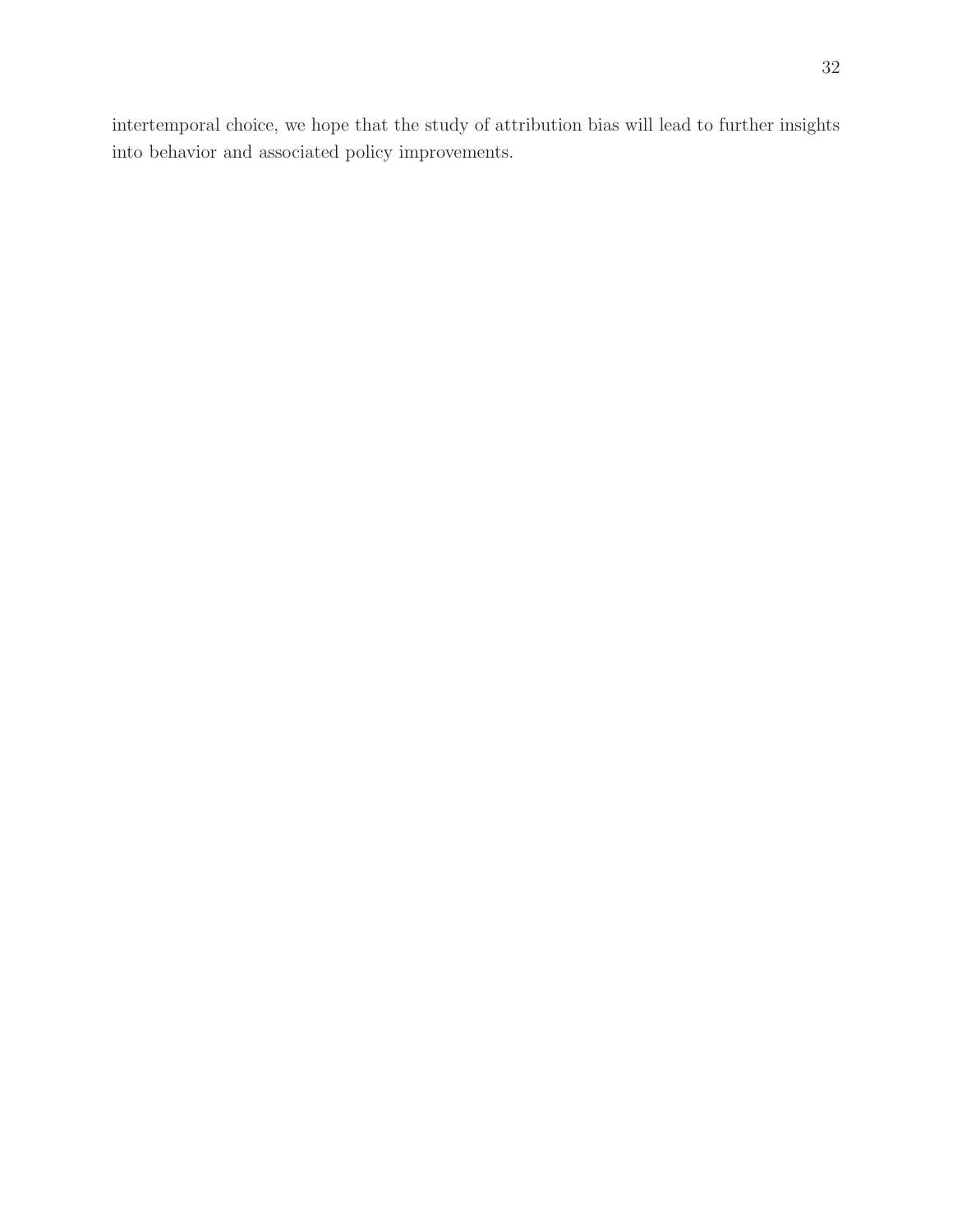### References

- Acland, Dan, and Matthew R Levy. 2015. "Naivete, Projection Bias, and Habit Formation in Gym Attendance." Management Science, 61(1): 146–160.
- Agarwal, Sumit, John C Driscoll, Xavier Gabaix, and David I Laibson. 2013. "Learning in the Credit Card Market." Working Paper.
- Andrade, Eduardo B., and Dan Ariely. 2009. "The enduring impact of transient emotions on decision making." Organizational Behavior and Human Decision Processes,  $109(1): 1-8.$
- Angrist, J D, G W Imbens, and A B Krueger. 1999. "Jackknife instrumental variables estimation." Journal of Applied Econometrics, 14: 57–67.
- Ariely, Dan, and Michael I. Norton. 2008. "How actions create not just reveal preferences." Trends in Cognitive Sciences, 12(1): 13–16.
- Bekker, Paul. 1994. "Alternative Approximations to the Distributions of Instrumental Variable Estimators." Econometrica, 62(3): 657–681.
- Belloni, A., D Chen, V C Chernozhukov, and C H Hansen. 2012. "Sparse Models and Methods for Optimal Instruments with an Application to Eminent Domain." Econometrica, 80(6): 2369–2429.
- Belloni, A, V Chernozhukov, and C Hansen. 2010. "Lasso Methods for Gaussian Instrumental Variables Models." arXiv Working Paper, , (2010): 1–34.
- Bertrand, Marianne, and Sendhil Mullainathan. 2001. "Are CEOS Rewarded for Luck? The Ones Without Principals Are." Quarterly Journal of Economics, 116(August): 901–932.
- Bound, John, David Jaeger, and Regina Baker. 1995. "Problems with Instrumental Variables Estimation When the Correlation Between the Instruments and the Endogenous Explanatory Variable Is Weak." Journal of the American Statistical Association, 90(430): 443–450.
- Brunstrom, Jeffrey M., Jeremy F. Burn, Nicola R. Sell, Jane M. Collingwood, Peter J. Rogers, Laura L. Wilkinson, Elanor C. Hinton, Olivia M. Maynard, and Danielle Ferriday. 2012. "Episodic Memory and Appetite Regulation in Humans." PLoS ONE, 7(12): e50707.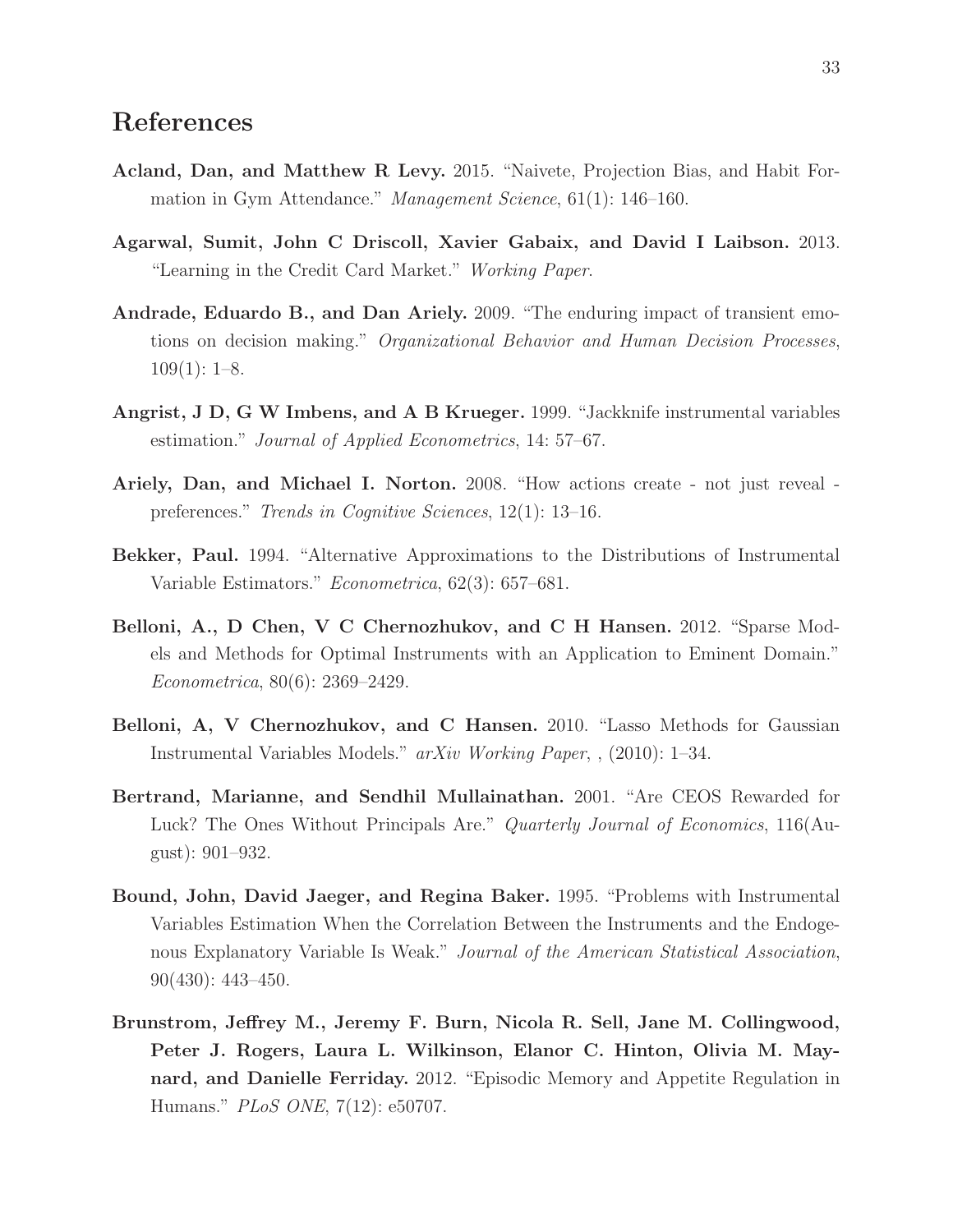- Buchheim, Lukas, and Thomas Kolaska. 2015. "Projection Bias with Salient State-Dependent Utility." Working Paper, 15.
- Bushman, B. J., C. N. DeWall, R. S. Pond, and M. D. Hanus. 2014. "Low glucose relates to greater aggression in married couples." Proceedings of the National Academy of Sciences, 111(17): 6254–6257.
- Bushong, Benjamin, and Tristan Gagnon-bartsch. In Progress. "Learning with Misattribution of Reference Dependence." 1–9.
- Choi, James J, David Laibson, Brigitte C Madrian, and Andrew Metrick. 2009. "Reinforcement Learning and Savings Behaviors." Journal of Finance, 64(6): 2515–2534.
- Cohen, Joel B, Michel T Pham, and Eduardo B Andrade. 2008. "The Nature and Role of Affect in Consumer Behavior." Handbook of Consumer Psychology, , (352): 297– 348.
- Cole, Shawn, Andrew Healy, and Eric Werker. 2012. "Do voters demand responsive governments? Evidence from Indian disaster relief." Journal of Development Economics, 97(2): 167–181.
- Cunningham, Tom. 2016. "Hierarchical Aggregation of Information and Decision-Making." Working Paper, 1–48.
- Davies, Neil M, Von Hinke Kessler, Helmut Farbmacher, Stephen Burgess, and George Davey. 2015. "The many weak instruments problem and Mendelian randomization." Statistics in Medicine, 34(3): 454–468.
- Dutton, Donald, and Arthur Aron. 1974. "Some evidence for heightened sexual attraction under conditions of high anxiety." Journal of Personality and Social Psychology, 30(4): 510–517.
- Garbinsky, Emily N., Carey K. Morewedge, and Baba Shiv. 2014a. "Does liking or wanting determine repeat consumption delay?" Appetite, 72: 59–65.
- Garbinsky, E. N., C. K. Morewedge, and B. Shiv. 2014b. "Interference of the End: Why Recency Bias in Memory Determines When a Food Is Consumed Again." Psychological Science, 25(7): 1466–1474.
- Garcia, J., D. J. Kimeldorf, and R. A. Koellino. 1955. "Conditioned Aversion to Saccharin Resulting from Exposure to Gamma Radiation." Science, 122(3160): 157–158.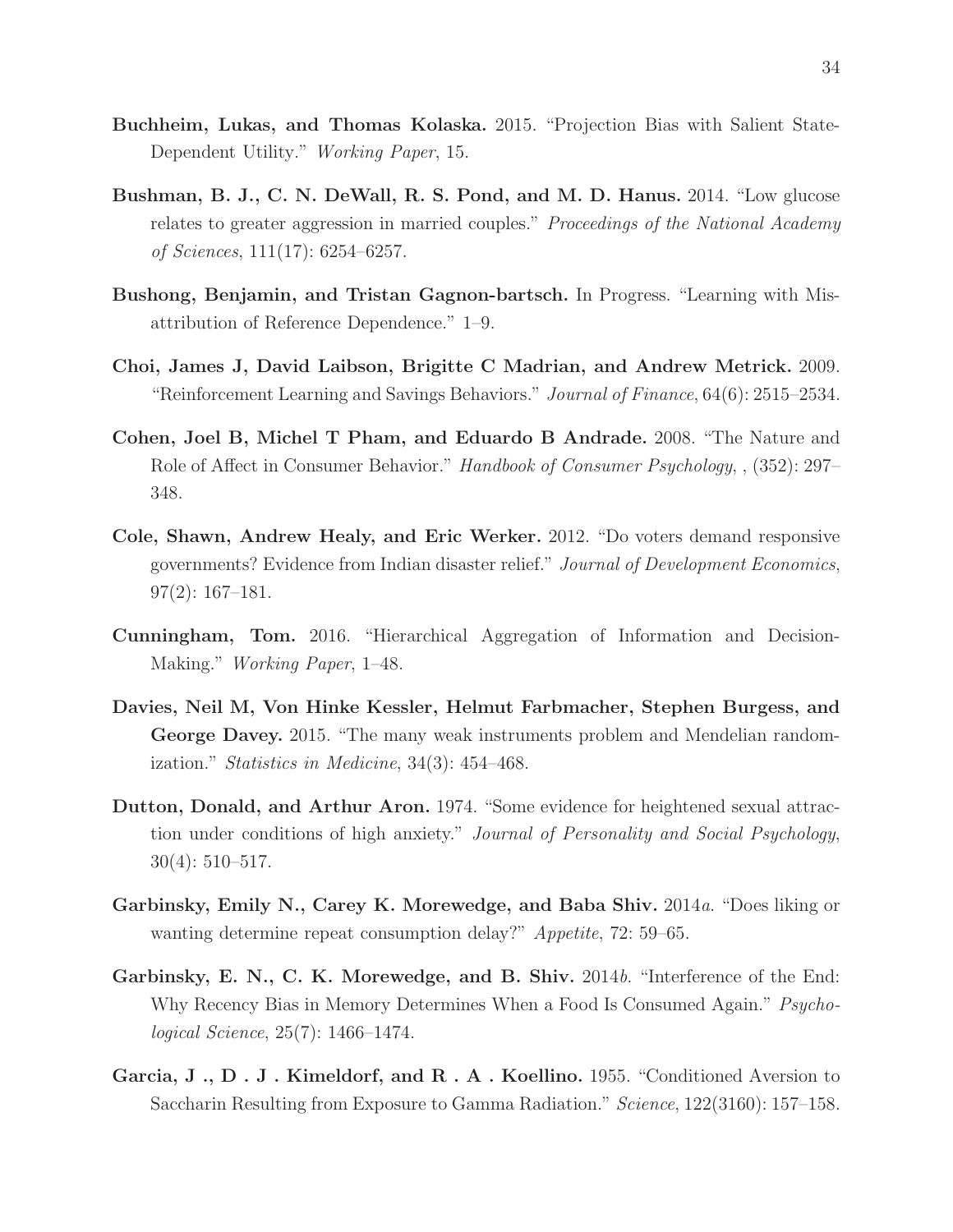- Gasper, John T., and Andrew Reeves. 2011. "Make It Rain? Retrospection and the Attentive Electorate in the Context of Natural Disasters." American Journal of Political Science, 55(2): 340–355.
- Gervais, Simon, Simon Gervais, Terrance Odean, and Terrance Odean. 2001. "Learning To Be Overconfident." The Review of Financial Studies,  $14(1)$ :  $1-27$ .
- Gilchrist, Duncan Sheppard, and Emily Glassberg Sands. 2015. "Something to Talk About: Social Spillovers in Movie Consumption." Journal of Political Economy, , (Forthcoming).
- Gneezy, Uri, John List, and Michael K. Price. 2012. "Toward an Understanding of Why People Discriminate: Evidence from a Series of Natural Field Experiments." National Bureau of Economic Research Working Paper Series, No. 17855.
- Gorn, Gerald J., Marvin E. Goldberg, and Kunal Basu. 1993. "Mood, Awareness, and Product Evaluation." Journal of Consumer Psychology, 2(3): 237–256.
- Griffin, Dale, and Amos Tversky. 1992. "The Weighing of Evidence and the Determinants of Confidence." Cognitive Psychology, 24(3): 411–435.
- Hahn, Jinyong, and Jerry Hausman. 2003. "Weak Instruments: Diagnosis and Cures in Empirical Econometrics." American Economic Review, 93(2): 118–124.
- Hansen, Christian, Jerry Hausman, and Whitney Newey. 2008. "Estimation With Many Instrumental Variables." Journal of Business  $\mathscr$  Economic Statistics, 26(4): 398– 422.
- Hayes, Rosa C., Masami Imai, and Cameron a. Shelton. 2015. "Attribution Error in Economic Voting: Evidence From Trade Shocks." Economic Inquiry, 53: 258–275.
- Hirshleifer, David, and Tyler Shumway. 2003. "Good day sunshine: Stock returns and the weather." Journal of Finance, 58(3): 1009–1032.
- Hitczenko, Marcin. 2013. "Modeling Anchoring Effects in Sequential Likert Scale Questions." Federal Reserve Bank of Boston Working Paper, , (13).
- Ifcher, J, and H Zarghamee. 2011. "Happiness and time preference: The effect of positive affect in a random-assignment experiment." American Economic Review, forthcoming.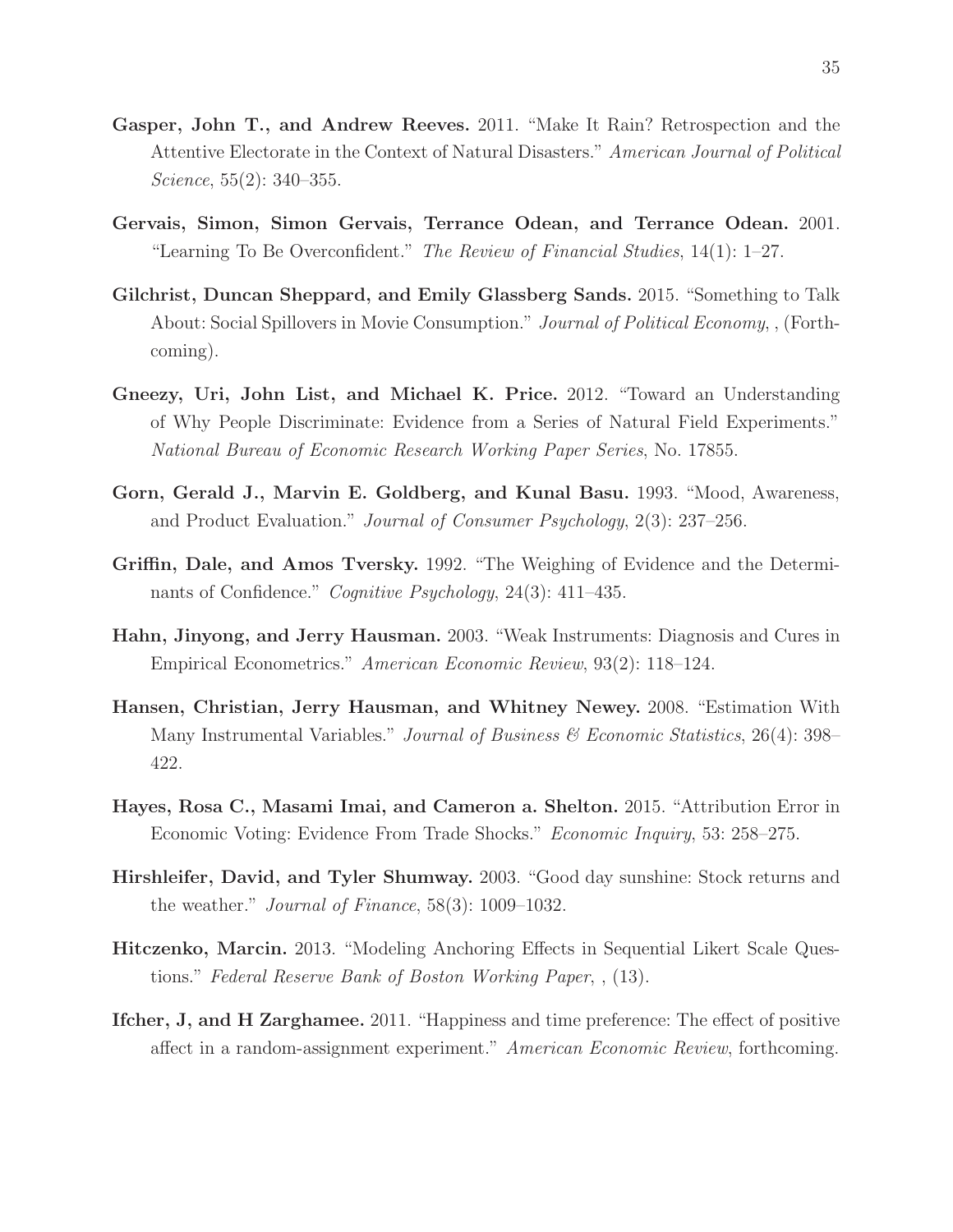- Isen, Alice M, and Nehemia Geva. 1987. "The influence of positive affect on acceptable level of risk: The person with a large canoe has a large worry." Organizational Behavior and Human Decision Processes, 39(2): 145–154.
- Jones, Edward E., and Richard E. Nisbett. 1972. "The actor and the observer: Divergent perceptions of the causes of behavior."
- Kellaris, James J., and Anthony D. Cox. 1989. "The Effects of Background Music in Advertising: A Reassessment." Journal of Consumer Research, 16(June): 113.
- Keltner, Dacher, Kenneth Locke, and Paul Audrain. 1993. "The Influence of Attributions on the Relevance of Negative Feelings to Personal Satisfaction." Personality and Social Psychology Bulletin, 19(1): 21–29.
- Kirchsteiger, Georg, Luca Rigotti, and Aldo Rustichini. 2006. "Your morals might be your moods." Journal of Economic Behavior  $\mathcal C$  Organization, 59(2): 155–172.
- Lerner, Jennifer S, Deborah a Small, and George Loewenstein. 2004. "Heart strings and purse strings: Carryover effects of emotions on economic decisions." Psychological Science, 15(5): 337–41.
- Levy, Matthew. 2010. "An Empirical Analysis of Biases in Cigarette Addiction." Working Paper.
- Loewenstein, George, Ted O'Donoghue, and Matthew Rabin. 2003. "Projection Bias in Predicting Future Utility." Quarterly Journal of Economics, 118(November): 1209– 1248.
- Loewenstein, G F, E U Weber, C K Hsee, and N Welch. 2001. "Risk as feelings." Psychological Bulletin, 127(2): 267–286.
- Lucas, Richard E, and Nicole M Lawless. 2013. "Does life seem better on a sunny day? Examining the association between daily weather conditions and life satisfaction judgments." Journal of Personality and Social Psychology, 104(5): 872–84.
- Malle, Bertram F. 2011. "Attribution Theories: How People Make Sense of Behavior." Theories in Social Psychology., 72–95.
- Mandel, Naomi, and EricJ. Johnson. 2002. "When Web Pages Influence Choice: Effects of Visual Primes on Experts and Novices." Journal of Consumer Research, 29(2): 235– 245.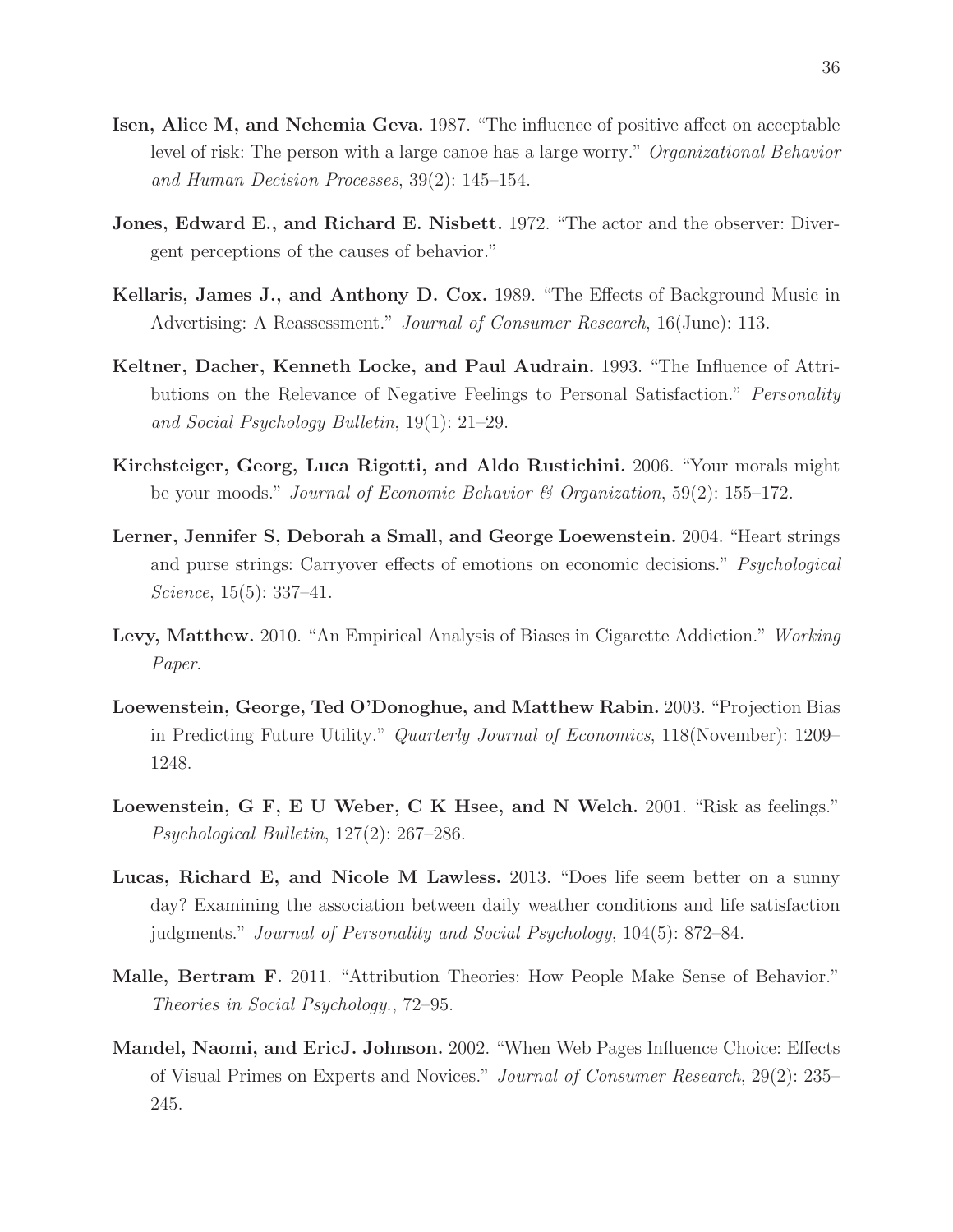- Morewedge, Carey K. 2014. "Utility: Anticipated, Experienced, and Remembered." Blackwell Handbook of Judgment and Decision-Making, 1–83.
- **Murdock, Bennet B.** 1962. "The serial position effect of free recall." *Journal of Experi*mental Psychology, 64(5): 482–488.
- Nisbett, Richard E., and Timothy D. Wilson. 1977. "The halo effect: Evidence for unconscious alteration of judgments." Journal of Personality and Social Psychology, 35(4): 250–256.
- Payne, B. K., D. L. Hall, C. D. Cameron, and A. J. Bishara. 2010. "A Process Model of Affect Misattribution." Personality and Social Psychology Bulletin, 36(10): 1397– 1408.
- Podsakoff, Philip M, Scott B Mackenzie, and Nathan P Podsakoff. 2012. "Sources of Method Bias in Social Science Research and Recommendations on How to Control It." Annual Review of Psychology, 63: 539–569.
- Poi, Brian. 2006. "Jackknife instrumental variable estimation in Stata." The Stata Journal, 6(3): 364–376.
- Pope, Nolan G. 2016. "How the Time of Day Affects Productivity: Evidence from School Schedules." *Review of Economics and Statistics*, 98(1): 1–11.
- Ross, Lee. 1977. "The Intuitive Psychologist And His Shortcomings: Distortions in the Attribution Process." Advances in Experimental Social Psychology, 10: 173–220.
- Schachter, Stanley, and Jerome Singer. 1962. "Cognitive, Social, and Physiological Determinants of Emotional State." Psychological Review, 69(5): 379–399.
- Schwartzstein, Joshua. 2014. "Selective attention and learning." Journal of the European Economic Association, , (April): 1–30.
- Schwarz, Norbert. 2012. "Feelings-as-information theory." Handbook of Theories of Social Psychology, 1(January): 289–308.
- Schwarz, Norbert, and Gerald L. Clore. 1983. "Mood, Misattribution, and Judgments of Well-Being: Informative and Directive Functions of Affective States." Journal of Personality and Social Psychology, 45(3): 513–523.
- Shapiro, Teny Maghakian, and Kevin M. Williams. 2015. "Academic Achievement Across the Day: Evidence from Randomized Class Schedules." Working Paper.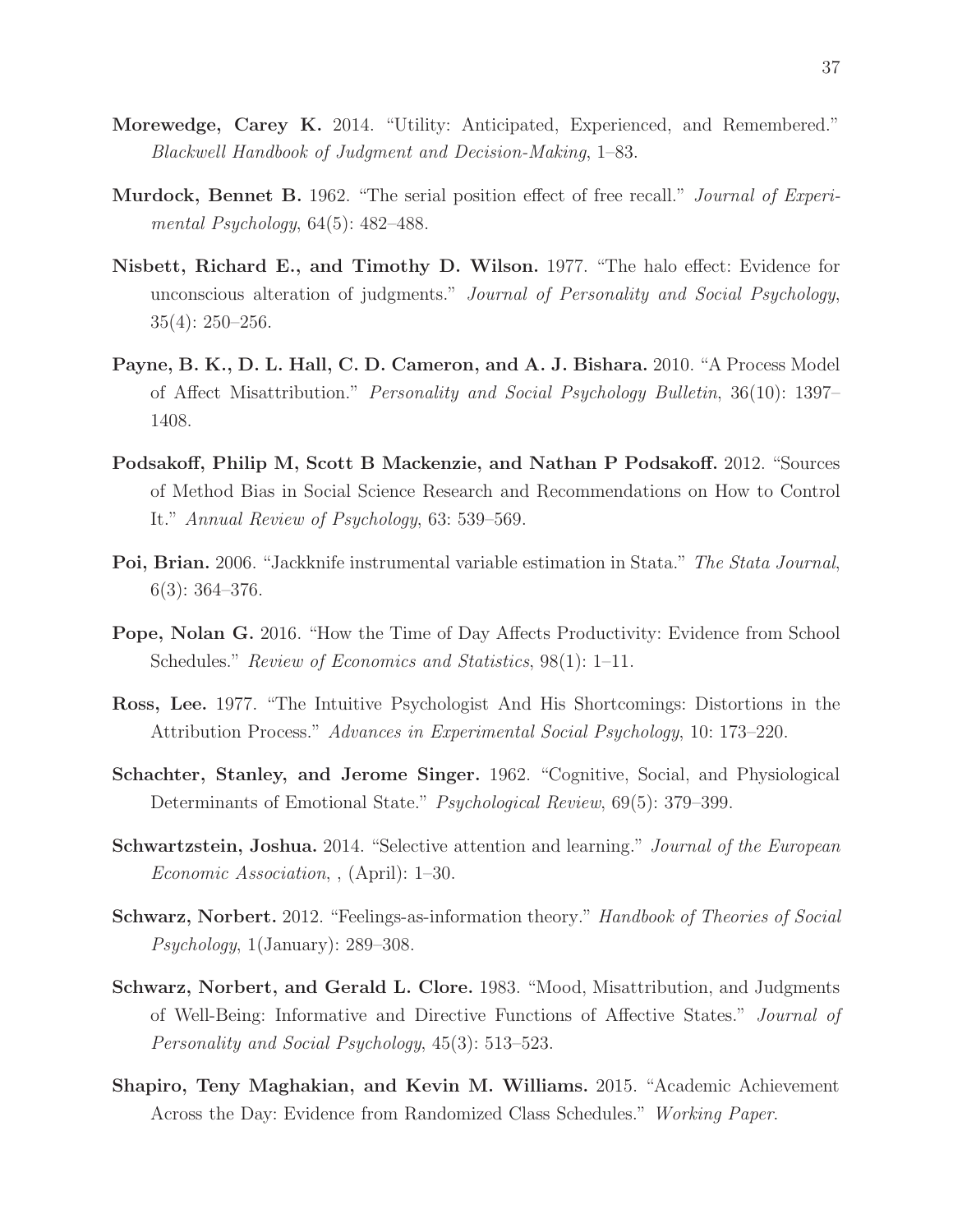- Simonsohn, Uri. 2006. "Clouds Make Nerds Look Good: Field Evidence of the Impact of Incidental Factors on Decision Making." Journal of Behavioral Decision Making.
- Simonsohn, Uri. 2009. "Weather to go to College." Economic Journal, 120: 270–280.
- Strack, Fritz, Leonard L Martin, and Norbert Schwarz. 1988. "Priming and communication: Social determinants of information use in judgments of life satisfaction." European Journal of Social Psychology, 18(5): 429–442.
- Strahilevitz, Michal Ann, Terrance Odean, and Brad M Barber. 2011. "Once Burned, Twice Shy: How Naive Learning, Counterfactuals, and Regret Affect the Repurchase of Stocks Previously Sold." Journal of Marketing Research, 48(SPL): S102–S120.
- Weijters, Bert, Elke Cabooter, and Niels Schillewaert. 2010. "The effect of rating scale format on response styles: The number of response categories and response category labels." International Journal of Research in Marketing, 27(3): 236–247.
- Weiner, Bernard. 2000. "Attributional Thoughts about Consumer Behavior." *Journal of* Consumer Research, 27(3): 382–387.
- Wolfers, Justin. 2007. "Are Voters Rational? Evidence from Gubernatorial Elections." Working Paper, , (215).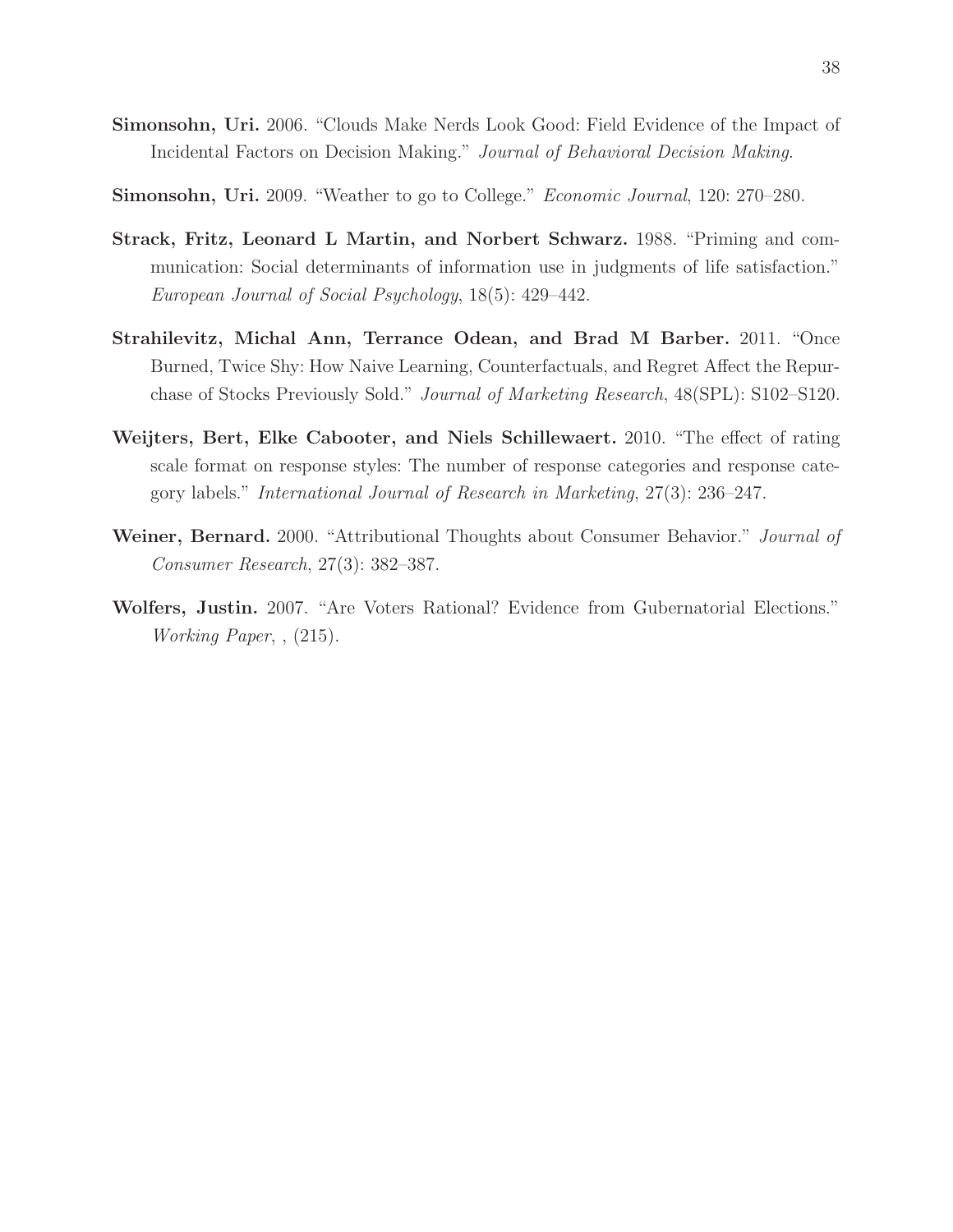### Figures

#### Figure 1: Baseline Likert Scales



#### (a) Manipulation Check

#### (b) After Drinking Half of Mixed Drink



#### (c) After Drinking Full Mixed Drink



*Notes*: Full baseline sample  $(N=448)$ . Horizontal axis is the percentage of responses corresponding to each category within a group (Drank  $1/2$  Cup or Drank 3 Cups). The survey questions were: (a) "On a scale from 1 (not at all thirsty) to 7 (very thirsty), how thirsty are you right now?" (b) "On a scale from 1 (not at all excited) to 7 (very excited), how excited are you to drink the second half of the drink?" (c) "On a scale from 1 (not at all enjoyable) to 7 (very enjoyable), how enjoyable was drinking the mixed drink?". Question (a) was asked after drinking either  $\frac{1}{2}$  cup of water or 3 cups of water, but before drinking any of the mixed drink. Question (b) was asked after drinking half of the mixed drink. Question (c) was asked after fully drinking the mixed drink.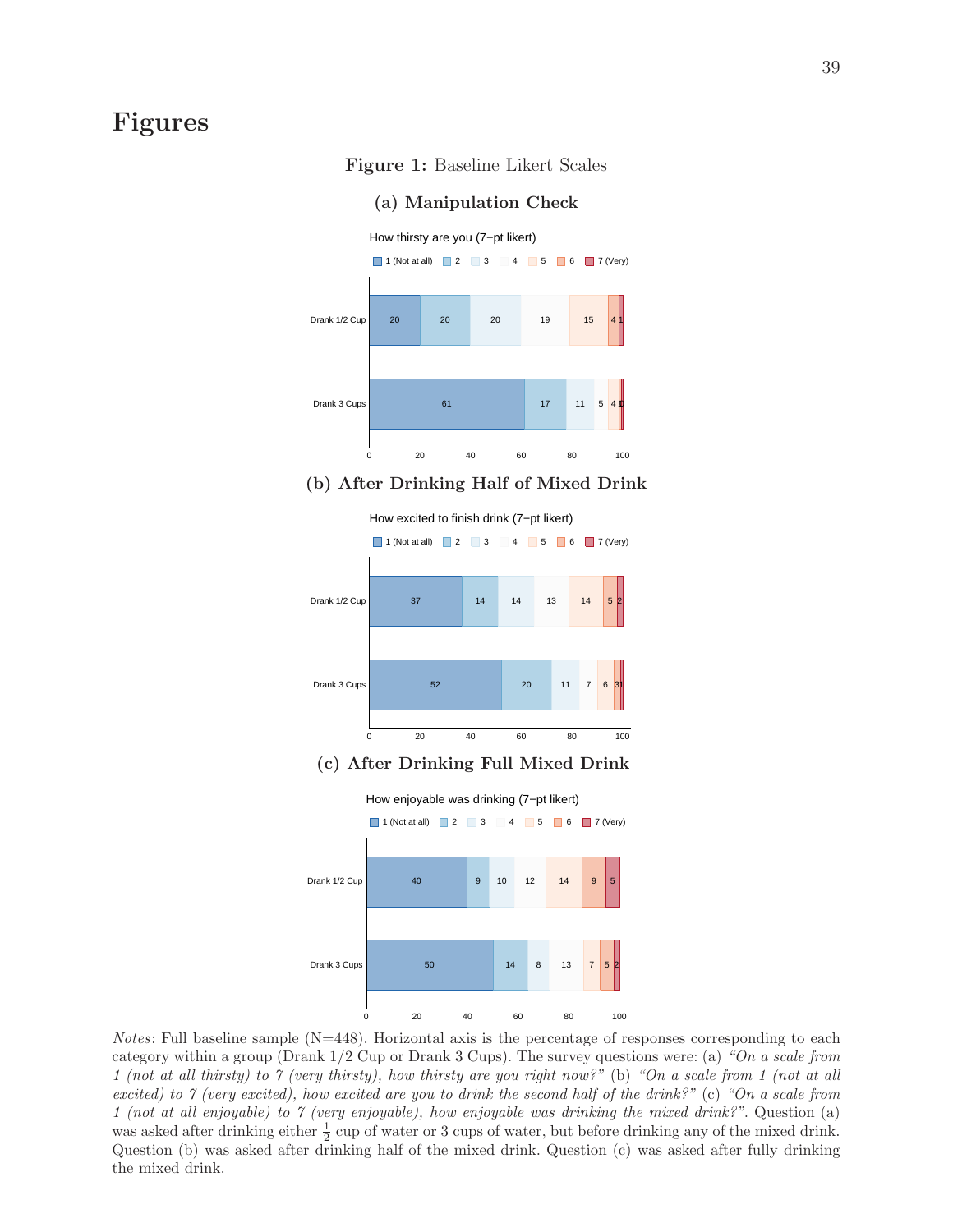

#### Figure 2: Follow-Up Likert Scales

*Notes*: Full follow-up sample  $(N=427)$ . Horizontal axis is the percentage of responses corresponding to each category within a group (Drank  $1/2$  Cup or Drank 3 Cups). The survey questions were: (a) "On a scale from 1 (not at all enjoyable) to 7 (very enjoyable), how enjoyable was drinking the mixed drink we asked you to consume during our last survey?" (b) "If you had the mixed drink you made in the last survey prepared and ready to drink in front of you right now, how likely would you be to drink it?" (c) "How likely are you to mix and consume the same mixed drink we asked you to prepare in the last survey?" (d) "Imagine you had the mixed drink you made in the last survey prepared and ready to drink in front of you right now. For all of the listed amounts of money below, please indicate whether or not you would drink the mixed drink if you were paid that amount of money to do so." Question order was randomized.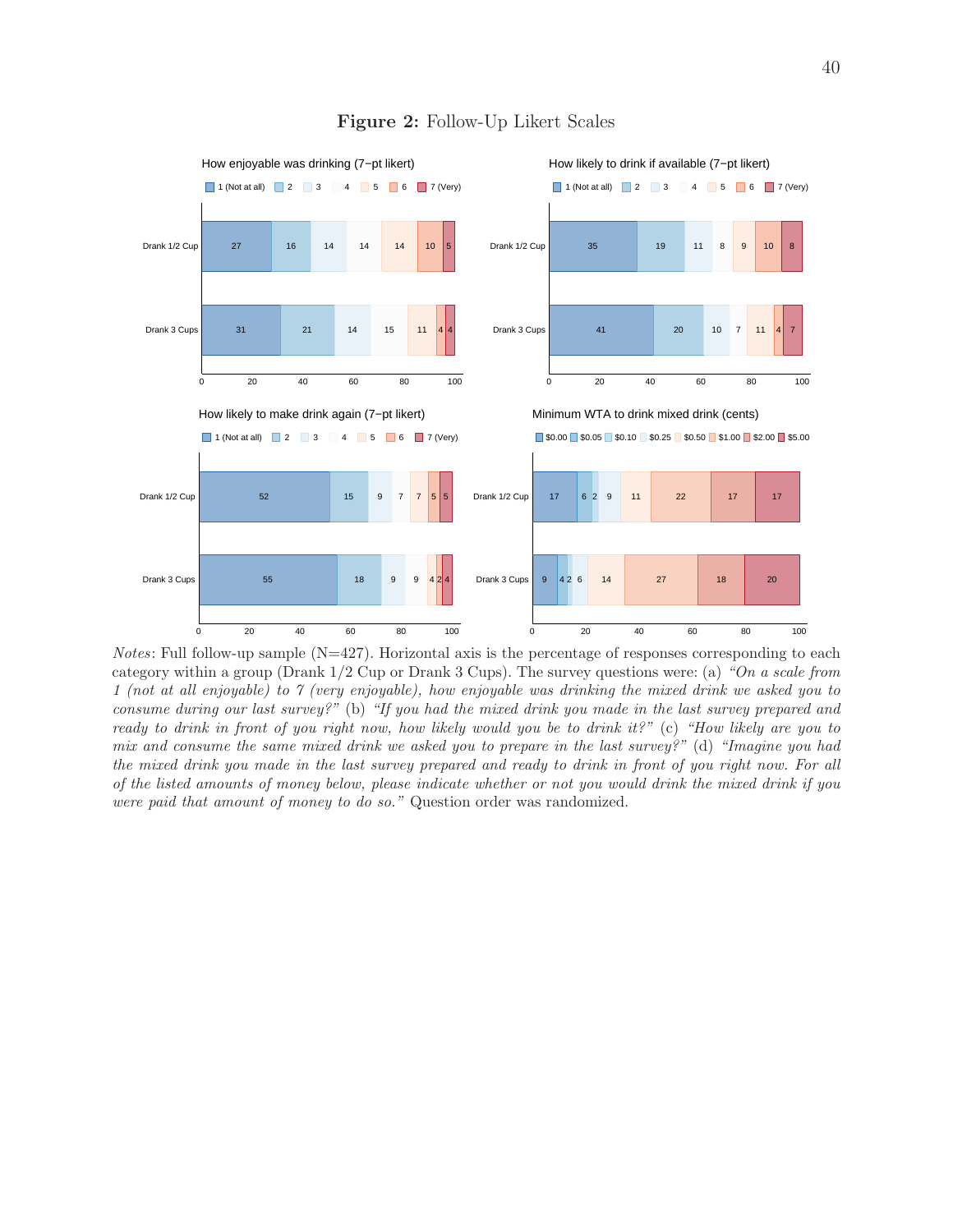

Figure 3: Amusement Park Study: First-Stage and Reduced-Form

Notes: The Y-axes change across panels and do not start at zero. 95% confident intervals are reported. All survey questions are on 7-point likert scales (1=Not at all,  $7 = \text{Very}$ ). "How Pleasant Was Weather During Trip?" corresponds to the survey question "How pleasant was the weather while visiting theme parks during your last trip to Orlando?"; we collapse the bottom 4 categories into "Less Than 5" for this figure (the sample sizes for "1", "2", "3", and "4" are 76, 122, 309, and 760 respectively). "Recommend" corresponds to "How likely are you to recommend an Orlando theme park vacation to your friends and family?". "Return (12 Months)" corresponds to "How likely are you to do another Orlando theme park vacation in the next 12 months?". "Return (Ever)" corresponds to "How likely are you to do another Orlando theme park vacation ever again?". "Enjoyment of Trip" corresponds to "How enjoyable was your theme park experience during your last trip to Orlando?".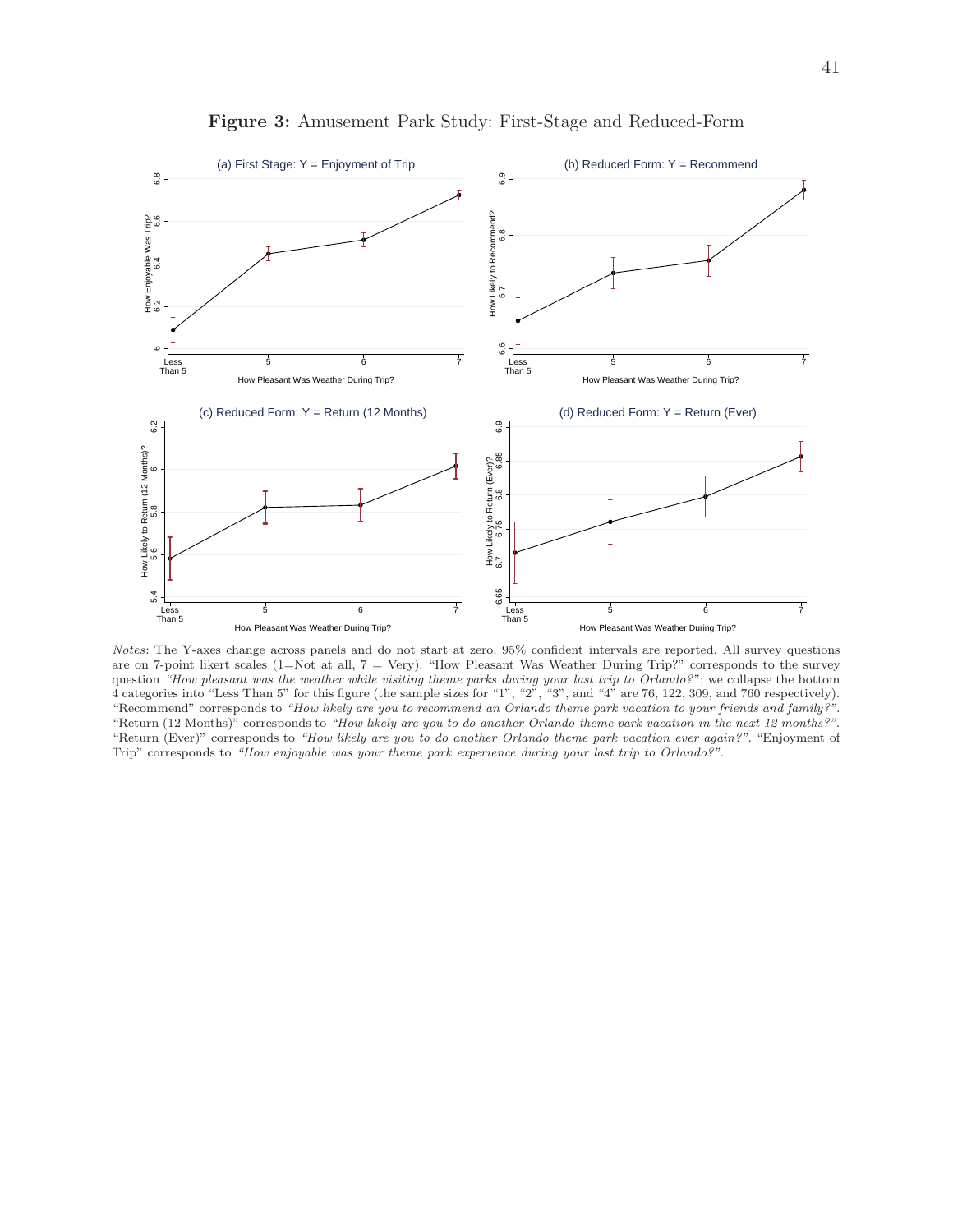### Tables

| <b>rapic 1.</b> Dammary Deatholds and Datance  |           |          |           |             |          |
|------------------------------------------------|-----------|----------|-----------|-------------|----------|
|                                                | (1)       | (2)      | (3)       | (4)         | (5)      |
|                                                | Drank     | Drank    | Total     | Diff.       | P-Val    |
|                                                | $1/2$ Cup | 3 Cups   |           | $[(1)-(2)]$ |          |
| <b>Baseline Survey</b>                         |           |          |           |             |          |
| Female                                         | 0.60      | 0.57     | $0.59\,$  | 0.03        | $0.50\,$ |
|                                                | (0.49)    | (0.50)   | (0.49)    |             |          |
| Age                                            | 33.61     | 34.57    | 34.09     | $-0.96$     | $0.29\,$ |
|                                                | (9.88)    | (9.48)   | (9.68)    |             |          |
| Weight (pounds)                                | 178.42    | 174.75   | 176.58    | $3.67\,$    | 0.43     |
|                                                | (51.36)   | (47.42)  | (49.41)   |             |          |
| Height (inches)                                | 67.44     | 66.81    | 67.12     | 0.64        | $0.26\,$ |
|                                                | (3.96)    | (7.40)   | (5.94)    |             |          |
| Usual daily water consumption (glasses)        | $5.08\,$  | $5.29\,$ | $5.19\,$  | $-0.21$     | 0.42     |
|                                                | (2.85)    | (2.65)   | (2.75)    |             |          |
| Usual daily liquid consumption (glasses)       | 6.72      | 6.81     | 6.76      | $-0.09$     | 0.76     |
|                                                | (2.91)    | (3.14)   | (3.02)    |             |          |
| Time since last drank (categorical)            | $3.26\,$  | $3.15\,$ | $3.20\,$  | 0.11        | $0.55\,$ |
|                                                | (1.78)    | (2.12)   | (1.95)    |             |          |
| Baseline survey length (minutes)               | $26.48\,$ | 27.82    | $27.15\,$ | $-1.34$     | $0.37\,$ |
|                                                | (15.61)   | (16.13)  | (15.87)   |             |          |
| Took follow-up survey                          | $0.94\,$  | $0.96\,$ | 0.95      | $-0.02$     | $0.26\,$ |
|                                                | (0.23)    | (0.19)   | (0.21)    |             |          |
|                                                |           |          |           |             |          |
| Observations                                   | $224\,$   | $224\,$  | 448       |             |          |
|                                                |           |          |           |             |          |
| Follow-Up Survey                               |           |          |           |             |          |
| Time between surveys (hours)                   | 53.83     | 53.46    | 53.64     | 0.37        | 0.83     |
|                                                | (17.52)   | (18.43)  | (17.97)   |             |          |
| Follow-up survey length (minutes)              | 1.80      | 2.08     | 1.94      | $-0.28$     | $0.16\,$ |
|                                                | (1.79)    | (2.33)   | (2.08)    |             |          |
| Time between email and follow-up start (hours) | $4.04\,$  | $3.68\,$ | $3.86\,$  | 0.37        | 0.58     |
|                                                | (7.20)    | (6.50)   | (6.85)    |             |          |
| How thirsty are you (7-pt likert)              | $3.86\,$  | $3.82\,$ | $3.84\,$  | 0.03        | 0.84     |
|                                                | (1.73)    | (1.66)   | (1.69)    |             |          |
| Observations                                   | 211       | 216      | 427       |             |          |

Table 1: Summary Statistics and Balance Tests

Notes: Standard deviations in parentheses. "Drank 3 Cups" corresponds to subjects that were randomly assigned to drink 3 cups of water before answering questions and consuming the mixed drink, while the "Drank  $\frac{1}{2}$  Cup" group was instead assigned to drink  $\frac{1}{2}$  cup of water. "Time since last drank (categorical)" is the answer to the question, "When is the last time you drank anything prior to starting this survey?" (with categories  $1=$  "0-30 min ago",  $2=$  "30-60 min ago",  $3=$  "1-2 hours ago",  $4=$  "2-3 hours ago",..., $13=$  "11-12 hours ago", 14="More than 12 hours ago")."Time between email and follow-up start" measures the number of hours elapsed between the follow-up survey's announcement and the subject's survey start time. "Baseline survey length" truncates 52 surveys to 60 minutes.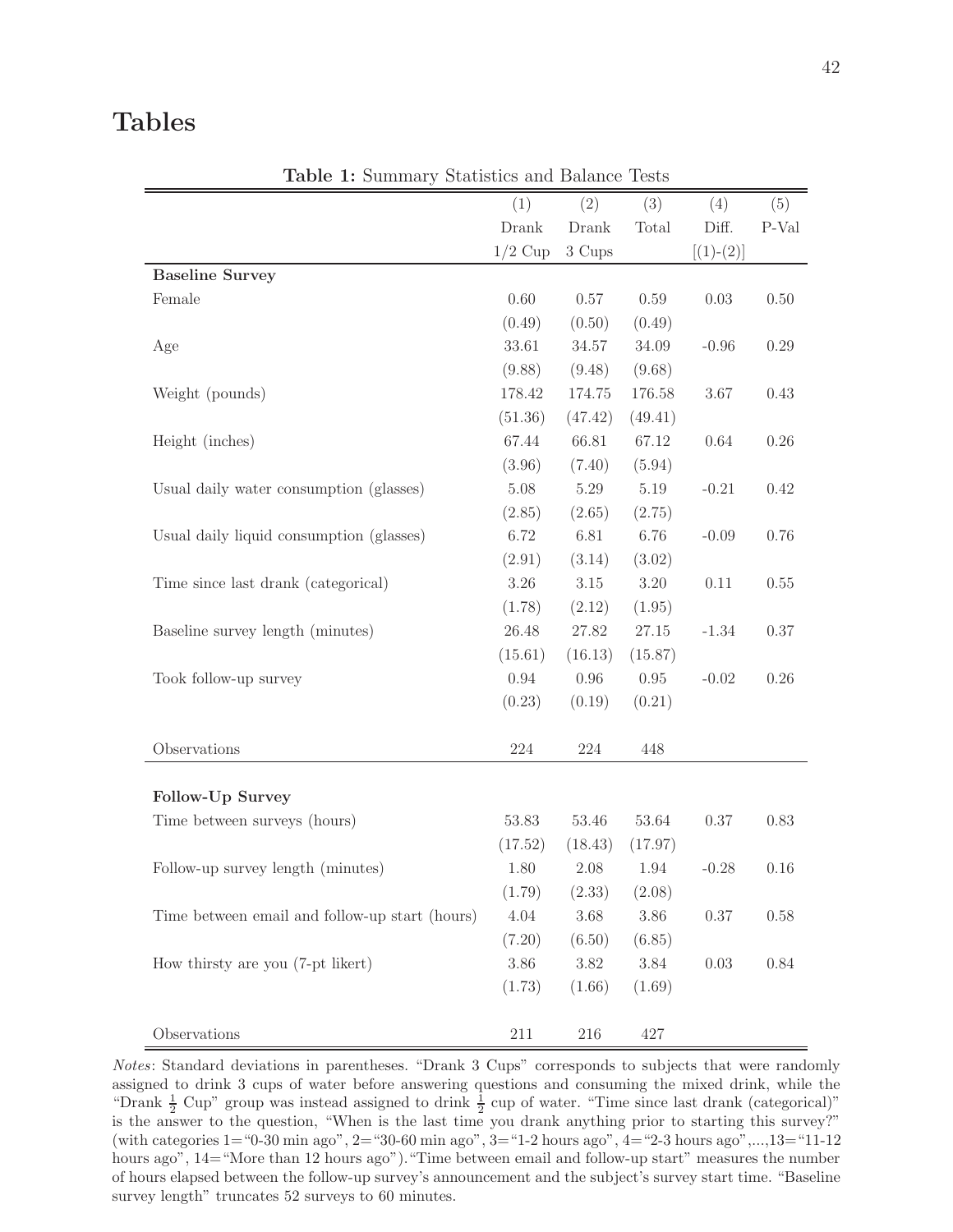|                                                | (1)       | (2)      | (3)      | (4)         | (5)     |
|------------------------------------------------|-----------|----------|----------|-------------|---------|
|                                                | Drank     | Drank    | Total    | Diff.       | $P-Val$ |
|                                                | $1/2$ Cup | 3 Cups   |          | $[(1)-(2)]$ |         |
| <b>Baseline Survey</b>                         |           |          |          |             |         |
| How thirsty are you (7-pt likert)              | $3.08\,$  | 1.80     | $2.44\,$ | $1.29***$   | 0.00    |
|                                                | (1.56)    | (1.25)   | (1.55)   |             |         |
| How excited to finish drink (7-pt likert)      | 2.79      | 2.07     | 2.43     | $0.71***$   | 0.00    |
|                                                | (1.76)    | (1.46)   | (1.66)   |             |         |
| How enjoyable was drinking (7-pt likert)       | 3.02      | 2.38     | 2.70     | $0.64***$   | 0.00    |
|                                                | (2.02)    | (1.73)   | (1.91)   |             |         |
|                                                |           |          |          |             |         |
| Observations                                   | 224       | $224\,$  | 448      |             |         |
|                                                |           |          |          |             |         |
| Follow-Up Survey                               |           |          |          |             |         |
| How enjoyable was drinking (7-pt likert)       | $3.20\,$  | 2.80     | $3.00\,$ | $0.41**$    | 0.02    |
|                                                | (1.90)    | (1.72)   | (1.82)   |             |         |
| How likely to drink if available (7-pt likert) | 3.01      | 2.67     | $2.84\,$ | $0.35*$     | 0.07    |
|                                                | (2.06)    | (1.94)   | (2.01)   |             |         |
| How likely to make drink again (7-pt likert)   | 2.36      | 2.11     | 2.23     | 0.25        | 0.14    |
|                                                | (1.83)    | (1.62)   | (1.73)   |             |         |
| Minimum WTA to drink mixed drink (cents)       | 146.73    | 173.17   | 160.11   | $-26.44$    | 0.12    |
|                                                | (171.12)  | (176.74) | (174.29) |             |         |
| Willing to drink for \$0.00                    | $0.17\,$  | 0.09     | 0.13     | $0.07**$    | 0.02    |
|                                                | (0.37)    | (0.29)   | (0.34)   |             |         |
| Willing to drink for \$0.10                    | 0.23      | 0.14     | 0.19     | $0.09**$    | 0.02    |
|                                                | (0.42)    | (0.35)   | (0.39)   |             |         |
| Willing to drink for \$0.25                    | 0.33      | 0.20     | $0.26\,$ | $0.12***$   | 0.00    |
|                                                | (0.47)    | (0.40)   | (0.44)   |             |         |
| Willing to drink for \$0.50                    | 0.44      | 0.33     | $0.38\,$ | $0.10**$    | 0.03    |
|                                                | (0.50)    | (0.47)   | (0.49)   |             |         |
| Willing to drink for \$1.00                    | 0.66      | $0.61\,$ | 0.63     | $0.05\,$    | 0.31    |
|                                                | (0.48)    | (0.49)   | (0.48)   |             |         |
| Willing to drink for \$2.00                    | 0.82      | $0.77\,$ | 0.80     | $0.05\,$    | 0.19    |
|                                                | (0.38)    | (0.42)   | (0.40)   |             |         |
| Willing to drink for \$5.00                    | $0.96\,$  | $0.94\,$ | $0.95\,$ | $0.01\,$    | 0.54    |
|                                                | (0.20)    | (0.23)   | (0.22)   |             |         |
|                                                |           |          |          |             |         |
| Observations                                   | $211\,$   | 216      | 427      |             |         |

Table 2: Outcome Variable Summary Statistics and T-Tests

Notes: Standard deviations in parentheses. All variables from "Minimum WTA to drink mixed drink (cents)" to the bottom of the table are constructed from the survey question: "Imagine you had the mixed drink you made in the last survey prepared and ready to drink in front of you right now. For all of the listed amounts of money below, please indicate whether or not you would drink the mixed drink if you were paid that amount of money to do so.". Subjects were required to select "Yes I Would Drink It" or "No I Would NOT Drink It" for each of a series of different amounts (\$0.00, \$0.05, \$0.10, \$0.25, \$0.50, \$1.00, \$2.00, \$5.00).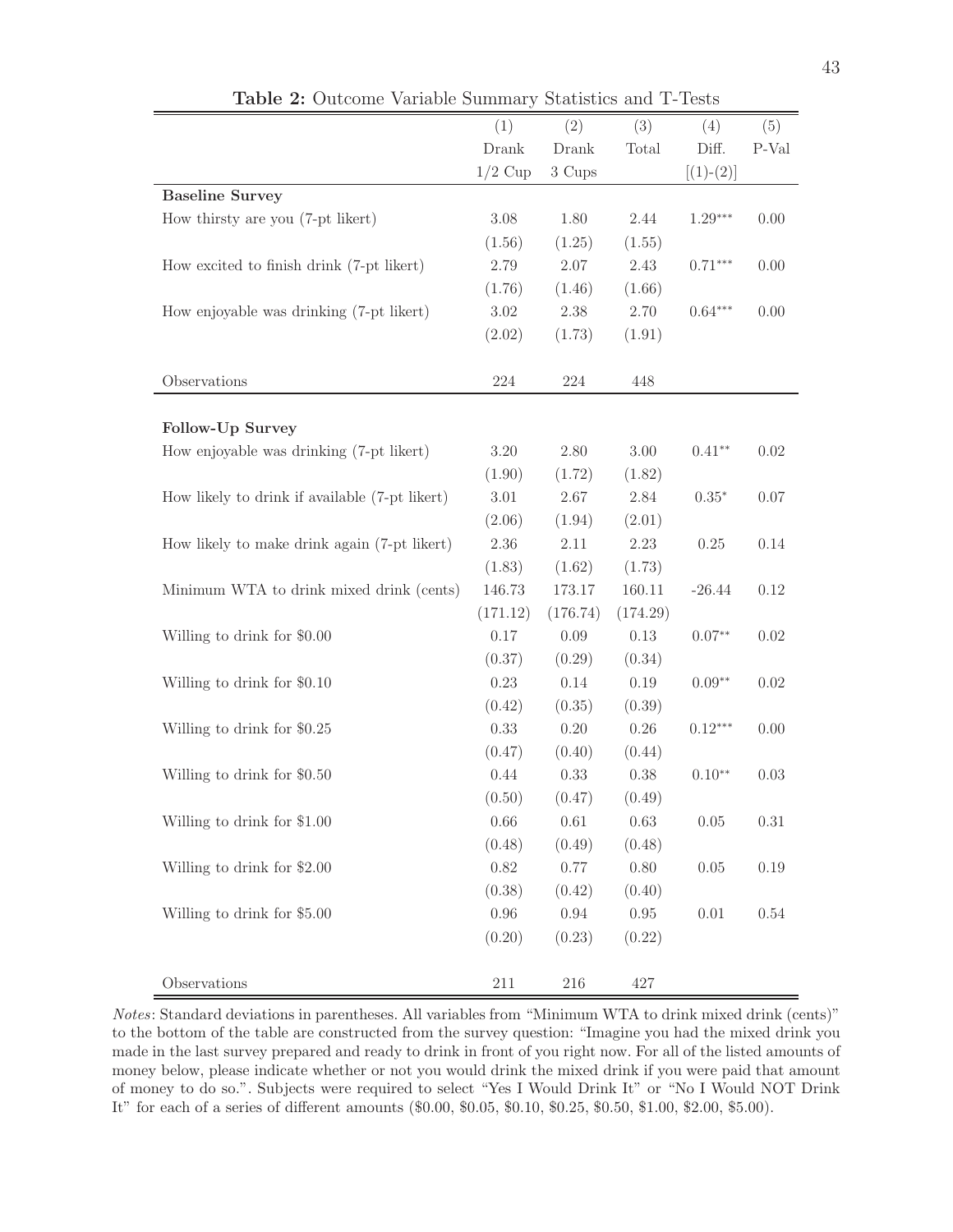|                                                    | <b>Would Drink</b> |           |           | Would Make | Minimum WTA |           |
|----------------------------------------------------|--------------------|-----------|-----------|------------|-------------|-----------|
|                                                    | (1)                | (2)       | (3)       | (4)        | (5)         | (6)       |
| Panel A: Reduced-Form (OLS of Treatment Indicator) |                    |           |           |            |             |           |
|                                                    | b/se               | b/sec     | b/sec     | b/sec      | b/sec       | b/se      |
| 3 Cup Treatment                                    | $-0.35*$           | $-0.38*$  | $-0.25$   | $-0.25$    | 26.44       | 26.92     |
|                                                    | (0.19)             | (0.20)    | (0.17)    | (0.17)     | (16.83)     | (17.15)   |
| $\mathbf N$                                        | 427                | 427       | 427       | 427        | 427         | 427       |
| $R^2$                                              | 0.01               | 0.05      | 0.01      | 0.05       | 0.01        | 0.02      |
| DepVarMean                                         | 3.01               | 3.01      | 2.36      | 2.36       | 146.73      | 146.73    |
| Controls                                           |                    | X         |           | X          |             | X         |
| Panel B: IV Using Treatment as Instrument          |                    |           |           |            |             |           |
| <b>Baseline Enjoyment</b>                          | $0.55***$          | $0.57***$ | $0.40*$   | $0.38*$    | $-41.97*$   | $-40.32*$ |
|                                                    | (0.22)             | (0.21)    | (0.22)    | (0.21)     | (23.99)     | (22.65)   |
| First-Stage $R^2$                                  | 0.03               | 0.08      | 0.03      | 0.08       | 0.03        | 0.08      |
| First-Stage F-Stat                                 | 11.93              | 13.40     | 11.93     | 13.40      | 11.93       | 13.40     |
| DepVarMean                                         | $3.01\,$           | 3.01      | 2.36      | 2.36       | 146.73      | 146.73    |
| Controls                                           |                    | X         |           | X          |             | X         |
| Panel C: IV Using Baseline Thirst as Instrument    |                    |           |           |            |             |           |
| <b>Baseline Enjoyment</b>                          | $0.73***$          | $0.68***$ | $0.77***$ | $0.69***$  | $-31.16**$  | $-21.14$  |
|                                                    | (0.14)             | (0.14)    | (0.16)    | (0.16)     | (14.97)     | (15.84)   |
| First-Stage $R^2$                                  | 0.06               | 0.10      | 0.06      | 0.10       | 0.06        | 0.10      |
| First-Stage F-Stat                                 | 26.69              | 25.44     | 26.69     | 25.44      | 26.69       | 25.44     |
| DepVarMean                                         | 3.01               | 3.01      | 2.36      | 2.36       | 146.73      | 146.73    |

Table 3: Thirst Experiment Outcomes: Reduced-Form and IV

<sup>∗</sup> p < 0.10, ∗∗ p < 0.05, ∗∗∗ p < 0.01

Notes: Robust standard errors are presented in parentheses. Even columns include the full set of variables listed in Table 1 as controls. "How Enjoyable" corresponds to the survey question "On a scale from 1 (not at all enjoyable) to 7 (very enjoyable), how enjoyable was drinking the mixed drink we asked you to consume during our last survey?". "Would Drink" corresponds to "If you had the mixed drink you made in the last survey prepared and ready to drink in front of you right now, how likely would you be to drink it?". "Would Make" corresponds to "How likely are you to mix and consume the same mixed drink we asked you to prepare in the last survey?". "Minimum WTA" is the lowest amount (from a list of amounts) for which the subject answered "yes" to "Imagine you had the mixed drink you made in the last survey prepared and ready to drink in front of you right now. For all of the listed amounts of money below, please indicate whether or not you would drink the mixed drink if you were paid that amount of money to do so.". DepVarMean is the mean of the dependent variable in the "Drank  $\frac{1}{2}$  Cup" sample.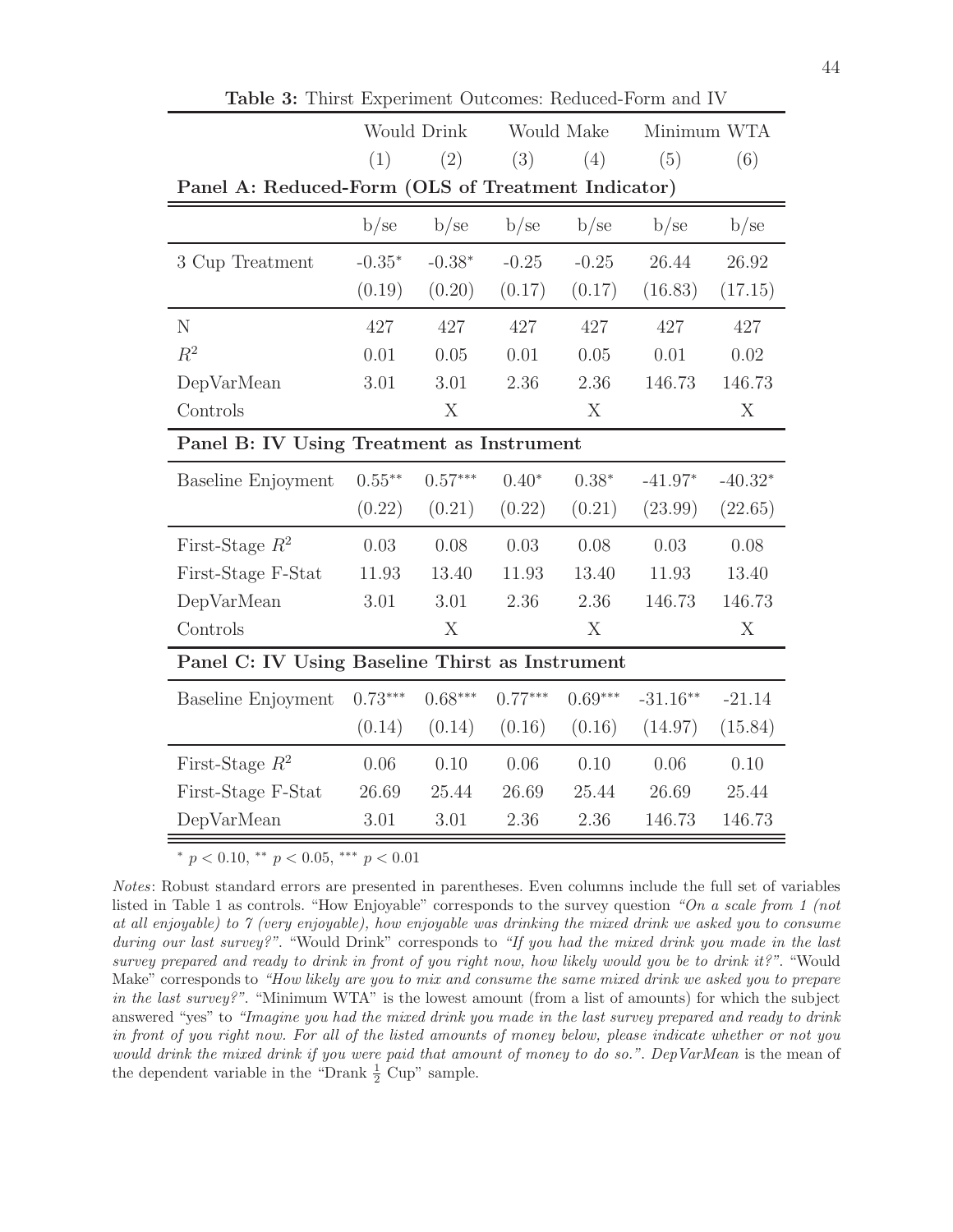|                                                            |           | Would Drink |           | Would Make | Minimum WTA |             |
|------------------------------------------------------------|-----------|-------------|-----------|------------|-------------|-------------|
|                                                            | (1)       | (2)         | (3)       | (4)        | (5)         | (6)         |
| Panel A: IV Using Treatment as Instrument                  |           |             |           |            |             |             |
| Baseline Enjoyment                                         | $0.55***$ | $0.57***$   | $0.40*$   | $0.38*$    | $-41.97*$   | $-40.32*$   |
|                                                            | (0.22)    | (0.21)      | (0.22)    | (0.21)     | (23.99)     | (22.65)     |
| First-Stage $R^2$                                          | 0.03      | 0.08        | 0.03      | 0.08       | 0.03        | 0.08        |
| First-Stage F-Stat                                         | 11.93     | 13.40       | 11.93     | 13.40      | 11.93       | 13.40       |
| DepVarMean                                                 | 3.01      | 3.01        | 2.36      | 2.36       | 146.73      | 146.73      |
| Panel B: OLS (Full Sample)                                 |           |             |           |            |             |             |
| <b>Baseline Enjoyment</b>                                  | $0.76***$ | $0.76***$   | $0.50***$ | $0.49***$  | $-40.38***$ | $-41.23***$ |
|                                                            | (0.04)    | (0.04)      | (0.04)    | (0.04)     | (3.56)      | (3.58)      |
| ${\rm N}$                                                  | 427       | 427         | 427       | 427        | 427         | 427         |
| $\mathbb{R}^2$                                             | 0.53      | 0.54        | 0.30      | 0.33       | 0.19        | 0.21        |
| Panel C: OLS (Control Group Only)                          |           |             |           |            |             |             |
| <b>Baseline Enjoyment</b>                                  | $0.80***$ | $0.81***$   | $0.57***$ | $0.57***$  | $-39.78***$ | $-41.54***$ |
|                                                            | (0.04)    | (0.04)      | (0.05)    | (0.05)     | (4.55)      | (4.61)      |
| N                                                          | 211       | 211         | 211       | 211        | 211         | 211         |
| $R^2$                                                      | 0.61      | 0.64        | 0.39      | 0.44       | 0.22        | 0.29        |
| Panel D: OLS (Control Group, With Baseline Thirst Control) |           |             |           |            |             |             |
| Baseline Enjoyment                                         | $0.80***$ | $0.80***$   | $0.54***$ | $0.55***$  | $-39.32***$ | $-41.53***$ |
|                                                            | (0.04)    | (0.04)      | (0.05)    | (0.05)     | (4.56)      | (4.58)      |
| <b>Baseline Thirst</b>                                     | 0.02      | 0.01        | $0.16***$ | $0.13*$    | $-3.52$     | $-0.11$     |
|                                                            | (0.06)    | (0.06)      | (0.06)    | (0.07)     | (5.97)      | (6.71)      |
| $\mathbf N$                                                | 211       | 211         | 211       | 211        | 211         | 211         |
| $R^2$                                                      | 0.62      | 0.64        | 0.41      | 0.45       | 0.22        | 0.29        |

Table 4: Comparing IV and OLS Results

\*  $p < 0.10,$  \*\*  $p < 0.05,$  \*\*\*  $p < 0.01$ 

Notes: Robust standard errors are presented in parentheses. Even columns include the full set of variables listed in Table 1 as controls. "How Enjoyable" corresponds to the survey question "On a scale from 1 (not at all enjoyable) to 7 (very enjoyable), how enjoyable was drinking the mixed drink we asked you to consume during our last survey?". "Would Drink" corresponds to "If you had the mixed drink you made in the last survey prepared and ready to drink in front of you right now, how likely would you be to drink it?". "Would Make" corresponds to "How likely are you to mix and consume the same mixed drink we asked you to prepare in the last survey?". "Minimum WTA" is the lowest amount (from a list of amounts) for which the subject answered "yes" to "Imagine you had the mixed drink you made in the last survey prepared and ready to drink in front of you right now. For all of the listed amounts of money below, please indicate whether or not you would drink the mixed drink if you were paid that amount of money to do so.". DepVarMean is the mean of the dependent variable in the "Drank  $\frac{1}{2}$  Cup" sample.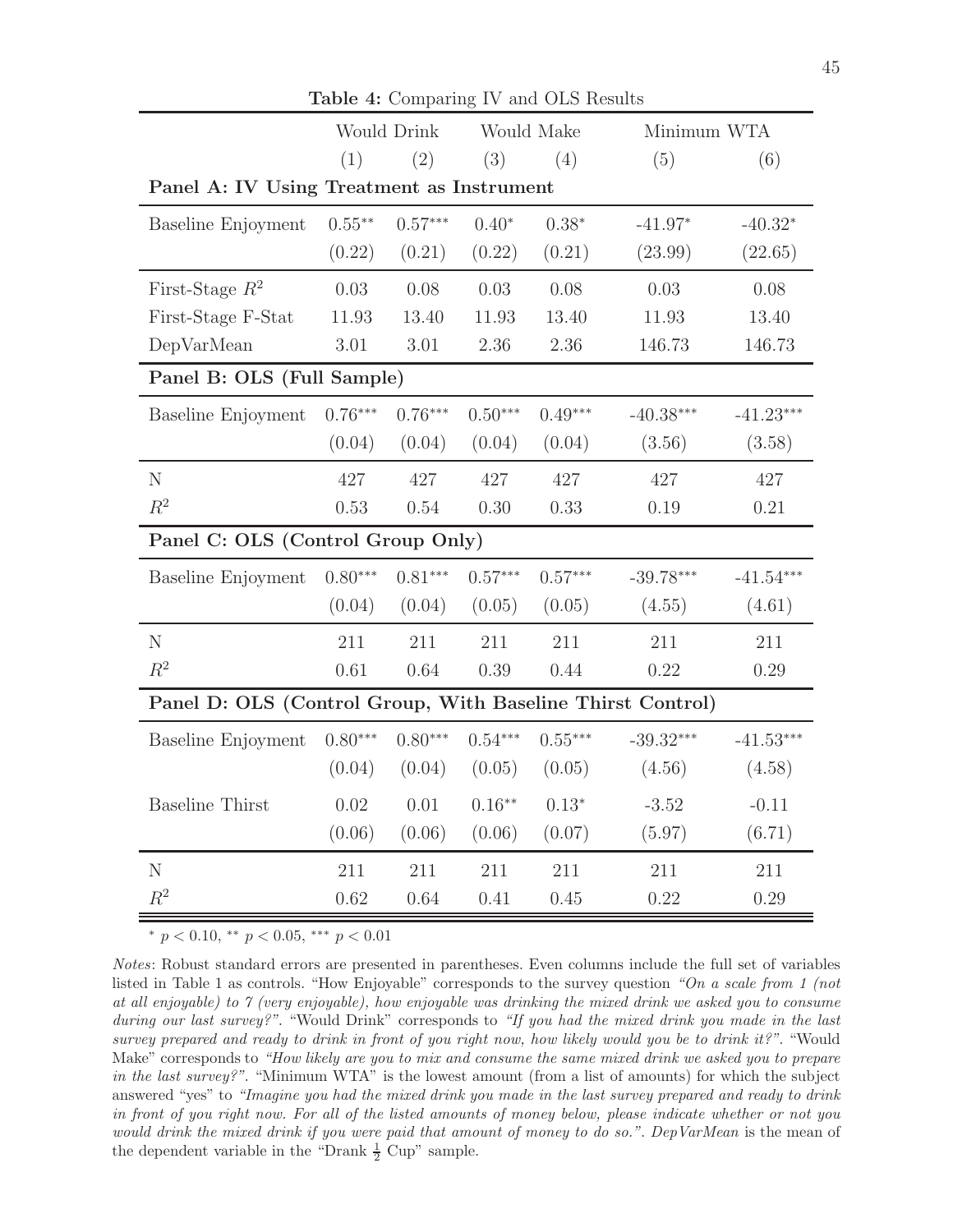|                        |           | <b>Would Drink</b> |           | Would Make | Min WTA |          |  |
|------------------------|-----------|--------------------|-----------|------------|---------|----------|--|
|                        | (1)       | (2)                | (3)       | (4)        | (5)     | (6)      |  |
|                        | b/sec     | b/sec              | b/sec     | b/sec      | b/sec   | b/sec    |  |
| <b>Baseline Thirst</b> | $0.19***$ | $0.17*$            | $0.21***$ | $0.25***$  | $-7.72$ | $-10.04$ |  |
|                        | (0.07)    | (0.10)             | (0.06)    | (0.09)     | (5.35)  | (7.77)   |  |
| Follow-Up Thirst       | $0.12**$  | 0.06               | 0.08      | 0.07       | $-6.33$ | $-4.74$  |  |
|                        | (0.06)    | (0.09)             | (0.05)    | (0.08)     | (5.29)  | (7.67)   |  |
| N                      | 427       | 211                | 427       | 211        | 427     | 211      |  |
| $R^2$                  | 0.04      | 0.02               | 0.05      | 0.06       | 0.01    | 0.01     |  |
| DepVarMean             | 3.01      | 3.01               | 2.36      | 2.36       | 146.73  | 146.73   |  |
| Sample                 | Full      | Control            | Full      | Control    | Full    | Control  |  |

Table 5: Projection Bias vs. Attribution Bias

<sup>∗</sup> p < 0.10, ∗∗ p < 0.05, ∗∗∗ p < 0.01

Notes: Robust standard errors are presented in parentheses. "How Enjoyable" corresponds to the survey question "On a scale from 1 (not at all enjoyable) to 7 (very enjoyable), how enjoyable was drinking the mixed drink we asked you to consume during our last survey?". "Would Drink" corresponds to "If you had the mixed drink you made in the last survey prepared and ready to drink in front of you right now, how likely would you be to drink it?". "Would Make" corresponds to "How likely are you to mix and consume the same mixed drink we asked you to prepare in the last survey?". "Minimum WTA" is the lowest amount (from a list of amounts) for which the subject answered "yes" to "Imagine you had the mixed drink you made in the last survey prepared and ready to drink in front of you right now. For all of the listed amounts of money below, please indicate whether or not you would drink the mixed drink if you were paid that amount of money to do so.". DepVarMean is the mean of the dependent variable in the "Drank  $\frac{1}{2}$  Cup" sample.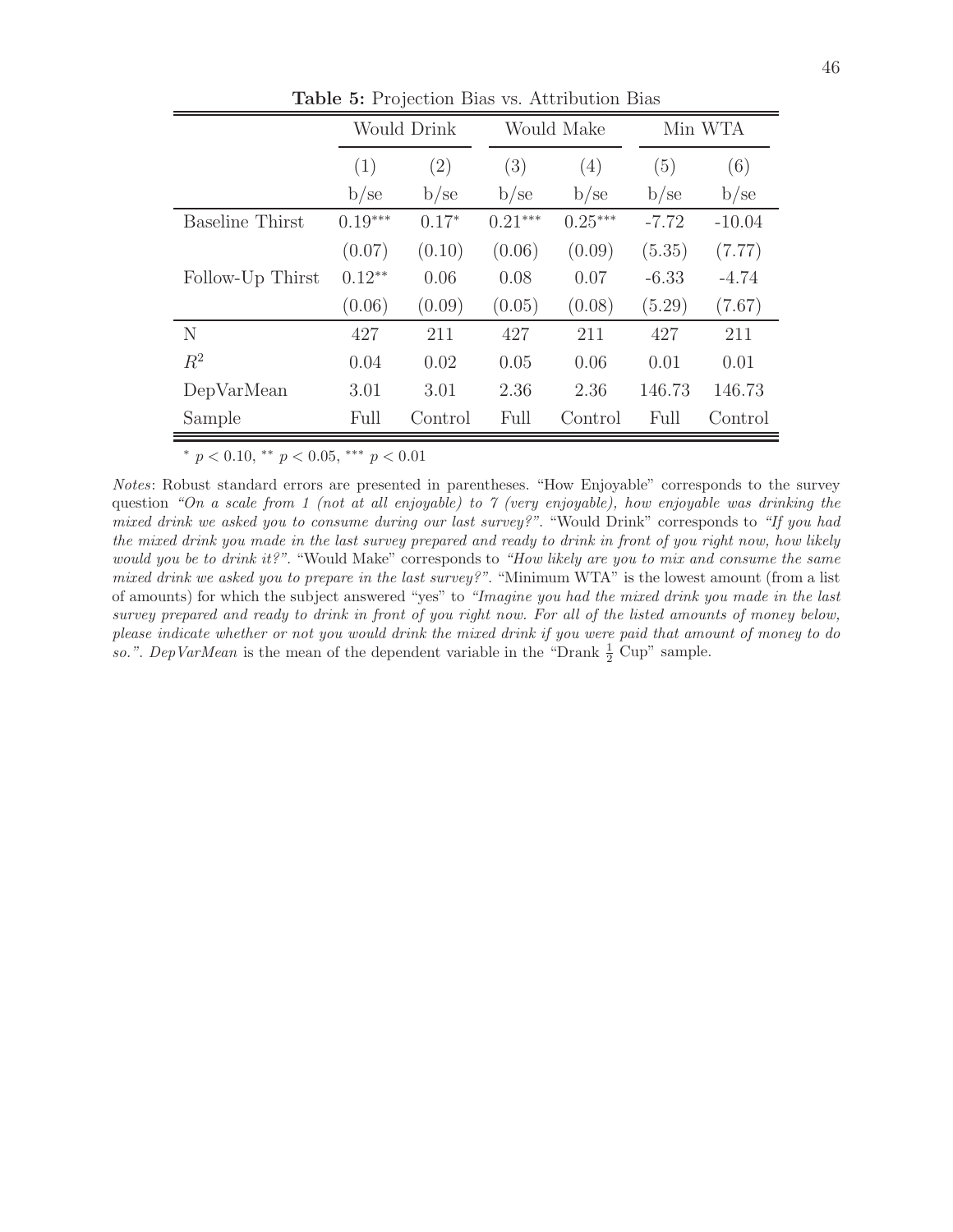|                                                                  | (1)   | (2)  | (3)       |
|------------------------------------------------------------------|-------|------|-----------|
|                                                                  |       |      | Standard  |
|                                                                  | N     | Mean | Deviation |
| <b>Survey Variables</b>                                          |       |      |           |
| Number of trips to Orlando                                       | 9,281 | 8.45 | 4.85      |
| Trip length (days)                                               | 9,285 | 4.94 | 3.61      |
| Recalled a date for last trip                                    | 9,340 | 0.88 | 0.32      |
| Number of days since last trip                                   | 8,224 | 349  | 982       |
| Number of parks visited during last trip                         | 9,340 | 3.20 | 1.84      |
| How pleasant was weather? $(1 \text{ to } 7)$                    | 9,332 | 5.70 | 1.34      |
| How much rain was there? $(0 \text{ to } 3)$                     | 9,332 | 0.92 | 0.81      |
| How enjoyable was trip? $(1 \text{ to } 7)$                      | 9,331 | 6.51 | 0.88      |
| How likely to recommend? $(1 \text{ to } 7)$                     | 9,334 | 6.78 | 0.63      |
| How likely to return $(12 \text{ months})$ ? $(1 \text{ to } 7)$ | 9,334 | 5.86 | 1.81      |
| How likely to return (ever)? $(1 \text{ to } 7)$                 | 9,334 | 6.80 | 0.73      |
| Demographic Variables                                            |       |      |           |
| Age                                                              | 8,409 | 43   | 12        |
| Female                                                           | 9,323 | 0.58 | 0.49      |
| Live outside Florida                                             | 9,323 | 0.70 | 0.46      |
| Household size                                                   | 8,409 | 3.09 | 1.32      |
| Finished college                                                 | 9,323 | 0.52 | 0.50      |
| Income over 100k                                                 | 9,323 | 0.34 | 0.47      |
| Annual pass holder                                               | 9,340 | 0.22 | 0.42      |

Table 6: Summary Statistics for Amusement Park Survey

Notes: Demographics were provided by the Amusement Park from earlier records."Number of trips to Orlando" is substantially truncated, with 3,333 responses in the "14+" category (coded as 14). "Trip length (days)" is also truncated, with 575 responses in the "14+" category. "Number of days since last trip" is coded by subtracting "Trip length (days)" from the date of the last day of trip, among the 88% of respondents that were able to recall that exact date. "Live outside Florida" includes 1,992 respondents that live outside the United States of America.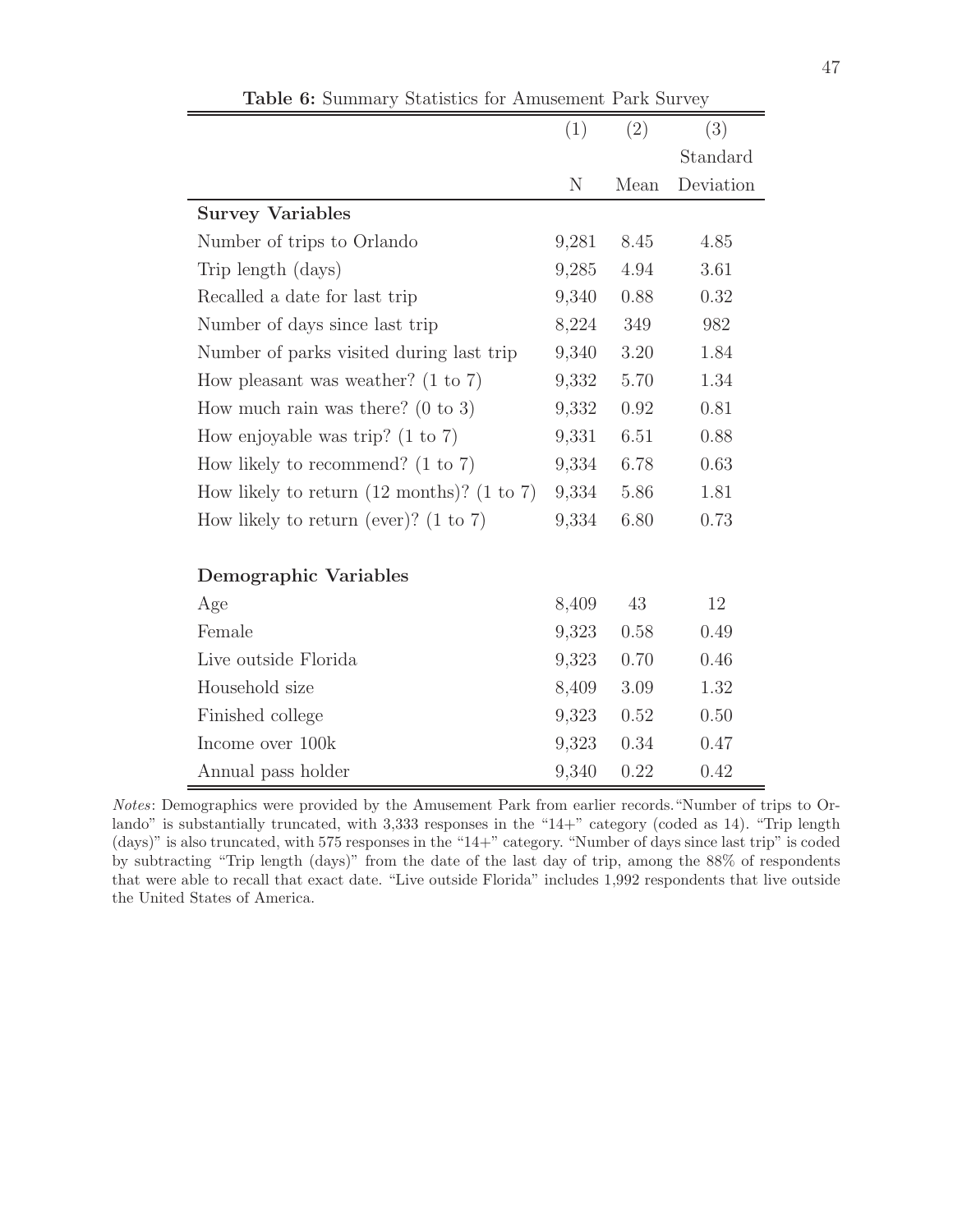|                                                        |            | Would Recommend |            |            | Will Return (12 Months) |            |            | Will Return (Ever) |            |
|--------------------------------------------------------|------------|-----------------|------------|------------|-------------------------|------------|------------|--------------------|------------|
|                                                        | (1)        | (2)             | (3)        | (4)        | (5)                     | (6)        | (7)        | (8)                | (9)        |
| Panel A: Reduced Form $(X = How$ Pleasant Was Weather) |            |                 |            |            |                         |            |            |                    |            |
| Pleasant Weather                                       | $0.061***$ | $0.061***$      | $0.051***$ | $0.120***$ | $0.106***$              | $0.089***$ | $0.039***$ | $0.035***$         | $0.039***$ |
|                                                        | (0.006)    | (0.007)         | (0.008)    | (0.017)    | (0.017)                 | (0.022)    | (0.007)    | (0.007)            | (0.009)    |
| N                                                      | 8,223      | 7,463           | 3,743      | 8,223      | 7,463                   | 3,743      | 8,223      | 7,463              | 3,743      |
| $R^2$                                                  | 0.017      | 0.039           | 0.049      | 0.008      | 0.080                   | 0.120      | 0.006      | 0.014              | 0.045      |
| DepVarMean                                             | 6.79       | 6.79            | 6.80       | 5.89       | 5.89                    | 5.89       | 6.82       | 6.82               | 6.83       |
| Demographics & Time FE                                 |            | X               | X          |            | X                       | X          |            | X                  | X          |
| Info Treatment                                         |            |                 | X          |            |                         | X          |            |                    | X          |
| Panel B: IV (Instrument = How Pleasant Was Weather)    |            |                 |            |            |                         |            |            |                    |            |
| Enjoyment on Trip                                      | $0.334***$ | $0.321***$      | $0.252***$ | $0.661***$ | $0.437***$              | $0.441***$ | $0.215***$ | $0.186***$         | $0.195***$ |
|                                                        | (0.030)    | (0.031)         | (0.036)    | (0.097)    | (0.090)                 | (0.113)    | (0.035)    | (0.036)            | (0.043)    |
| N                                                      | 8,223      | 7,463           | 3,743      | 8,223      | 7,463                   | 3,743      | 8,223      | 7,463              | 3,743      |
| First-Stage F-Stat                                     | 399.4      | 372.4           | 197.7      | 399.4      | 372.4                   | 197.7      | 399.4      | 372.4              | 197.7      |
| DepVarMean                                             | 6.79       | 6.79            | 6.80       | 5.89       | 5.89                    | 5.89       | 6.82       | 6.82               | 6.83       |
| Demographics $\&$ Time $\rm FE$                        |            | X               | X          |            | X                       | X          |            | X                  | X          |
| Info Treatment                                         |            |                 | X          |            |                         | X          |            |                    | X          |
| Panel C: OLS $(X = How Enjoyable Was Trip)$            |            |                 |            |            |                         |            |            |                    |            |
| Enjoyment on Trip                                      | $0.329***$ | $0.330***$      | $0.317***$ | $0.230***$ | $0.215***$              | $0.226***$ | $0.194***$ | $0.188***$         | $0.194***$ |
|                                                        | (0.015)    | (0.016)         | (0.022)    | (0.031)    | (0.028)                 | (0.034)    | (0.018)    | (0.016)            | (0.023)    |
| Pleasant Weather                                       | 0.001      | $-0.002$        | $-0.013*$  | $0.078***$ | $0.069***$              | $0.043*$   | 0.004      | 0.002              | 0.000      |
|                                                        | (0.006)    | (0.006)         | (0.007)    | (0.018)    | (0.017)                 | (0.023)    | (0.006)    | (0.006)            | (0.008)    |
| N                                                      | 8,223      | 7,463           | 3,743      | 8,223      | 7,463                   | 3,743      | 8,223      | 7,463              | 3,743      |
| $R^2$                                                  | 0.222      | 0.241           | 0.242      | 0.020      | 0.090                   | $0.131\,$  | 0.061      | 0.067              | 0.104      |
| DepVarMean                                             | 6.79       | 6.79            | 6.80       | 5.86       | 5.89                    | 5.89       | 6.82       | 6.82               | 6.83       |
| Demographics & Time FE                                 |            | X               | X          |            | X                       | X          |            | X                  | X          |
| Info Treatment                                         |            |                 | X          |            |                         | X          |            |                    | X          |

**Table 7:** Reduced-Form and IV (Instrument  $=$  How Pleasant Was Weather, 1 to 7)

<sup>∗</sup> p < 0.10, ∗∗ p < 0.05, ∗∗∗ p < 0.01

Notes: Standard errors clustered at the date level (self-reported last day of most recent trip). All survey questions are on 7-point likert scales (1=Not at all,  $7 = \text{Very}$ ). "Pleasant Weather" corresponds to the survey question "How pleasant was the weather while visiting theme parks during your last trip to Orlando?". "Would Recommend" corresponds to "How likely are you to recommend an Orlando theme park vacation to your friends and family?". "Will Return (12 Months)" corresponds to "How likely are you to do another Orlando theme park vacation in the next 12 months?". "Will Return (Ever)" corresponds to "How likely are you to do another Orlando theme park vacation ever again?". "Enjoyment on Trip" corresponds to "How enjoyable was your theme park experience during your last trip to Orlando?". DepVarMean is the mean of the dependent variable in the full sample. "Demographics" are age, female, household size, whether respondent finished college, whether the respondent earns over \$100,000/year, and whether the respondent has an annual pass; "Time FE" are week of the year and year fixed effects (for self-reported last day of most recent trip).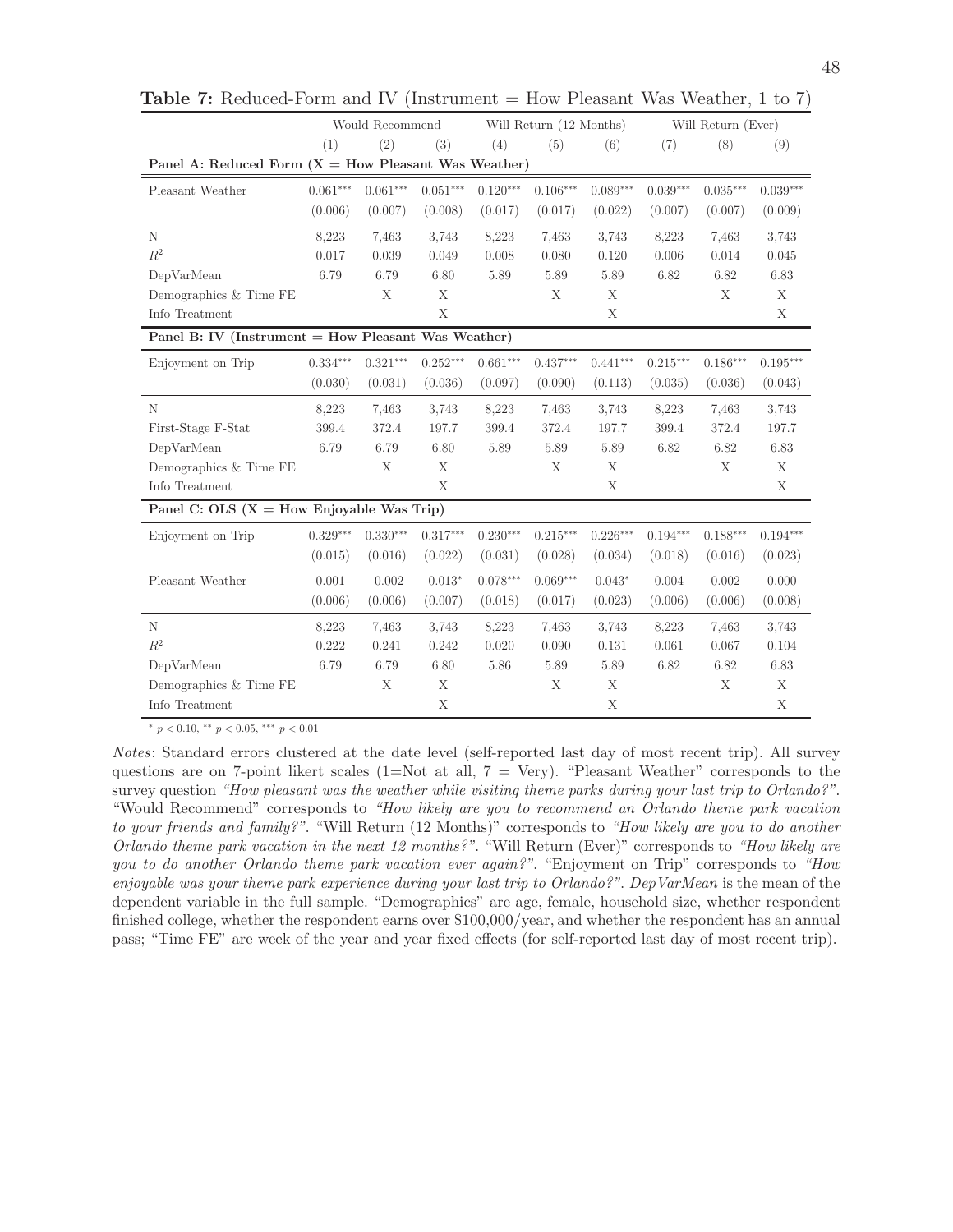|                                                                                  | Would Recommend |                  |            | Will Return (12 Months) |             |            | Will Return (Ever) |              |            |
|----------------------------------------------------------------------------------|-----------------|------------------|------------|-------------------------|-------------|------------|--------------------|--------------|------------|
|                                                                                  | (1)             | (2)              | (3)        | (4)                     | (5)         | (6)        | (7)                | (8)          | (9)        |
| Panel A: IV Split by Display Order (Trip Evaluation or Weather Evaluation First) |                 |                  |            |                         |             |            |                    |              |            |
| Enjoyment on Trip                                                                | $0.283***$      | $0.376***$       |            | $0.316***$              | $0.585***$  |            | $0.110**$          | $0.288***$   |            |
|                                                                                  | (0.038)         | (0.053)          |            | (0.107)                 | (0.142)     |            | (0.044)            | (0.061)      |            |
| N                                                                                | 3,705           | 3,758            |            | 3,705                   | 3.758       |            | 3,705              | 3,758        |            |
| First-Stage F-Stat                                                               | 239.0           | 134.4            |            | 239.0                   | 134.4       |            | 239.0              | 134.4        |            |
| DepVarMean                                                                       | 6.79            | 6.79             |            | 5.87                    | 5.91        |            | 6.81               | 6.83         |            |
| Trip Eval Asked First?                                                           | N <sub>o</sub>  | Yes              |            | N <sub>o</sub>          | Yes         |            | No                 | Yes          |            |
| Demographics & Time FE                                                           | X               | X                |            | $\mathbf X$             | $\mathbf X$ |            | X                  | Х            |            |
| Panel B: IV Split by Location of Residence (Florida vs. Outside Florida)         |                 |                  |            |                         |             |            |                    |              |            |
| Enjoyment on Trip                                                                | $0.327***$      | $0.293***$       |            | $0.530***$              | $0.178*$    |            | $0.165***$         | $0.174***$   |            |
|                                                                                  | (0.040)         | (0.053)          |            | (0.115)                 | (0.095)     |            | (0.043)            | (0.064)      |            |
| N                                                                                | 5,175           | 2,249            |            | 5,175                   | 2,249       |            | 5,175              | 2,249        |            |
| First-Stage F-Stat                                                               | 226.7           | 97.8             |            | 226.7                   | 97.8        |            | 226.7              | 97.8         |            |
| DepVarMean                                                                       | 6.81            | 6.76             |            | 5.59                    | 6.58        |            | 6.81               | 6.83         |            |
|                                                                                  |                 |                  |            |                         |             |            |                    |              |            |
| Florida Resident?                                                                | $\rm No$        | Yes              |            | N <sub>o</sub>          | Yes         |            | No                 | Yes          |            |
| Demographics & Time FE                                                           | X               | X                |            | X                       | Χ           |            | X                  | Χ            |            |
| Panel C: IV Split by Number of Past Trips to Orlando                             |                 |                  |            |                         |             |            |                    |              |            |
| Enjoyment on Trip                                                                | $0.759***$      | $0.350***$       | $0.269***$ | $1.905***$              | $0.526***$  | $0.342***$ | $0.970***$         | $0.211***$   | $0.120***$ |
|                                                                                  | (0.269)         | (0.053)          | (0.037)    | (0.795)                 | (0.174)     | (0.086)    | (0.351)            | (0.079)      | (0.035)    |
| N                                                                                | 415             | 2,280            | 4,729      | 415                     | 2,280       | 4,729      | 415                | 2,280        | 4,729      |
| First-Stage F-Stat                                                               | 8.4             | 96.9             | 247.6      | 8.4                     | 96.9        | 247.6      | 8.4                | 96.9         | 247.6      |
| DepVarMean                                                                       | 6.68            | 6.74             | 6.83       | 4.96                    | 5.26        | 6.26       | 6.50               | 6.73         | 6.89       |
| Number of Past Trips                                                             | 1               | $2\ {\rm to}\ 5$ | $6+$       | $\mathbf{1}$            | $2$ to $5$  | $6+$       | $\mathbf{1}$       | $2$ to $5\,$ | $6+$       |

Table 8: IV Heterogeneity: Display Order, Location, and Experience

<sup>∗</sup> p < 0.10, ∗∗ p < 0.05, ∗∗∗ p < 0.01

Notes: Standard errors clustered at the date level (self-reported last day of most recent trip). All survey questions are on 7-point likert scales (1=Not at all,  $7 = \text{Very}$ ). "Would Recommend" corresponds to "How likely are you to recommend an Orlando theme park vacation to your friends and family?". "Will Return (12 Months)" corresponds to "How likely are you to do another Orlando theme park vacation in the next 12 months?". "Will Return (Ever)" corresponds to "How likely are you to do another Orlando theme park vacation ever again?". "Enjoyment on Trip" corresponds to "How enjoyable was your theme park experience during your last trip to Orlando?". DepVarMean is the mean of the dependent variable in the full sample. "Demographics" are age, female, household size, whether respondent finished college, whether the respondent earns over \$100,000/year, and whether the respondent has an annual pass; "Time FE" are week-of-the-year and year fixed effects (for self-reported last day of most recent trip). Panel B additionally controls for the number of past trips to Orlando and Panel C additionally controls for whether the respondent is a Florida resident.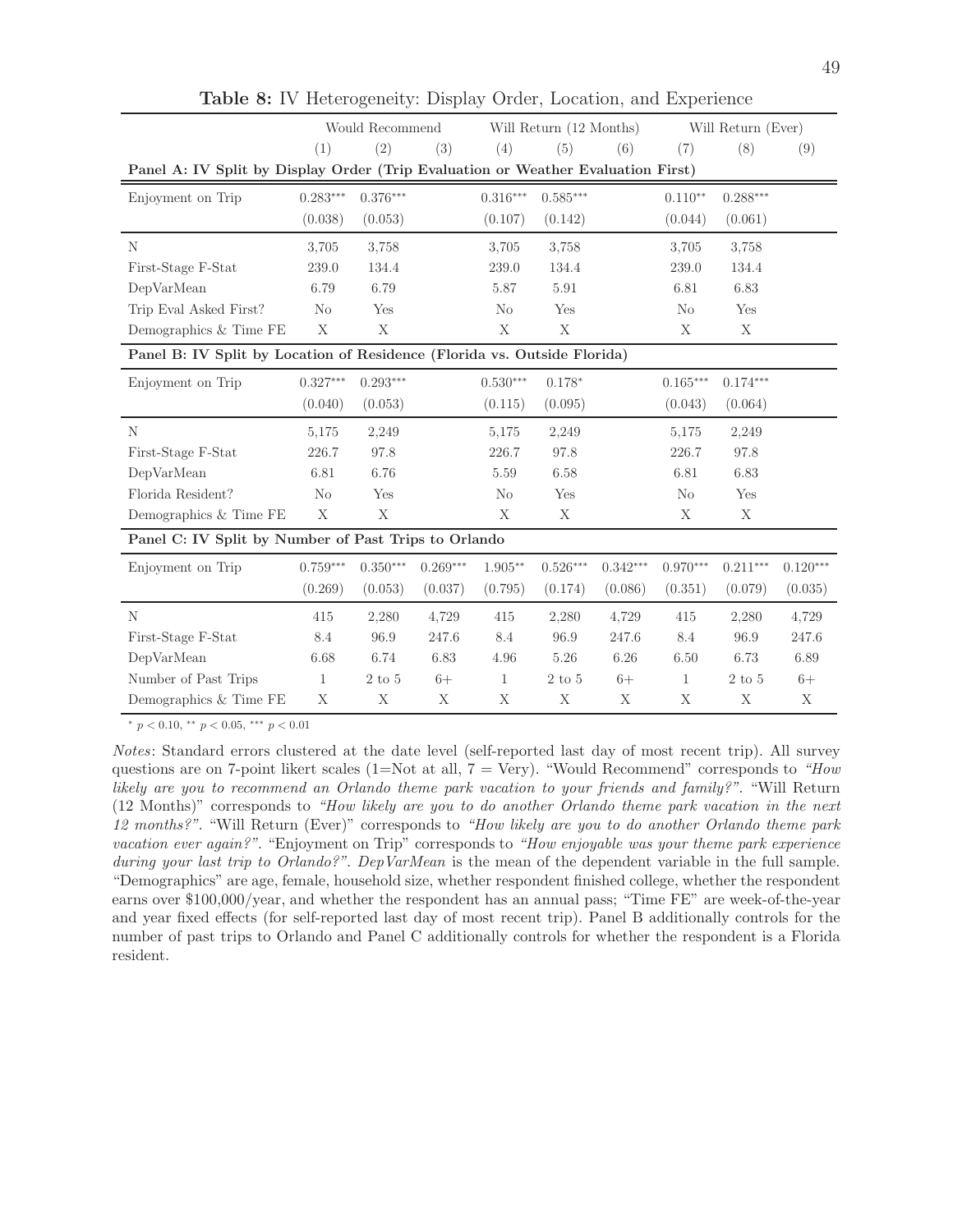# A Appendix: Additional Tables and Figures

|                 |                  | <b>OLS</b> |          | Interval Regression | Ordered Probit |           |  |
|-----------------|------------------|------------|----------|---------------------|----------------|-----------|--|
|                 | $\left(1\right)$ | (2)        | (3)      | (4)                 | (5)            | (6)       |  |
| 3 Cup Treatment | 26.44            | 26.92      | $36.47*$ | $38.16*$            | $0.23***$      | $0.25***$ |  |
|                 | (16.83)          | (17.15)    | (21.67)  | (21.73)             | (0.10)         | (0.10)    |  |
| N               | 427              | 427        | 427      | 427                 | 427            | 427       |  |
| DepVarMean      | 146.73           | 146.73     | 146.73   | 146.73              | 146.73         | 146.73    |  |
| Controls        |                  | X          |          | X                   |                | X         |  |

Table A.1: Interval Regression and Ordered Probit for Minimum WTA

<sup>∗</sup> p < 0.10, ∗∗ p < 0.05, ∗∗∗ p < 0.01

Notes: Even columns include the full set of variables listed in Table 1 as controls. "Minimum WTA" is the lowest amount (from a list of amounts) for which the subject answered "yes" to "Imagine you had the mixed drink you made in the last survey prepared and ready to drink in front of you right now. For all of the listed amounts of money below, please indicate whether or not you would drink the mixed drink if you were paid that amount of money to do so.". For the interval regression, we code the left of the interval as the lowest amount for which the subject answers "Yes", and the right of the interval as the next highest option (i.e. the lowest amount for which the subject answer "No"). DepVarMean is the mean of the dependent variable in the "Drank  $\frac{1}{2}$  Cup" sample.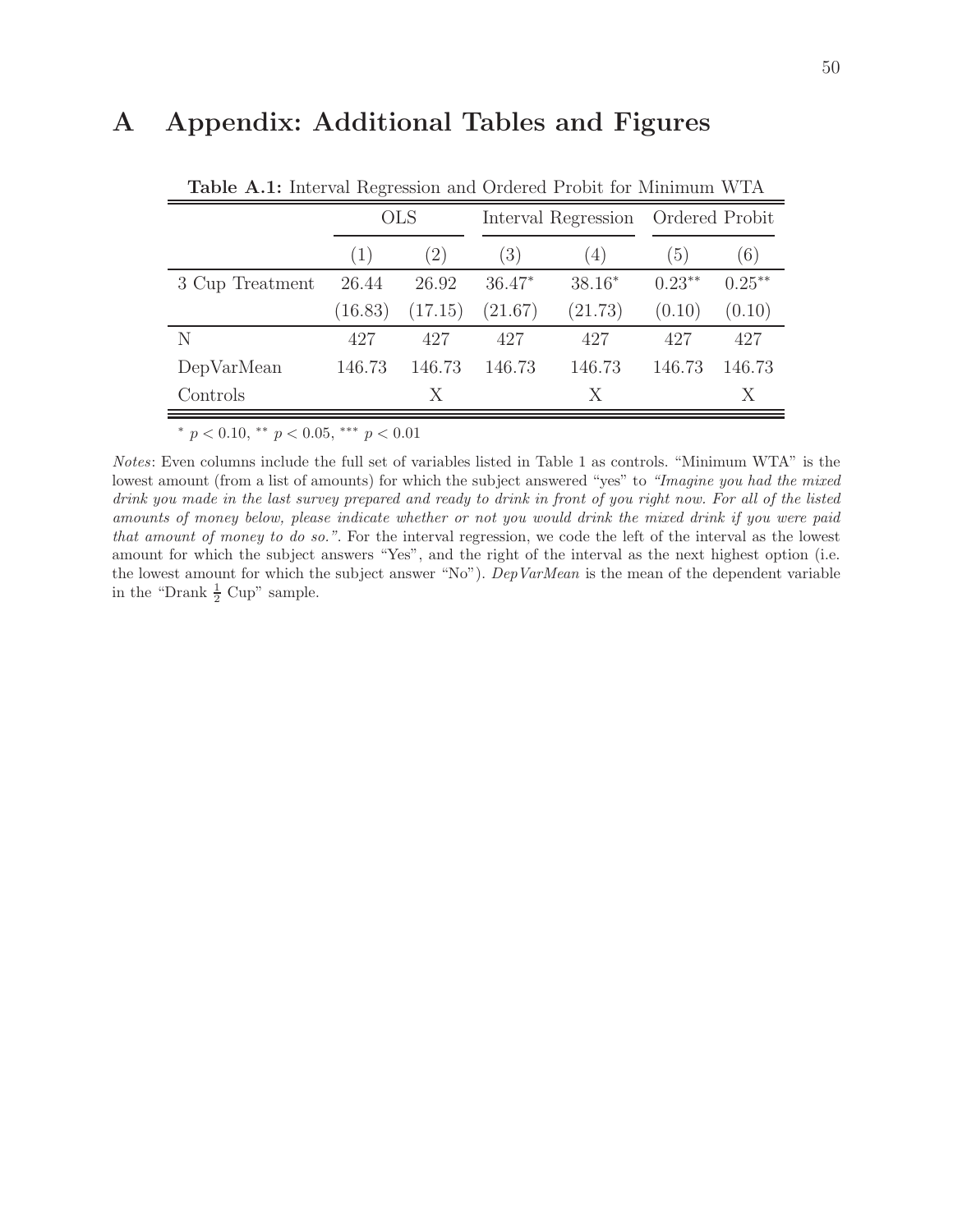|                            |               |             |            | Objective Weather Data: Alternative Instrumental Variable Sets |            |           |            |            |
|----------------------------|---------------|-------------|------------|----------------------------------------------------------------|------------|-----------|------------|------------|
|                            |               | (1)         | (2)        | (3)                                                            | (4)        | (5)       | (6)        | (7)        |
| Y: Would Recommend         |               |             |            |                                                                |            |           |            |            |
| $2{\rm SLS}$               | $\hat{\beta}$ | $0.828***$  | 1.168      | $0.734***$                                                     | $0.497***$ | 0.258     | $0.577***$ | $0.459***$ |
|                            | SE            | (0.182)     | (0.752)    | (0.131)                                                        | (0.062)    | (0.175)   | (0.098)    | (0.056)    |
| <b>LIML</b>                | $\hat{\beta}$ | $0.828***$  | 1.845      | $0.848***$                                                     | $0.704***$ | 0.052     | $0.764***$ | $0.654***$ |
|                            | SE            | (0.157)     | (1.599)    | (0.157)                                                        | (0.141)    | (0.637)   | (0.165)    | (0.144)    |
| JIVE                       | $\hat{\beta}$ | $0.877***$  | $-1.346$   | $0.815***$                                                     | $0.796***$ | 0.582     | $0.777***$ | $0.762***$ |
|                            | SE            | (0.207)     | (2.752)    | (0.167)                                                        | (0.203)    | (0.680)   | (0.200)    | (0.215)    |
| Y: Will Return (12 Months) |               |             |            |                                                                |            |           |            |            |
| 2SLS                       | $\hat{\beta}$ | $-0.426$    | $-0.524$   | $-0.456$                                                       | $-0.198$   | 0.236     | $-0.306$   | $-0.158$   |
|                            | SE            | (0.458)     | (1.570)    | (0.366)                                                        | (0.202)    | (0.524)   | (0.296)    | (0.183)    |
| <b>LIML</b>                | $\hat{\beta}$ | $-0.426$    | $-0.524$   | $-0.638$                                                       | $-2.311*$  | 0.085     | $-0.695$   | $-2.129*$  |
|                            | SE            | (0.410)     | (1.450)    | (0.423)                                                        | (1.211)    | (6.005)   | (0.479)    | (1.129)    |
| $\rm JIVE$                 | $\hat{\beta}$ | $-0.494$    | 2.097      | $-0.631$                                                       | $-0.939$   | 0.440     | $-0.803$   | $-1.032$   |
|                            | SE            | (0.481)     | (4.203)    | (0.436)                                                        | (0.622)    | (2.118)   | (0.574)    | (0.685)    |
| Y: Will Return (Ever)      |               |             |            |                                                                |            |           |            |            |
| 2SLS                       | $\hat{\beta}$ | $0.457**$   | 0.286      | $0.471***$                                                     | $0.196***$ | 0.007     | $0.357***$ | $0.188***$ |
|                            | SE            | (0.193)     | (0.640)    | (0.140)                                                        | (0.077)    | (0.229)   | (0.113)    | (0.070)    |
| $\text{LIML}{}$            | $\hat{\beta}$ | $0.457***$  | 0.289      | $0.495***$                                                     | 0.305      | $-0.615$  | $0.464***$ | 0.046      |
|                            | SE            | (0.160)     | (0.545)    | (0.142)                                                        | (1.867)    | (0.973)   | (0.176)    | (2.709)    |
| JIVE                       | $\hat{\beta}$ | $0.487**$   | $-0.064$   | $0.538***$                                                     | 0.278      | 0.819     | $0.507**$  | $0.275\,$  |
|                            | SE            | (0.217)     | (1.398)    | (0.181)                                                        | (0.204)    | (0.983)   | (0.219)    | (0.221)    |
| N                          |               | 7,376       | 7,376      | 7,376                                                          | 7,376      | 7,404     | 7,376      | 7,376      |
| DepVarMean                 |               | 6.818       | 6.818      | 6.818                                                          | 6.818      | 6.819     | 6.818      | 6.818      |
| $1^{st}$ -Stage F-Stat     |               | 21.733      | 1.060      | 5.666                                                          | 2.303      | 1.463     | 2.520      | 2.324      |
| $#$ of Instruments         |               | $\mathbf 1$ | $\sqrt{2}$ | $\,6\,$                                                        | 72         | 18        | $24\,$     | $90\,$     |
| $\\Instruments:$           |               | Max:        | Mean:      | All Trip                                                       | All Trip   | Last Day: | (3)        | (4)        |
|                            |               | MaxTemp     | MaxTemp    | Summaries                                                      | Summaries  | Rainfall  | &          | &          |
|                            |               |             | Rainfall   |                                                                | X Month    | MaxTemp   | (5)        | (5)        |

Table A.2: IV Using Merged Weather Variables (2SLS, LIML, & JIVE)

<sup>∗</sup> p < 0.10, ∗∗ p < 0.05, ∗∗∗ p < 0.01

Notes: Standard errors clustered at the date level (self-reported last day of most recent trip) for 2SLS, Bekker standard errors for LIML, and robust standard errors for JIVE. All survey questions are on 7-point likert scales (1=Not at all,  $7 = \text{Very}$ ). Weather variables are taken from the Orlando International Airport weather station (as reported by Weather Underground). Trip summaries (mean, max, min) are taken over the last day of the most recent trip and the preceding X days of the trip (where X is the response to "how many days did you spend visiting theme parks"). Rainfall is in inches and temperature is in Fahrenheit. All variables are residuals from first regressing on demographics and week and year fixed effects. Instrument sets are:

(Column 4) [Trip Summary] Each variable in (3) interacted with dummies for the week of the year.

<sup>(</sup>Column 1) [Trip Summary] Maximum temperature on the hottest day of the trip (i.e. Max(MaxTemp)). (Column 2) [Trip Summary] Means of the maximum temperature and rainfalls on each day of the trip (i.e. Mean(MaxTemp), Mean(Rainfall)).

<sup>(</sup>Column 3) [Trip Summary] Maximum temperature on the hottest day of the trip, minimum temperature on the coldest day of the trip, rainfall on the wettest day of the trip, means for maximum temperature and rainfall, and the fraction of days on which it rained at least a quarter of an inch (Max(MaxTemp), Min(MinTemp), Max(Rainfall), Mean(Maxtemp), Mean(Rainfall),Frac(1[Rainfall> 0.25])).

<sup>(</sup>Column 5) [Last Day of the Trip] For just the last day of the trip, we include dummy variables for intervals of the maximum temperature (Under 55, 55 to 59, ..., 90 to 94, 95 and above) and for amounts of rainfall (Under 0.25inches, 0.25 to 0.49,..., 2.00 to 2.24, 2.25 and above).

<sup>(</sup>Column 6) The union of  $(3)$  and  $(5)$ .

<sup>(</sup>Column 7) The union of (4) and (5).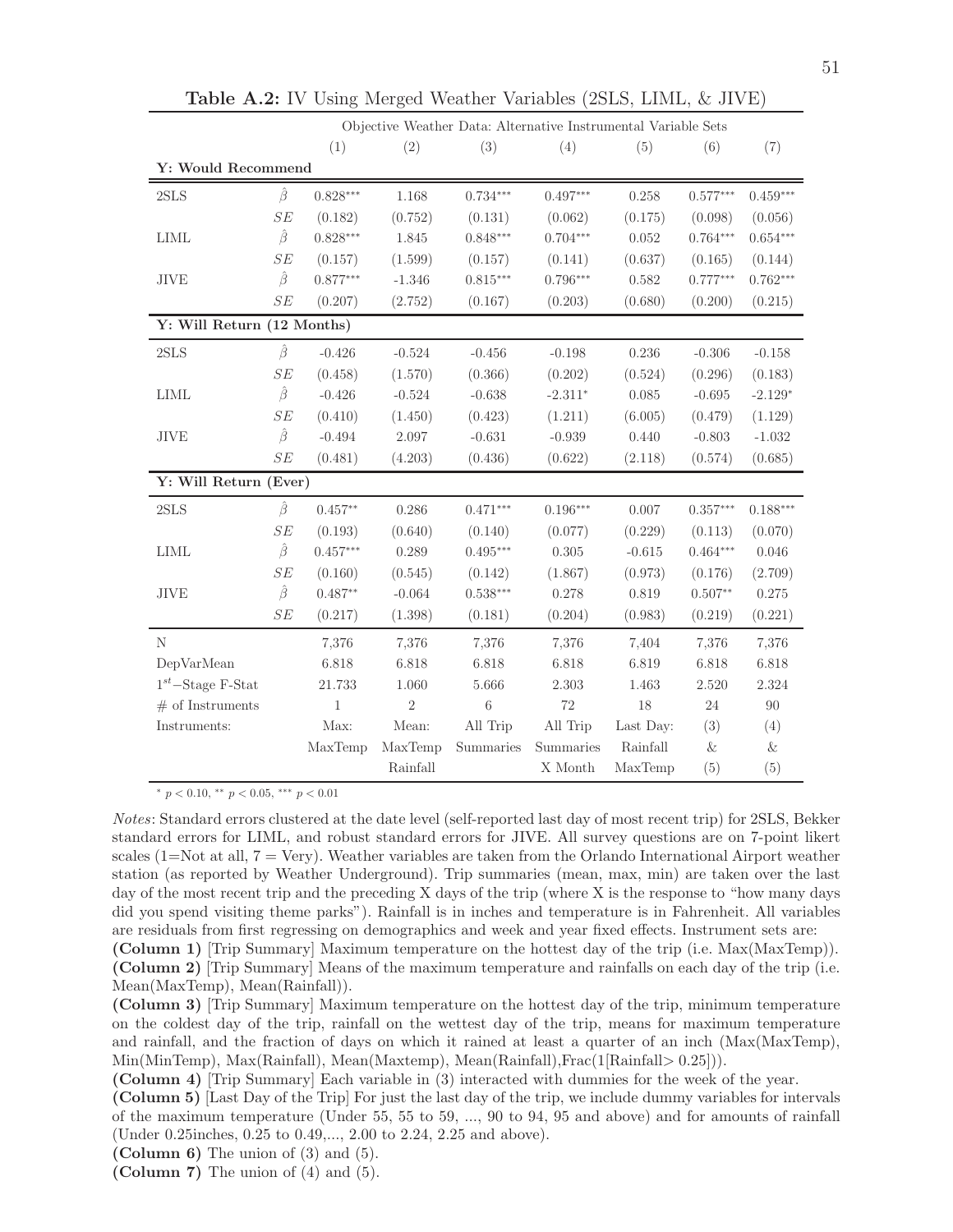|                                                             |             | Would Recommend |             |             | Will Return (12 Months) |             |             | Will Return (Ever) |             |
|-------------------------------------------------------------|-------------|-----------------|-------------|-------------|-------------------------|-------------|-------------|--------------------|-------------|
|                                                             | (1)         | (2)             | (3)         | (4)         | (5)                     | (6)         | (7)         | (8)                | (9)         |
| Panel A: Reduced Form $(X = How Much Rain (Omitted: None))$ |             |                 |             |             |                         |             |             |                    |             |
| Rain: Small                                                 | 0.015       | $0.031*$        | $0.052**$   | $-0.258***$ | $-0.167***$             | $-0.174***$ | 0.001       | 0.017              | 0.026       |
|                                                             | (0.014)     | (0.016)         | (0.022)     | (0.051)     | (0.046)                 | (0.066)     | (0.017)     | (0.017)            | (0.025)     |
| Rain: Medium                                                | 0.001       | 0.019           | $0.062**$   | $-0.447***$ | $-0.327***$             | $-0.273***$ | $-0.033$    | $-0.019$           | $-0.026$    |
|                                                             | (0.021)     | (0.024)         | (0.029)     | (0.077)     | (0.070)                 | (0.100)     | (0.027)     | (0.027)            | (0.045)     |
| Rain: Large                                                 | $-0.089**$  | $-0.084*$       | $-0.008$    | $-0.383***$ | $-0.260**$              | $-0.147$    | $-0.075*$   | $-0.078*$          | 0.014       |
|                                                             | (0.041)     | (0.046)         | (0.051)     | (0.116)     | (0.112)                 | (0.146)     | (0.043)     | (0.047)            | (0.056)     |
| Ν                                                           | 8,223       | 7,463           | 3,743       | 8,223       | 7,463                   | 3,743       | 8,223       | 7,463              | 3,743       |
| $\mathbb{R}^2$                                              | 0.001       | 0.025           | 0.040       | 0.008       | 0.078                   | 0.118       | 0.001       | 0.010              | 0.040       |
| DepVarMean                                                  | 6.79        | 6.79            | 6.80        | 5.89        | 5.89                    | 5.89        | 6.82        | 6.82               | 6.83        |
| Demographics & Time FE                                      |             | X               | X           |             | X                       | X           |             | X                  | X           |
| Info Treatment                                              |             |                 | X           |             |                         | X           |             |                    | X           |
| Panel B: IV (Instrument = How Much Rain (Omitted: None))    |             |                 |             |             |                         |             |             |                    |             |
| Enjoyment on Trip                                           | $0.257***$  | $0.305***$      | $0.210*$    | 0.384       | $\rm 0.013$             | $-0.321$    | $0.199**$   | $0.229**$          | 0.016       |
|                                                             | (0.087)     | (0.095)         | (0.122)     | (0.275)     | (0.283)                 | (0.373)     | (0.100)     | (0.110)            | (0.128)     |
| N                                                           | 8,223       | 7.463           | 3.743       | 8,223       | 7.463                   | 3.743       | 8,223       | 7.463              | 3.743       |
| First Stage F-Stat                                          | 14.5        | 12.9            | 7.6         | 14.5        | 12.9                    | 7.6         | 14.5        | 12.9               | 7.6         |
| DepVarMean                                                  | 6.79        | 6.79            | 6.80        | 5.89        | 5.89                    | 5.89        | 6.82        | 6.82               | 6.83        |
| Demographics & Time FE                                      |             | X               | $\mathbf X$ |             | $\mathbf X$             | $\rm X$     |             | $\mathbf X$        | $\mathbf X$ |
| Info Treatment                                              |             |                 | $\mathbf X$ |             |                         | $\mathbf X$ |             |                    | $\mathbf X$ |
| Panel C: First-Stage $(X = How Much Rain (Omitted: None))$  |             |                 |             |             |                         |             |             |                    |             |
| Rain: Small                                                 | $0.048**$   | $0.053**$       | 0.050       | $0.048**$   | $0.058***$              | 0.050       | $0.048**$   | $0.058***$         | 0.050       |
|                                                             | (0.022)     | (0.024)         | (0.035)     | (0.022)     | (0.022)                 | (0.035)     | (0.022)     | (0.022)            | (0.035)     |
| Rain: Medium                                                | $-0.025$    | $-0.010$        | 0.039       | $-0.025$    | $-0.003$                | 0.039       | $-0.025$    | $-0.003$           | 0.039       |
|                                                             | (0.032)     | (0.035)         | (0.046)     | (0.032)     | (0.031)                 | (0.046)     | (0.032)     | (0.031)            | (0.046)     |
| Rain: Large                                                 | $-0.353***$ | $-0.334***$     | $-0.335***$ | $-0.353***$ | $-0.317***$             | $-0.335***$ | $-0.353***$ | $-0.317***$        | $-0.335***$ |
|                                                             | (0.065)     | (0.067)         | (0.087)     | (0.065)     | (0.065)                 | (0.087)     | (0.065)     | (0.065)            | (0.087)     |
| Ν                                                           | 8,223       | 7,463           | 3,743       | 8,223       | 7,463                   | 3,743       | 8,223       | 7,463              | 3,743       |
| $\mathbb{R}^2$                                              | 0.009       | $0.027\,$       | 0.036       | 0.009       | $0.010\,$               | 0.036       | 0.009       | 0.010              | 0.036       |
| DepVarMean                                                  | 6.51        | 6.51            | $6.51\,$    | $6.51\,$    | $6.51\,$                | $6.51\,$    | 6.51        | $6.51\,$           | $6.51\,$    |
| Demographics & Time FE                                      |             | $\mathbf X$     | $\mathbf X$ |             | $\mathbf X$             | $\mathbf X$ |             | $\mathbf X$        | $\mathbf X$ |
| Info Treatment                                              |             |                 | $\mathbf X$ |             |                         | $\mathbf X$ |             |                    | $\mathbf X$ |

**Table A.3:** Reduced-Form, IV, and First-Stage (Instrument  $=$  How Much Rain)

<sup>∗</sup> p < 0.10, ∗∗ p < 0.05, ∗∗∗ p < 0.01

Notes: Standard errors clustered at the date level (self-reported last day of most recent trip). All survey questions are on 7-point likert scales (1=Not at all, 7 = Very). Dummies for "Rain: Small", "Rain: Medium", and "Rain: Large" correspond to categorical responses ("A small amount", "A medium amount", and "A large amount") to the survey question "How much did it rain while visiting theme parks during your last trip to Orlando?" ("Not at all" is the omitted category). "Would Recommend" corresponds to "How likely are you to recommend an Orlando theme park vacation to your friends and family?". "Will Return (12 Months)" corresponds to "How likely are you to do another Orlando theme park vacation in the next 12 months?". "Will Return (Ever)" corresponds to "How likely are you to do another Orlando theme park vacation ever again?". "Enjoyment on Trip" corresponds to "How enjoyable was your theme park experience during your last trip to Orlando?". DepVarMean is the mean of the dependent variable in the full sample. "Demographics" are age, female, household size, whether respondent finished college, whether the respondent earns over \$100,000/year, and whether the respondent has an annual pass; "Time FE" are week-of-the-year and year fixed effects (for self-reported last day of most recent trip).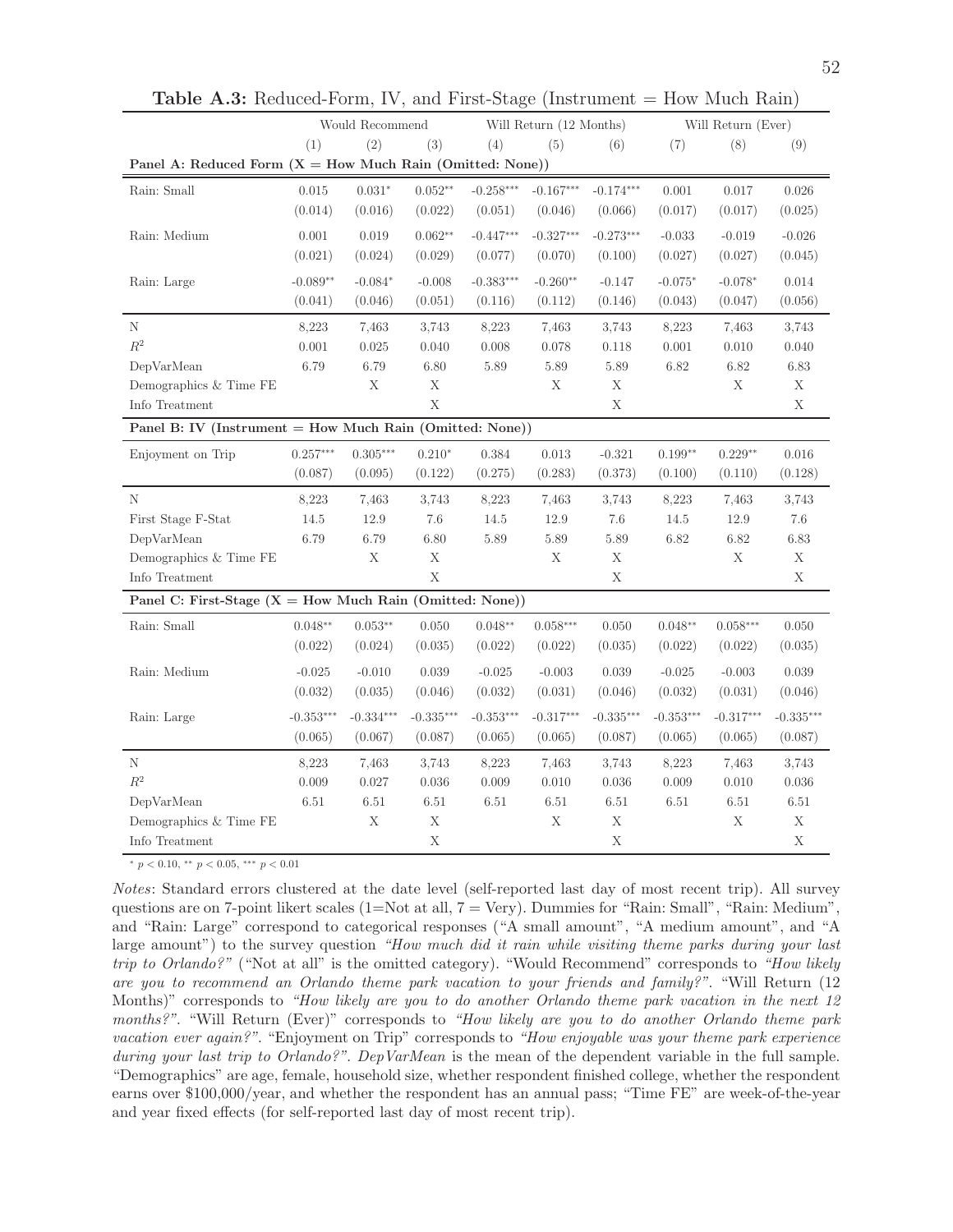# B Appendix: Experiment Materials

#### Figure B.1: Baseline Survey: Image Upload Page



We now request that you take and upload a photo of all of the ingredients:

- 1. Measure 3 cups of water and place in one (or more) glass.
- 2. Measure 1/2 cup of water and place in a separate glass.
- 3. Measure 1 cup of milk and place it in a third glass. You will be asked to combine the remaining 2 ingredients into this cup later in the survey, but keep them separate for now.
- 4. Measure 1 tablespoon of sugar and 1/3 cup of orange juice and place each in separate cups, bowls, or other containers.
- 5. Place all of the bowls and glasses on top of a piece of paper on which you have written your Mechanical Turk Worker ID (handwritten and visible).

Now, take a photo of the above items and upload it below. Try to match the following photo as closely as possible:



If you have a webcam, you may go to Cameroid (http://www.cameroid.com) to take a snapshot from your web browser, which you may then download and upload below.

IMPORTANT: Please DO NOT DRINK/EAT any of the ingredients at this time. Also, please remember to not eat or drink anything else during the survey unless prompted to do so. We will later ask you to consume the ingredients in a specific way.

Choose File | No file chosen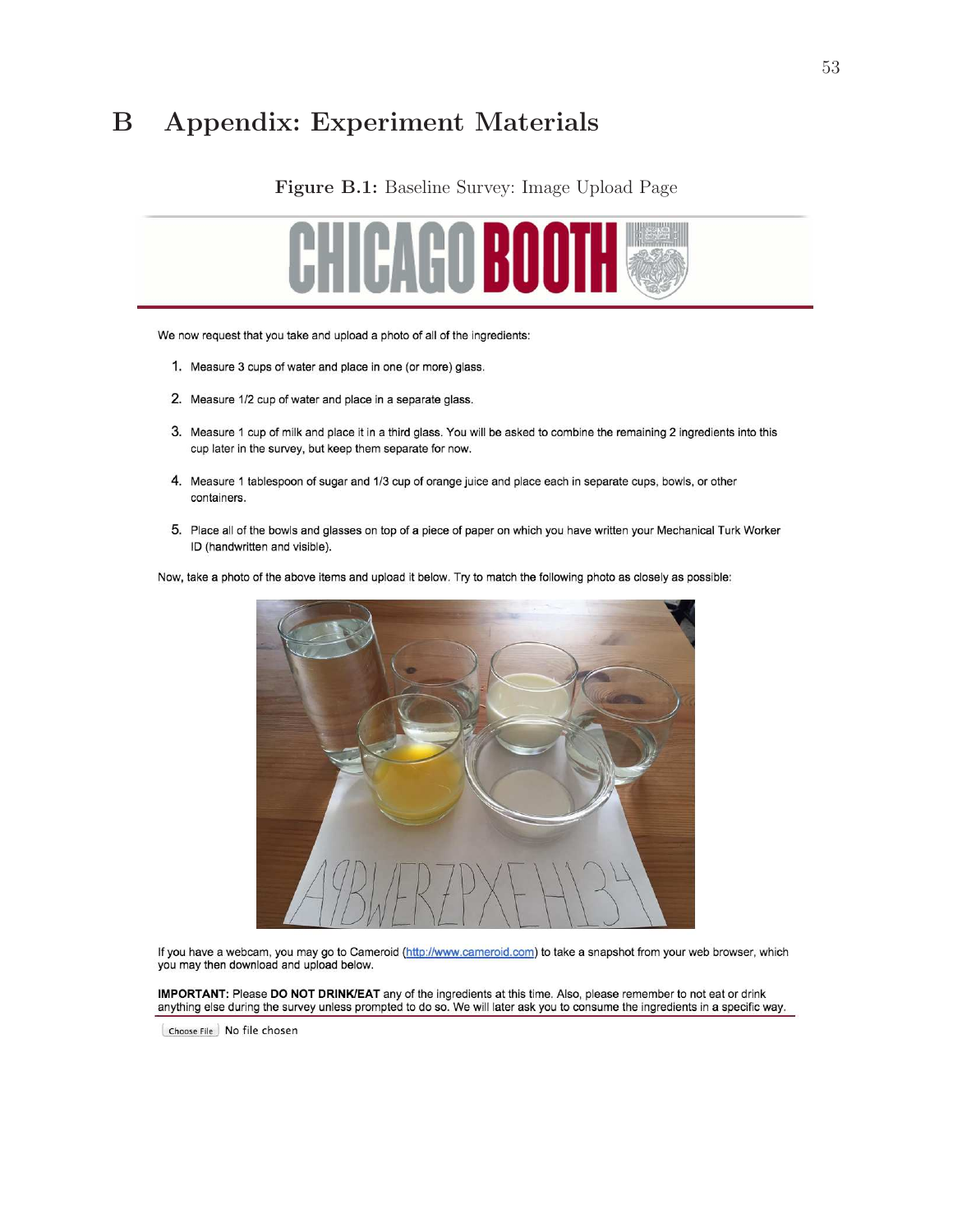| allioulit of filority to go so. |                         |                      |  |  |  |  |  |  |  |  |
|---------------------------------|-------------------------|----------------------|--|--|--|--|--|--|--|--|
|                                 | No I Would NOT Drink It | Yes I Would Drink It |  |  |  |  |  |  |  |  |
|                                 | No                      | Yes                  |  |  |  |  |  |  |  |  |
| \$0.00                          |                         |                      |  |  |  |  |  |  |  |  |
| \$0.05                          |                         |                      |  |  |  |  |  |  |  |  |
| \$0.10                          |                         | $\sqrt{2}$           |  |  |  |  |  |  |  |  |
| \$0.25                          |                         |                      |  |  |  |  |  |  |  |  |
| \$0.50                          |                         | $\overline{(-)}$     |  |  |  |  |  |  |  |  |
| \$1.00                          |                         |                      |  |  |  |  |  |  |  |  |
| \$2.00                          |                         |                      |  |  |  |  |  |  |  |  |
| \$5.00                          |                         |                      |  |  |  |  |  |  |  |  |

### Figure B.2: Follow-Up Survey: WTA Question

Imagine you had the mixed drink you made in the last survey prepared and ready to drink in front of you right now. For all of<br>the listed amounts of money below, please indicate whether or not you would drink the mixed drin